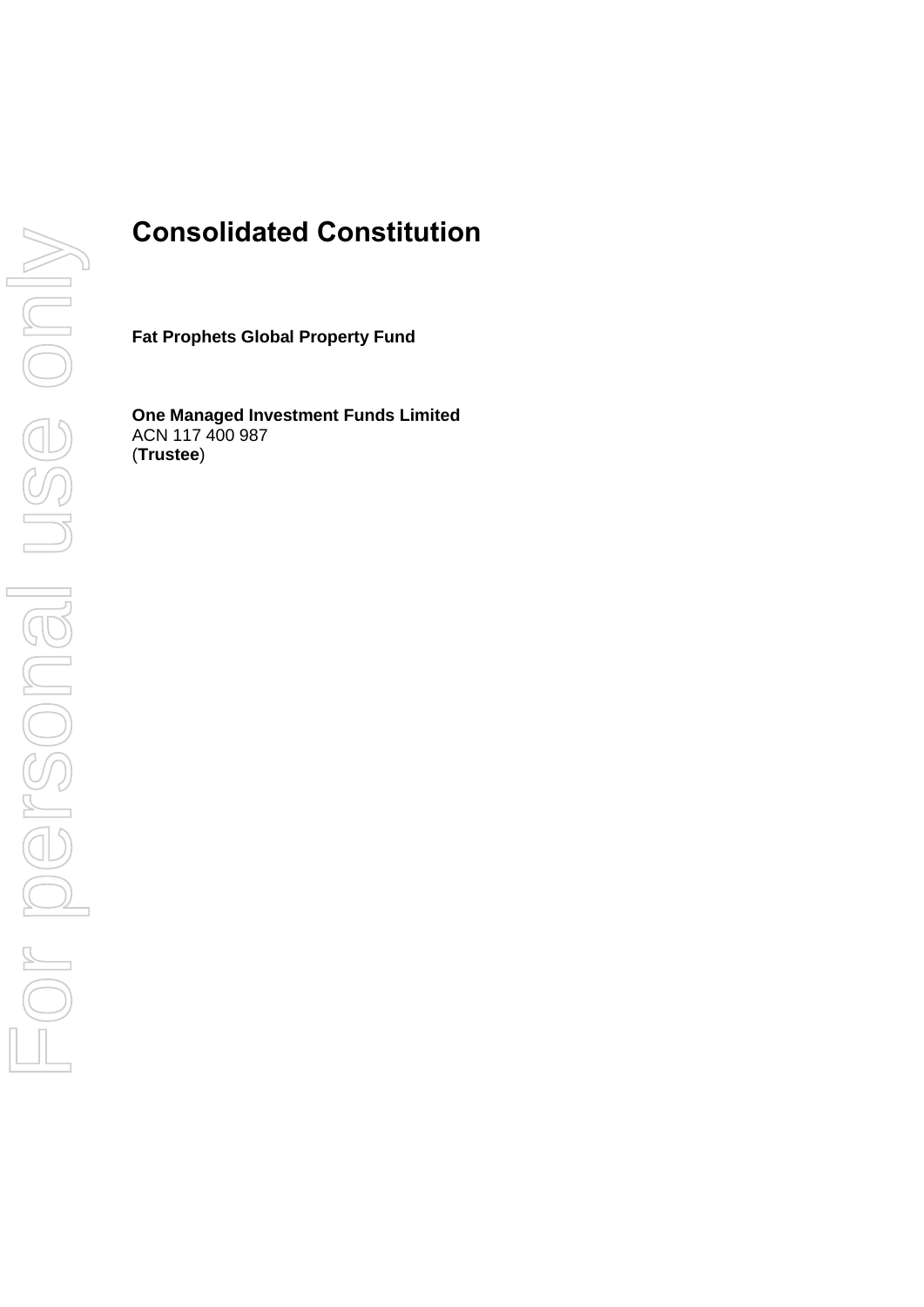| 1.1          |                                                                                         |  |
|--------------|-----------------------------------------------------------------------------------------|--|
| 1.2          |                                                                                         |  |
| 1.3          |                                                                                         |  |
| 1.4          |                                                                                         |  |
| 1.7          |                                                                                         |  |
| 1.8          |                                                                                         |  |
|              |                                                                                         |  |
| 4.1          |                                                                                         |  |
| 4.2          |                                                                                         |  |
| 4.3          |                                                                                         |  |
| 5.1          |                                                                                         |  |
| 5.2          |                                                                                         |  |
| 5.3          |                                                                                         |  |
| 5.4          |                                                                                         |  |
| 5.5          |                                                                                         |  |
| 5.6          |                                                                                         |  |
| 5.7          |                                                                                         |  |
|              |                                                                                         |  |
| 5.8          |                                                                                         |  |
| 5.9          |                                                                                         |  |
| 5.10         |                                                                                         |  |
| 6.1          |                                                                                         |  |
| 6.2          |                                                                                         |  |
| 6.3          |                                                                                         |  |
| 6.4          |                                                                                         |  |
| 6.5          | Trustee may request holding lock or refuse to register transfer 13                      |  |
| 6.6          | Trustee must request holding lock or refuse to register transfer 13                     |  |
| 6.7          |                                                                                         |  |
|              |                                                                                         |  |
| 6.8          |                                                                                         |  |
| 6.9          |                                                                                         |  |
| 6.10         |                                                                                         |  |
| 8.1          |                                                                                         |  |
|              |                                                                                         |  |
| 8.2          |                                                                                         |  |
| 8.3          |                                                                                         |  |
|              | Issue of Units, Options and Financial Instruments as consideration for a takeover offer |  |
|              |                                                                                         |  |
| 8.4          |                                                                                         |  |
| 8.5          |                                                                                         |  |
| 8.6          |                                                                                         |  |
| 9.1          |                                                                                         |  |
| 9.2          |                                                                                         |  |
| 9.3          |                                                                                         |  |
| 9.4          |                                                                                         |  |
| 9.5          |                                                                                         |  |
| 9.6          |                                                                                         |  |
| 9.7          |                                                                                         |  |
|              |                                                                                         |  |
| 9.8          |                                                                                         |  |
| 9.9          |                                                                                         |  |
| 9.10         |                                                                                         |  |
| 10.1         |                                                                                         |  |
| 11.1         |                                                                                         |  |
| 11.2         |                                                                                         |  |
| 11.3         |                                                                                         |  |
| 11.4         |                                                                                         |  |
| 11.5         |                                                                                         |  |
| 11.6         |                                                                                         |  |
| 11.7         |                                                                                         |  |
| 11.8         |                                                                                         |  |
|              |                                                                                         |  |
| 11.9         |                                                                                         |  |
| 11.10        |                                                                                         |  |
| 11.11        |                                                                                         |  |
| 12.1<br>12.2 |                                                                                         |  |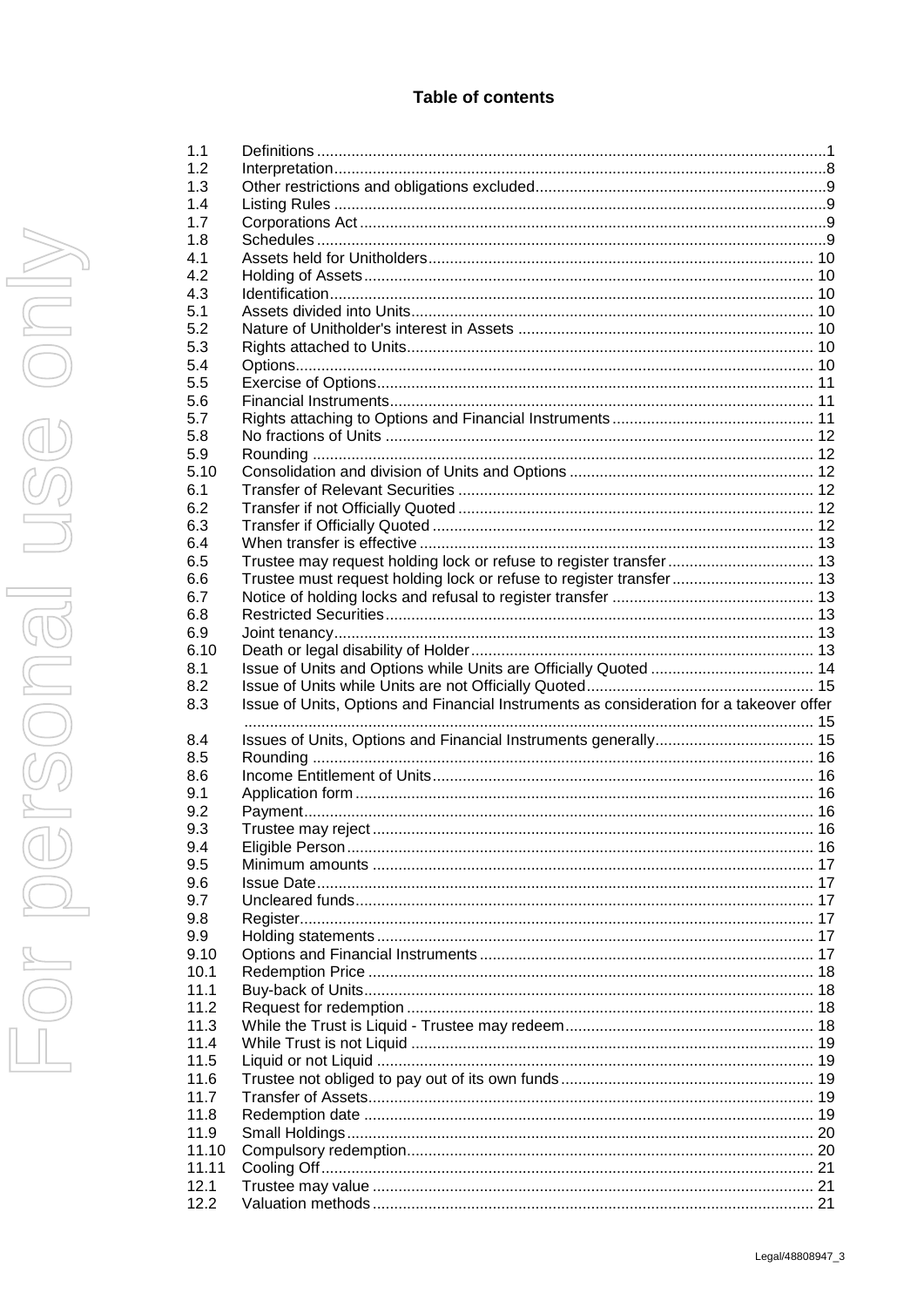| 12.3  |                                                                   |  |
|-------|-------------------------------------------------------------------|--|
| 13.1  |                                                                   |  |
| 13.2  |                                                                   |  |
| 13.3  |                                                                   |  |
| 13.4  |                                                                   |  |
| 13.5  |                                                                   |  |
| 13.6  |                                                                   |  |
| 14.1  |                                                                   |  |
| 14.2  |                                                                   |  |
| 14.3  |                                                                   |  |
| 14.4  |                                                                   |  |
| 14.5  |                                                                   |  |
| 14.6  |                                                                   |  |
| 14.7  |                                                                   |  |
| 14.8  |                                                                   |  |
| 14.9  |                                                                   |  |
| 14.10 |                                                                   |  |
| 14.11 |                                                                   |  |
| 14.12 |                                                                   |  |
| 14.13 |                                                                   |  |
| 15.1  |                                                                   |  |
| 15.2  |                                                                   |  |
| 15.3  |                                                                   |  |
| 15.4  |                                                                   |  |
| 15.5  |                                                                   |  |
| 16.1  |                                                                   |  |
| 16.2  |                                                                   |  |
| 16.3  |                                                                   |  |
| 16.4  |                                                                   |  |
| 16.5  |                                                                   |  |
| 16.6  |                                                                   |  |
| 17.1  |                                                                   |  |
| 17.2  |                                                                   |  |
| 17.3  |                                                                   |  |
| 17.4  |                                                                   |  |
| 18.1  |                                                                   |  |
| 18.2  |                                                                   |  |
| 18.3  |                                                                   |  |
| 18.4  |                                                                   |  |
| 19.1  |                                                                   |  |
| 19.2  |                                                                   |  |
| 19.3  |                                                                   |  |
| 19.4  |                                                                   |  |
| 19.5  |                                                                   |  |
| 19.6  |                                                                   |  |
| 19.7  |                                                                   |  |
| 19.8  |                                                                   |  |
| 19.9  |                                                                   |  |
| 19.10 |                                                                   |  |
| 19.11 |                                                                   |  |
| 19.12 |                                                                   |  |
| 19.13 |                                                                   |  |
| 19.14 | Meetings of Option Holders and/or Financial Instrument Holders 31 |  |
| 20.1  |                                                                   |  |
| 20.2  |                                                                   |  |
| 20.3  |                                                                   |  |
| 21.1  |                                                                   |  |
| 21.2  |                                                                   |  |
| 22.1  |                                                                   |  |
| 22.2  |                                                                   |  |
| 23.1  |                                                                   |  |
| 23.2  |                                                                   |  |
|       |                                                                   |  |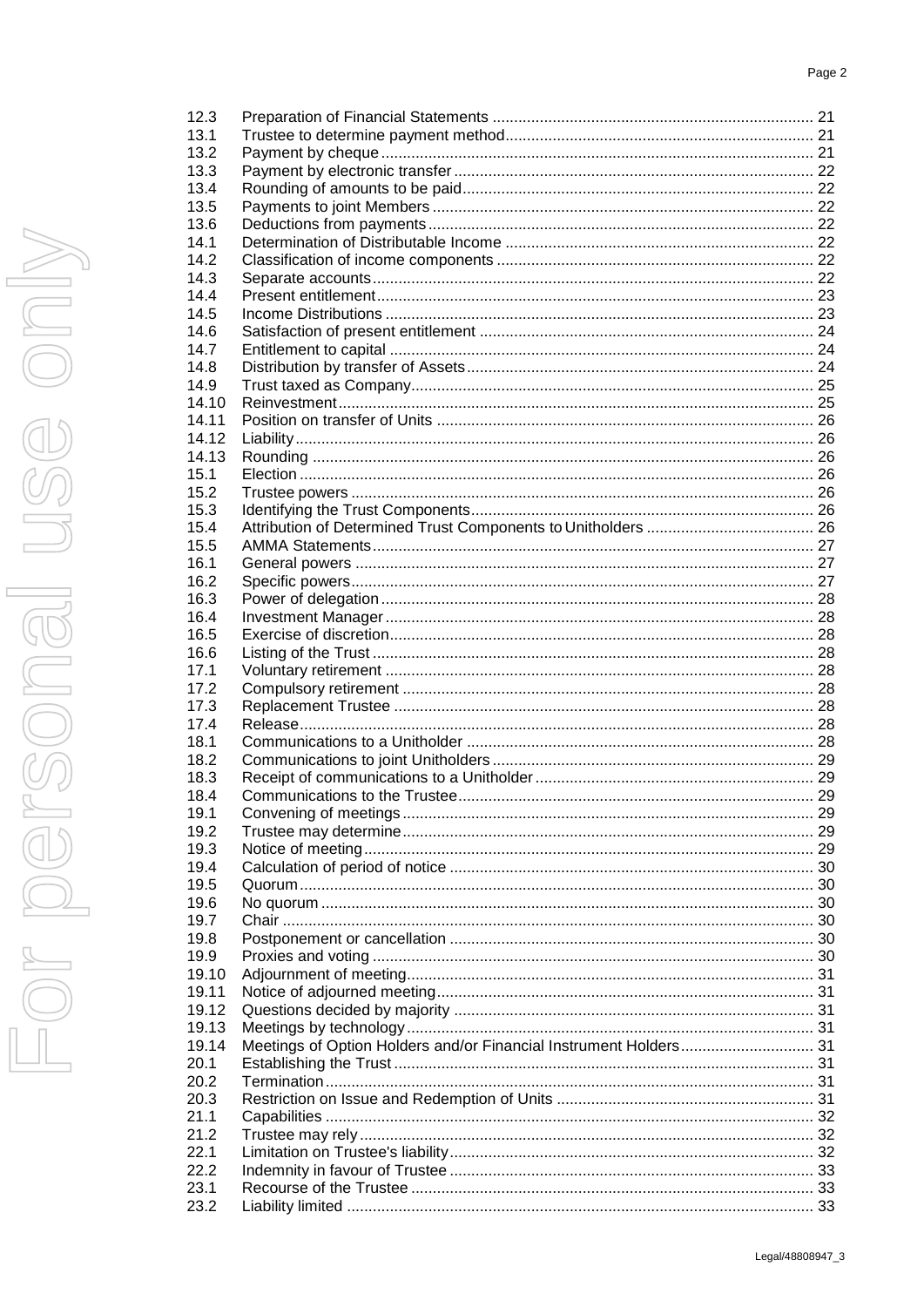#### Page 3

| 23.3 |  |    |
|------|--|----|
| 23.4 |  |    |
| 23.5 |  |    |
| 23.6 |  |    |
| 24.1 |  |    |
| 24.2 |  |    |
| 24.3 |  |    |
| 24.4 |  |    |
| 24.5 |  |    |
| 24.6 |  |    |
| 24.7 |  |    |
| 25.1 |  |    |
| 25.2 |  |    |
| 25.3 |  |    |
| 25.4 |  |    |
| 26.1 |  |    |
| 26.2 |  |    |
| 26.3 |  |    |
| 30.1 |  |    |
| 30.2 |  |    |
| 30.3 |  |    |
|      |  |    |
| 1.2  |  |    |
| 1.3  |  |    |
| 1.4  |  |    |
| 1.5  |  |    |
| 1.6  |  |    |
| 1.7  |  |    |
| 1.8  |  |    |
|      |  | 43 |
|      |  |    |
|      |  |    |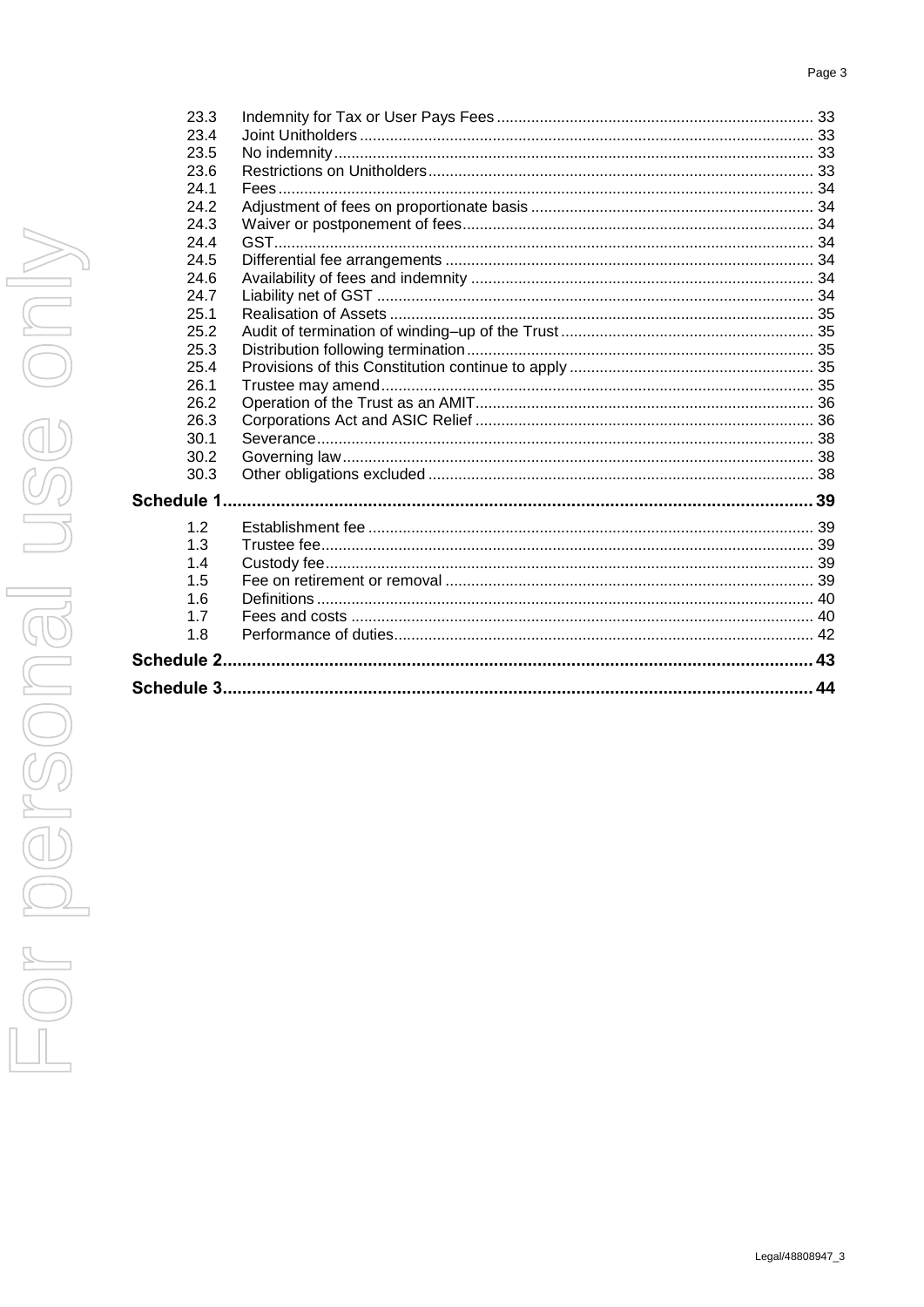**This document records the deed poll is declared by the Trustee on 23 June 2017 to be the constitution of the Fat Prophets Global Property Fund as amended by the amending deed poll dated 4 July 2017**

### **1 Definitions and interpretation**

#### <span id="page-4-0"></span>1.1 **Definitions**

In this Constitution, unless the context otherwise requires:

**Accrued Income Entitlement** in relation to a Unit means the Trustee's estimate of the appropriate share of the Distributable Income of the Trust attributable to that Unit accrued from the commencement of the Distribution Period to the date for redemption of the Unit.

**Adviser** includes any adviser, consultant or expert including any architect, project manager, barrister, solicitor, underwriter, accountant, auditor, valuer, banker, information technology or systems adviser, real estate agent, investment manager, broker, administrator or property manager, environmental auditor and/or assessor, and any other person appointed by the Trustee to provide advice in relation to the Trust.

**AMIT** has the meaning given in section 995-1 of the Tax Act.

**AMIT Election** has the meaning given in clause 18.1.

**AMIT Regime** means the laws related to the taxation of AMITs in the Tax Act and related legislation, as were implemented by the Tax Laws Amendment (New Tax System for Managed Investment Trusts) Act 2016 (Cth) and related Acts (being the Income Tax Rates Amendment (Managed Investment Trusts) Act 2016 (Cth), Medicare Levy Amendment (Attribution Managed Investment Trusts) Act 2016 (Cth) and the Income Tax (Attribution Managed Investment Trusts— Offsets) Act 2016 (Cth)), as amended from time to time.

**AMMA Statement** has the meaning given in section 995-1 of the Tax Act.

**Application Price** means the application or issue price for a Unit.

**ASIC** means the Australian Securities and Investments Commission or any Government Agency which replaces it or performs its functions.

**ASIC Relief** means a declaration made under, modification of or exemption from the provisions of the Corporations Act issued by ASIC.

**Assets** means all the property, rights and income of the Trust, but not:

- (a) application money or property in respect of which Units have not been issued;
- (b) proceeds of redemption which have not been paid; or
- (c) any Distributable Income to which a Unitholder is presently entitled, but which has not been paid.

**ASX** means ASX Limited (ACN 008 624 691) or the market operated by it as the context requires.

**ASX Market Rules** means:

- (a) the Market Integrity Rules; and
- (b) the Operating Rules.

**ASX Settlement** means ASX Settlement Pty Ltd (ACN 008 504 532).

**Auditor** means the auditor from time to time appointed by the Trustee to audit the Trust.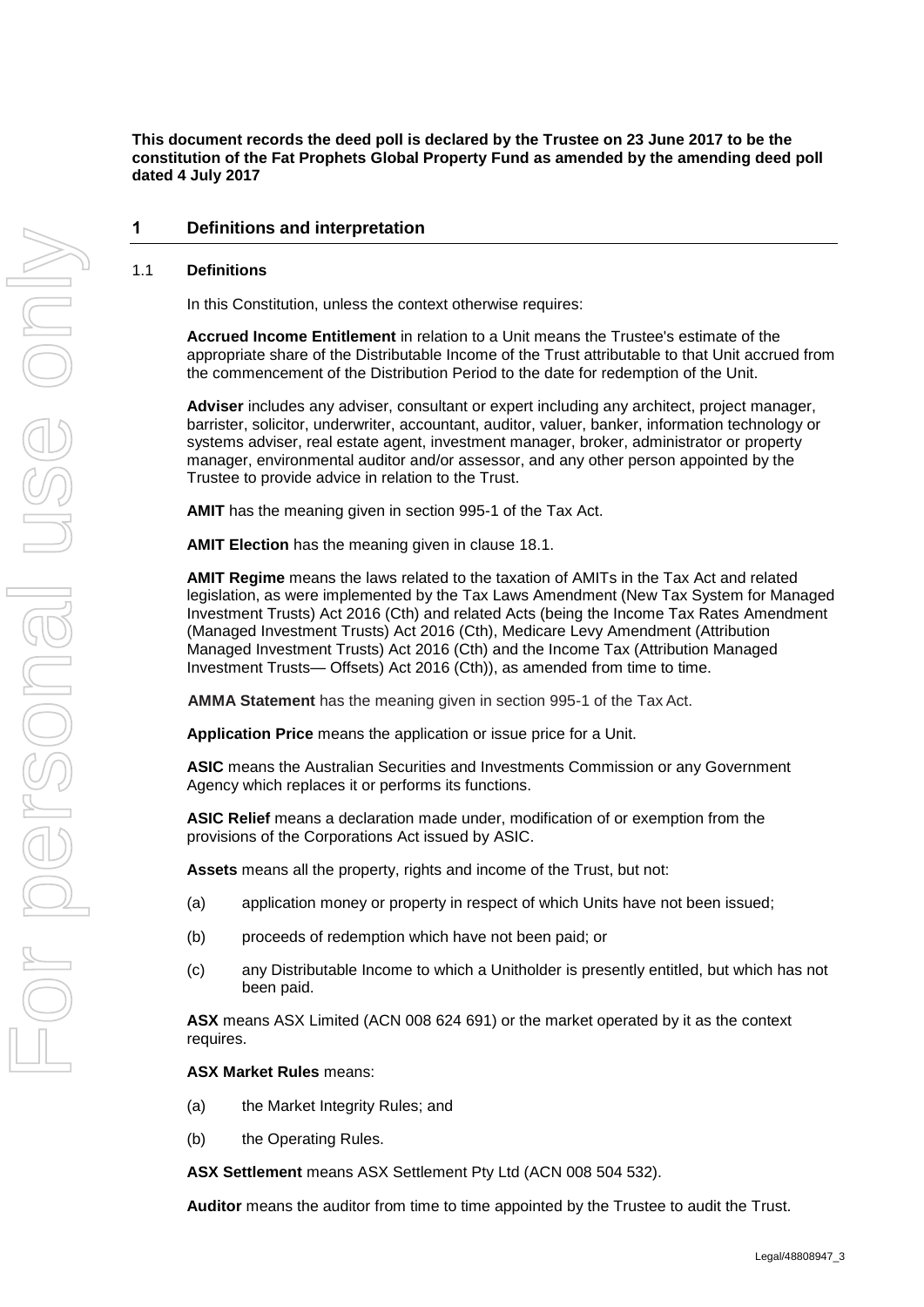**Bid Issue Price** means, in relation to a Unit:

- (a) the price determined in accordance with paragraph (a) or (b) of the definition of Market Price; or
- (b) if the Trustee determines that the price determined under paragraph (a) or (b) of the definition of Market Price, does not give rise to a fair reflection of the market value of the Unit, the price determined under paragraph (c) of the definition of Market Price.

**Business Day** means a day other than a Saturday or Sunday on which banks are open for general banking business in Sydney but if the Units are Officially Quoted has the meaning given to that term in the Listing Rules.

**Cash** means currency and includes cheques.

**Commencement Date** means the date on which the Trust was established.

**Commitment** means a commitment, in a form and terms satisfactory to the Trustee, that the Trustee will receive the application money or property within a time specified by the Trustee.

**Compliance Committee** means a compliance committee established by the Trustee in connection with the Trust.

**Compliance Committee Member** means a member of the Compliance Committee.

**Consolidated Group's Assets** means the consolidated assets of the Trust and the Trust's Controlled Entities, with the effects of all transactions between the Trust and the Trust's Controlled Entities being eliminated in full.

**Constitution** means this deed poll.

**Control** has the meaning given under the Corporations Act and Controlled is to be construed accordingly.

**Controlled Entity** means an entity, including a body corporate, trust or partnership, Controlled by the Trust.

**Corporations Act** means the *Corporations Act 2001* (Cth).

**CS Facility** has the same meaning as clearing and settlement facility in the Corporations Act.

**CS Facility Operator** means the operator of the CS Facility.

**Determined Member Component** has the meaning given in section 995-1 of the Tax Act.

**Determined Trust Component** has the meaning given in section 995-1 of the TaxAct.

**Distributable Income** means the amount determined in accordance with clause [14.](#page-25-7)

**Distribution Account** means an account designated with that name in accordance with clause [14.10\(d\).](#page-28-2)

#### **Distribution Calculation Date** means:

- (a) each 30 June or 31 December falling on or before the Termination Commencement Date;
- (b) each 30 June falling after the Termination Commencement Date; and / or
- (c) such other days as the Trustee designates from time to time.

**Distribution Period** means: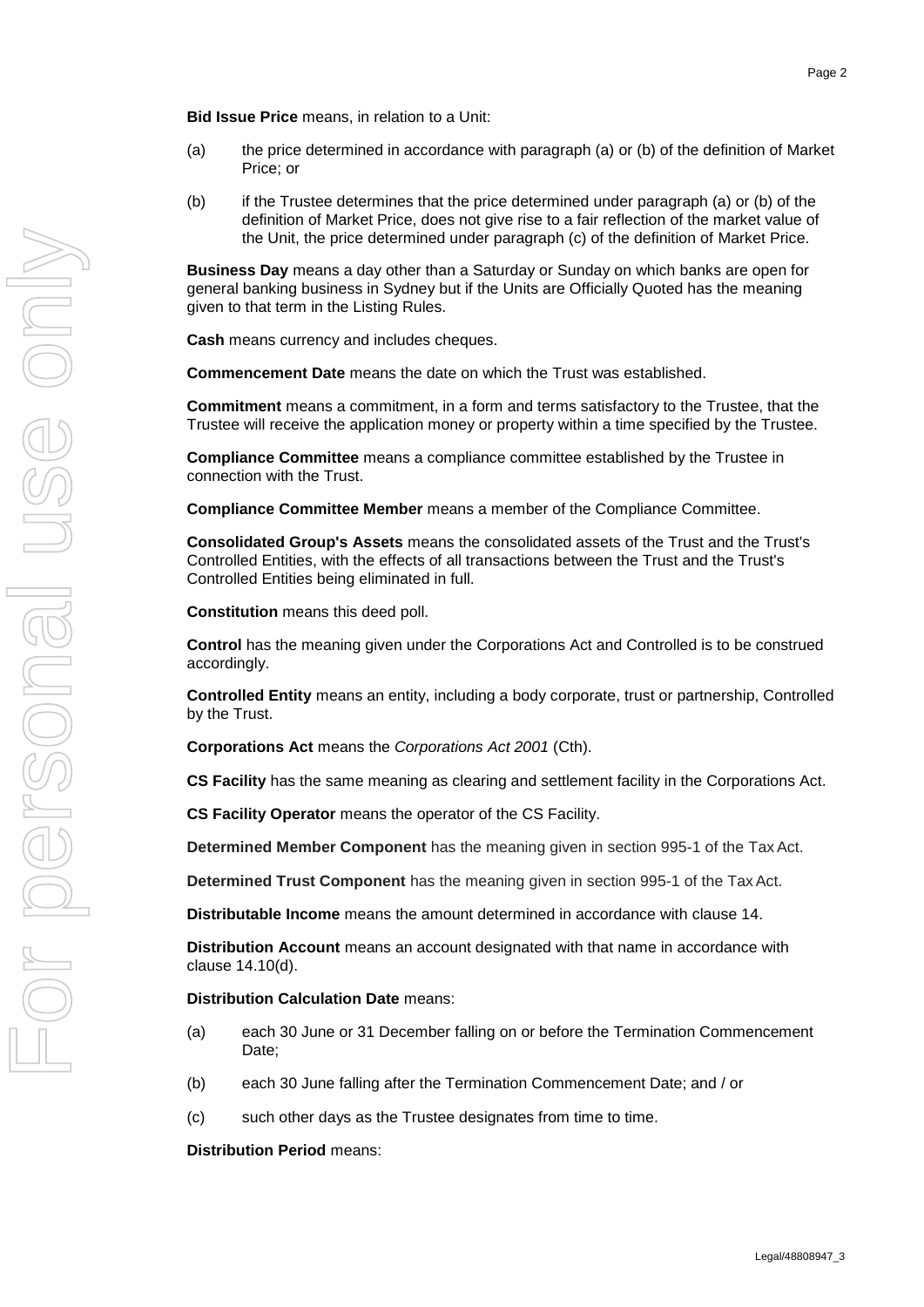- (a) for the last distribution, the period beginning on the day after the last preceding Distribution Calculation Date and ending on the date on which the final distribution is made to Unitholders; and
- (b) in all other cases in each year during the continuance of the Trust, each of the periods beginning on the day after the preceding Distribution Calculation Date and ending on the next occurring Distribution Calculation Date.

**Eligible Person** means any person:

- (a) other than a U.S. Person; or
- (b) other than a person that the Trustee has determined is not eligible to hold Units from time to time.

**Eligible Person Statement** means a statement in writing, in the form determined by the Trustee from time to time, in relation to whether a person is an Eligible Person.

**Escrow Period** has the same meaning as in the Listing Rules.

**Expenses** includes any costs, liabilities, expenses, commissions, brokerage, fees, Taxes and duties.

**Financial Instrument** means any other interest, rights or instruments relating to the Trust (including derivatives, debentures, convertible notes or other instruments of debt, equity, quasi-debt, quasi-equity or hybrid nature).

**Financial Instrument Holder** means a person Registered as the holder of a Financial Instrument (including persons Registered jointly).

**Financial Statements** has the meaning given to that expression in section 9 of the Corporations Act.

#### **Financial Year** means:

- (a) for the first financial year, the period on and from the Commencement Date and including the next 30 June;
- (b) for the last financial year, the period on and from 1 July immediately before the date of final distribution to and including the date of final distribution on termination of the Trust; and
- (c) in all other circumstances, the 12 month period ending on 30 June in each year.

**First Issue Date** means the date the first Unit is issued under this Constitution.

**Foreign Holder** means a Holder whose address on the Register is outside of Australia and New Zealand and who the Trustee is entitled to exclude and excludes from the offer in accordance with ASIC Relief.

**Fully Paid Unit** means a Unit on which the Application Price has been fully paid.

**Government Agency** means, whether foreign or domestic:

- (a) a government, whether federal, state, territorial or local or a department, office or minister of a government acting in that capacity; or
- (b) a commission, delegate, instrumentality, agency, board, or other government, semigovernment, judicial, administrative, monetary or fiscal body, department, tribunal, entity or authority, whether statutory or not, and includes any self-regulatory organisation established under statute or any stock exchange.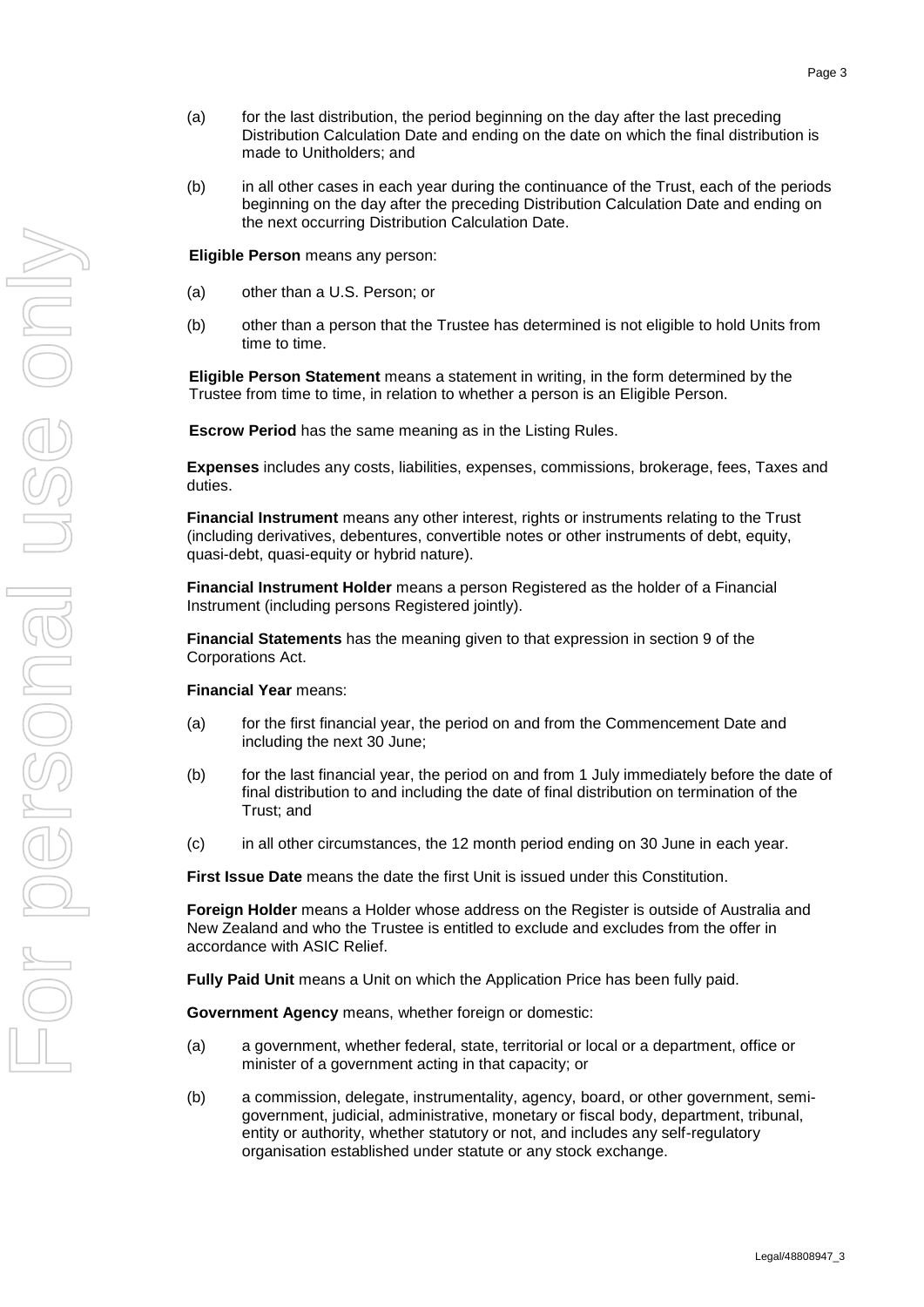**Gross Asset Value** means the aggregate value of the Consolidated Group's Assets determined in accordance with clauses [12.2\(a\)](#page-24-6) to [12.2\(d\)](#page-24-7) and generally accepted accounting principles.

**GST** means a goods and services tax, value added tax, consumption tax or a similar tax or a tax on services only, including without limitation, GST as defined in section 195-1 of the GST Act.

**GST Act** means the *A New Tax System (Goods and Services) Tax Act 1999* (Cth).

**GST Group** has the meaning given in the GST Act.

**Holder** means a Unitholder, an Option Holder or a Financial Instrument Holder, or any of them, as the case requires.

**Income Distribution** means in respect of a Unitholder and a Distribution Period, the amount calculated in respect of the Unitholder under clause [14.5.](#page-26-1)

**Input Tax Credit** has the meaning given in the GST Act.

**Investment Management Agreement** means an investment management agreement between the Trustee and an Investment Manager (and others as applicable) relating to the management services to be provided by the Investment Manager to the Trust and the Trust's Controlled Entities.

**Investment Manager** means Fat Prophets Funds Management Pty Limited (ACN615 545 536) or any other investment manager subsequently engaged by the Trustee to provide management services to the Trust and the Trust's Controlled Entities.

**IPO** means the proposed initial public offering of Units in the Trust by the Trustee and the concurrent Listing on the ASX.

**Liabilities** means the liabilities of the Trust including any provision which the Trustee decides should be taken into account in accordance with generally accepted accounting principles applicable in Australia in determining the liabilities of the Trust, but excluding any liabilities:

- (a) to applicants for Units in respect of application money or property in respect of which Units have not yet been issued; or
- (b) to Unitholders, arising by virtue of the right of Unitholders to request redemption of their Units or to participate in the distribution of the Assets on termination of the Trust.

**Liquid** has the same meaning as in the Corporations Act.

**Listed** means:

- (a) in the case of the Trust, the trust being listed on the ASX; and
- (b) in the case of Units or Options or Financial Instruments, those financial products or any of them being Officially Quoted;

and **Listing** has a corresponding meaning.

**Listing Date** means the date on which the Trust is first Listed.

**Listing Rules** means the listing rules of the ASX and any other rules of the ASX which are applied while the Trust is admitted to the official list of the ASX, each as amended or replaced from time to time, except to the extent of any express written waiver by the ASX.

**Market Integrity Rules** means the ASIC Market Integrity Rules (ASX Market) 2010, as amended or replaced from time to time, except to the extent of any exemption or modification granted by ASIC and available to the Trust or the Trustee.

**Market Price** on a particular day means, in relation to Units only: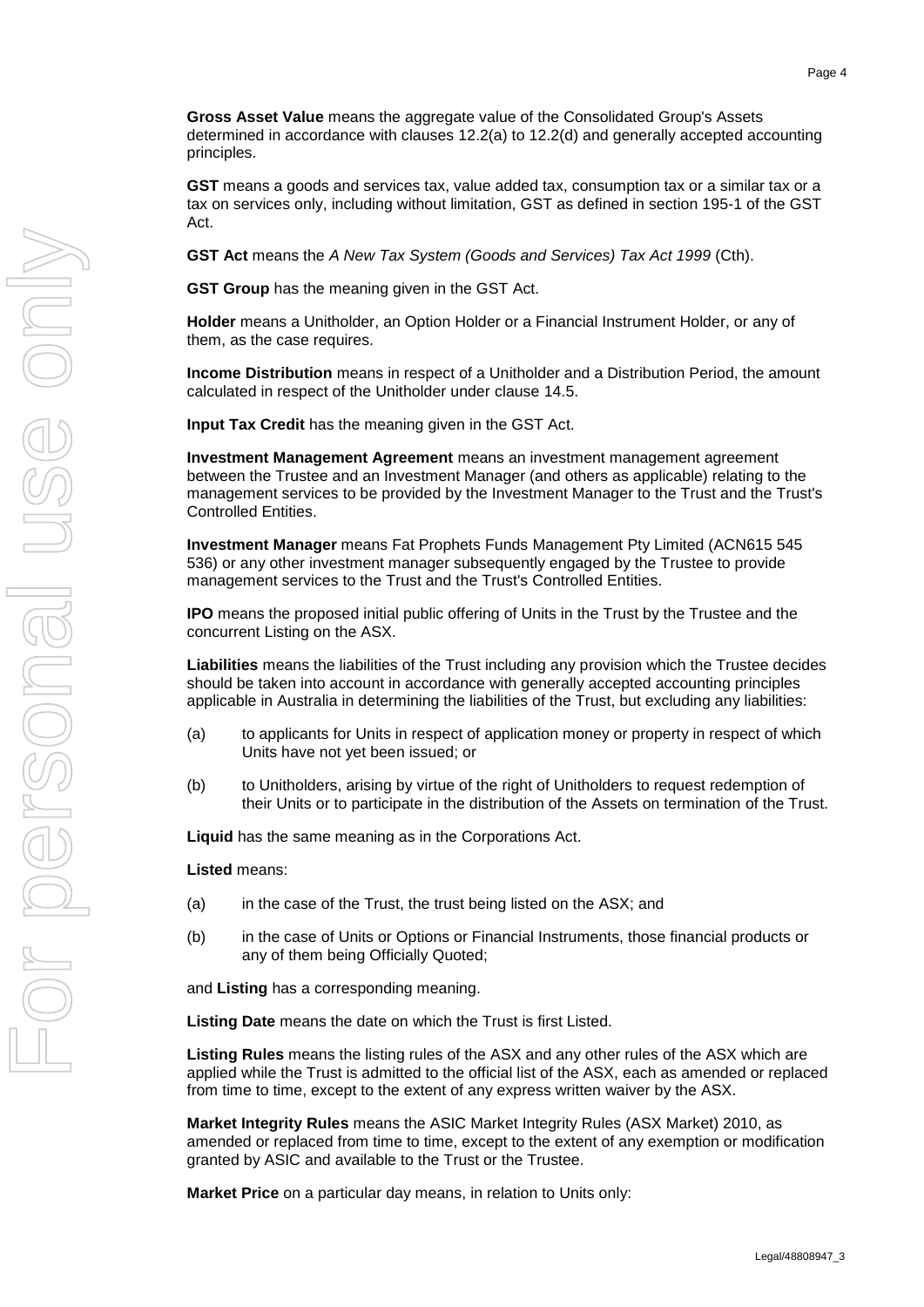- (a) the VWAP for all Units traded on ASX for each of the Trading Days (as determined by the Trustee) immediately before the relevant day (i.e. excluding the relevant day and whether or not a sale was recorded on any particular day during that period);
- (b) the price obtained pursuant to a bookbuild arranged by a reputable investment bank with experience in arranging bookbuilds in the Australian equity market, provided that the Auditor has provided written certification that the bookbuild was conducted in accordance with normal market standards; or
- (c) if:
	- (i) in the case of paragraph (a) of this definition, Units have not been Officially Quoted for a least 10 consecutive Trading Days before the relevant day; or
	- (ii) in the case of paragraph (a) or (b) of this definition, in the Trustee's opinion, a determination under paragraph (a) or (b) of this definition (as relevant) would not provide a fair reflection of the market value of the Unit having regard to the nature of the proposed offer of Units and the circumstances in which the proposed offer is made,

the price per Unit determined by an adviser who:

- (iii) is independent of the Trustee; and
- (iv) has relevant market experience in determining the issue price of securities in circumstances similar to those in which the determination of the Market Price of a Unit is being made,

to be the fair market price of the Unit, having regard to:

- (v) the nature of the proposed offer of Units for which purpose the Market Price of a Unit is being calculated;
- (vi) the circumstances in which the proposed offer of Units will be made;
- (vii) the interests of investors generally, including balancing the dilutionary effect of any such issue against the desirability of a successful capital raising; and
- (viii) values that are consistent with ordinary commercial practice for valuing that asset type and are reasonably current.

In circumstances where the Adviser determines the issue price of an Option or Financial Instrument, the Adviser must, if relevant, also determine the amount of the issue price of a Unit in the Trust on exercise, exchange or conversion of the Option or Financial Instrument.

**Member** means a person who holds an interest in the scheme and includes a Unitholder.

**Member Component** has the meaning given in section 995-1 of the Tax Act.

**Minimum Holding** means the amount from time to time determined by the Trustee pursuant to clause [9.6](#page-20-1) to be the minimum holding for Units.

**Net Asset Value** means:

- (a) the Gross Asset Value of the Consolidated Group's Assets; less
- (b) the aggregate of the Liabilities of the Trust and the liabilities of the Trust's Controlled Entities (determined on the same basis as the Liabilities of the Trust) with the effects of all transactions between the Trust and the Trust's Controlled Entities being eliminated in full.

**Officially Quoted** means quotation on the official list of the ASX, including when quotation is suspended.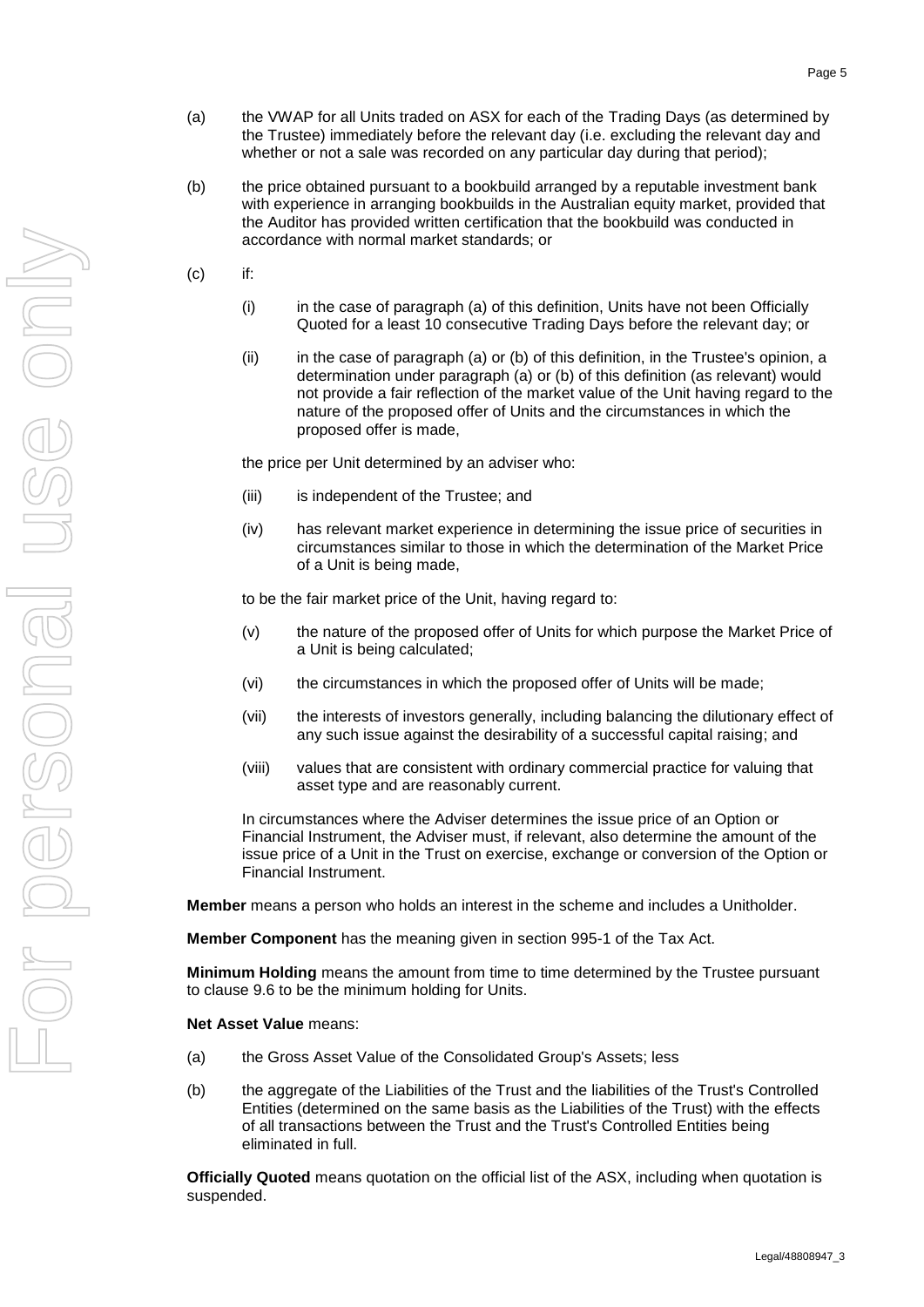**Operating Rules** means the ASX Operating Rules, including the Listing Rules, the ASX Clear Operating Rules, the ASX Settlement Operating Rules and any other rules of the ASX which apply while the Trust is admitted to the official list of the ASX, each as amended or replaced from time to time, except to the extent of any express written waiver by the ASX.

**Option** means an option granted by the Trustee in respect of an unissued Unit.

**Option Holder** means a person registered as the holder of an Option (including persons Registered jointly).

**Ordinary Resolution** means a Resolution where the required majority is a simple majority.

**Product Disclosure Statement** has the meaning given to it in the Corporations Act.

**Proper ASTC Transfer** is a proper ASTC transfer as defined in the Corporations Regulations.

**Property** includes any rights to property of any description and any income of such property.

**Realisation Transaction** means a transaction which enables all Unitholders to realise all or a substantial portion of their investment in the Trust, including:

- (a) a sell down of a substantial portion of the Units where all Unitholders have the opportunity to participate in the sell down;
- (b) a sale of substantial Assets where all Unitholders have an opportunity to have their Units redeemed or transferred; or
- (c) any other arrangement which has substantially the same economic effect as a transaction referred to in paragraph (a) or (b) of this definition.

**Redemption Price** means the redemption price of a Unit calculated in accordance with this Constitution.

**Redemption Request** means a written request to the Trustee to redeem Units.

**Register** means the register of Unitholders kept by or on behalf of the Trustee under the Corporations Act, the register of Option Holders or the register of Financial Instrument Holders, as the case requires.

**Registered** means recorded in the Register.

**Registered Scheme** means a trust that is registered with ASIC as a managed investment scheme under Chapter 5C of the Corporations Act.

**Registration** means recording in the Register.

**Regulatory Required Part** has the meaning given in clause [26.3\(a\)\(ii\).](#page-39-2) Regulatory Required Provisions has the meaning given in clause [26.3\(a\)\(i\).](#page-39-3) Regulatory Requirement has the meaning given in clause [26.3\(a\)\(ii\).](#page-39-2)

**Relevant Security** means a Unit, an Option or a Financial Instrument as appropriate.

**Relevant Security Holder** means a Unitholder, an Option Holder or the person Registered in the Register as the holder of a Financial Instrument as appropriate.

**Representative Member** has the meaning given in the GST Act.

**Resolution** means:

- (a) a resolution passed at a meeting of Unitholders of the Trust:
	- (i) on a show of hands, by the required majority of Unitholders present in person or by proxy, attorney or representative and voting on the show of hands; or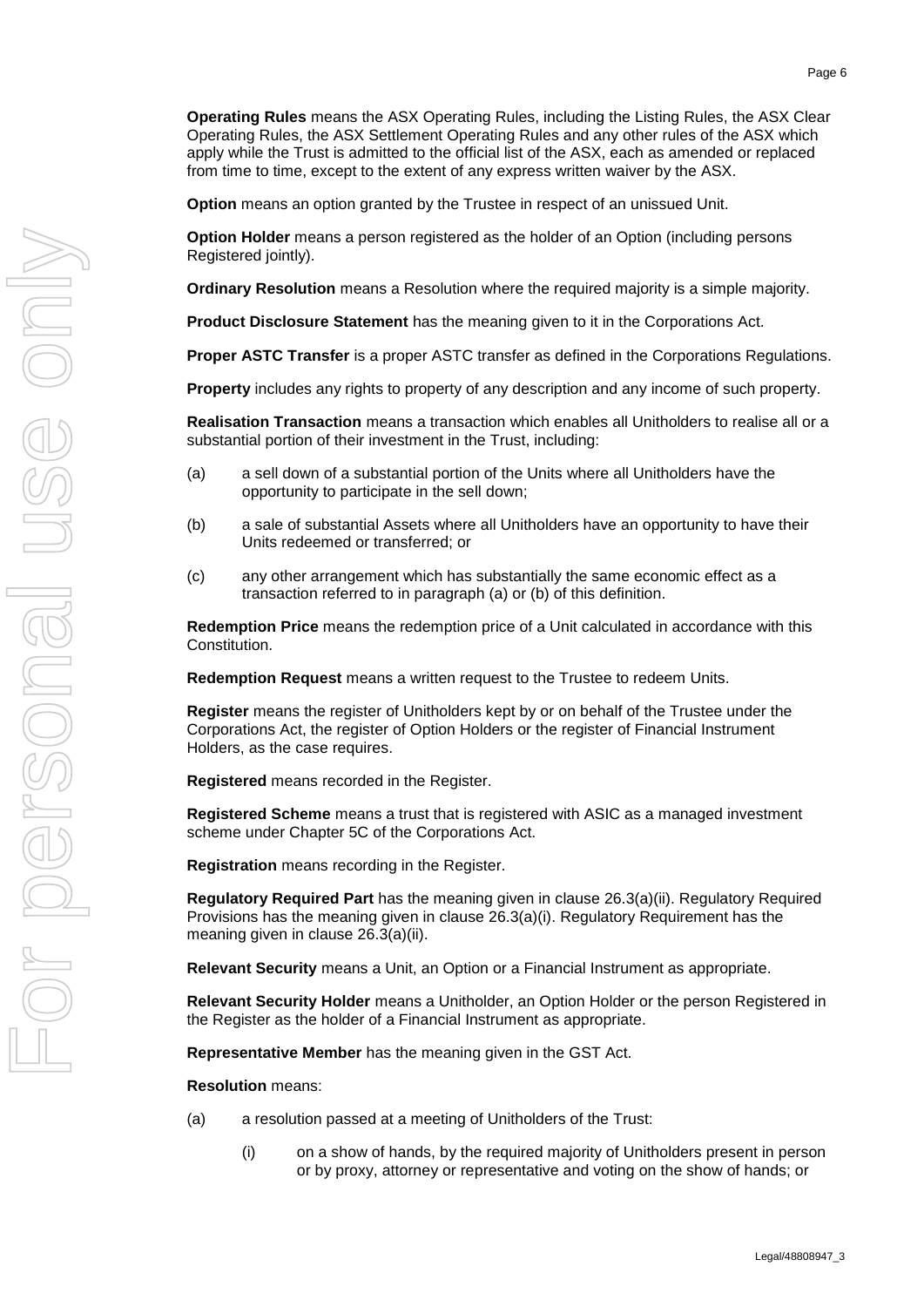- (ii) on a poll, by the required majority of votes cast by Unitholders present in person or by proxy, attorney or representative and voting on the poll; or
- (b) where the law allows, a resolution in writing signed by Unitholders holding the required majority of the Units in the Trust.

Except where this Constitution or any applicable law provides otherwise, the 'required majority' is a 'simple majority'.

Where the context requires, the reference to **Unitholders** may be extended to mean or include Option Holders and Financial Instrument Holders.

**Restricted Securities** has the same meaning as in Listing Rule 19.12 of the Listing Rules, which includes:

- (a) securities issued in the circumstances set out in Appendix 9B of the Listing Rules; and
- (b) securities that, in the ASX's opinion, should be treated as restricted securities.

**Restriction Agreement** means a restriction agreement within the meaning and for the purposes of Listing Rule 9.1.4 and as set out in Appendix 9A of the Listing Rules, which an entity which issues Restricted Securities, or has Restricted Securities on issue, must enter into with the holder of the Restricted Securities.

**Retail Client** has the same meaning given in the Corporations Act.

**Tax** means all kinds of taxes, duties, imposts, deductions, withholding taxes and charges imposed by a government including GST or any amount recovered from the Trustee by way of reimbursement of GST or any amount included either expressly or impliedly in an amount paid or payable by the Trustee on account of GST, together with interest and penalties.

**Tax Act** means the Income Tax Assessment Act 1936 (Cth) or the *Income Tax Assessment Act 1997* (Cth) or both, as appropriate or equivalent enacted legislation from time to time.

**Termination Commencement Date** means the date the termination or winding-up of the Trust commences under clause [20.](#page-34-8)

**Trading Day** means a day that is a trading day for the purposes of the ASX Market Rules.

**Transaction Costs** means:

- (a) when calculating the Application Price of a Unit, the Trustee's reasonable estimate of the average amount necessary to avoid an adverse impact on other Unitholders because of the acquisition of Units; and
- (b) when calculating the Redemption Price of a Unit, the Trustee's reasonable estimate of the average amount necessary to avoid an adverse impact on other Unitholders because of the redemption of Units,

provided that, subject to the Corporations Act, the Trustee may in connection with any particular application or request for redemption of Units deem these costs to be a lesser sum or zero.

**Trust** means the trust governed by this Constitution.

**Trust Component** has the meaning given in section 995-1 of the Tax Act.

#### **Trustee** means:

(a) until the Trust is registered with ASIC as a managed investment scheme, the body corporate named at the beginning of this Constitution as the trustee of the Trust or if another body corporate holds office as trustee, that body corporate; and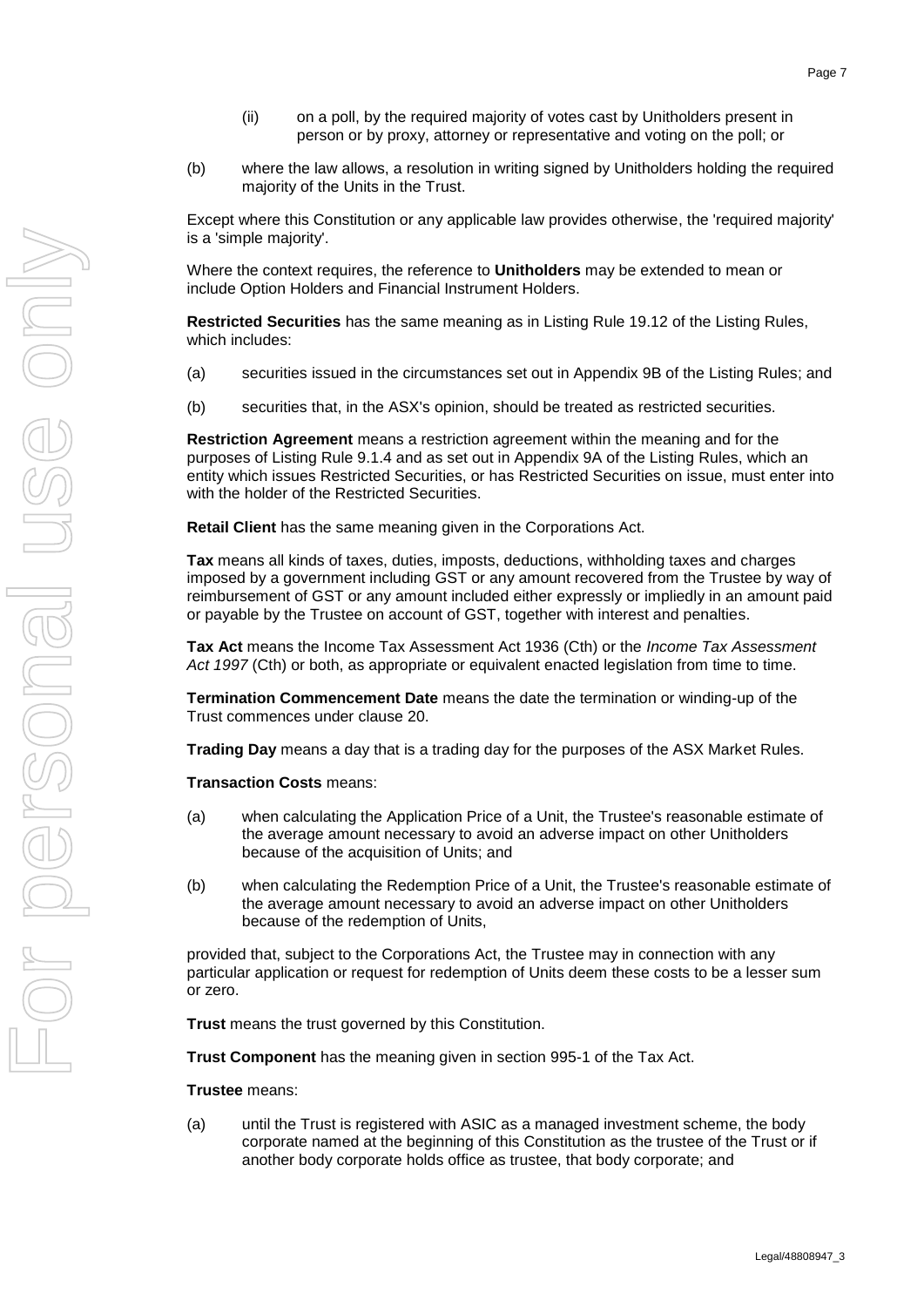(b) from the time the Trust is registered with ASIC as a managed investment scheme, the company which is registered with ASIC as the responsible entity for the Trust under the Corporations Act.

**Trustee Group** means any entity which Controls the Trustee, and any other entity which is Controlled by the entity which Controls the Trustee.

**Unit** means an undivided share in the beneficial interest in the Trust as provided in this Constitution.

**Unitholder** means any person Registered as the holder of a Unit that has not been redeemed (including persons jointly Registered) or otherwise stated to be a Unitholder in accordance with clause [9.6\(a\)](#page-20-6) or any other provision of this Constitution.

**User Pays Fees** means any cost incurred in relation to:

- (a) an entitlement to a payment or a payment to or from the Trust in respect of a Unitholder; or
- (b) any act or omission requested by a Unitholder,

which the Trustee considers should be borne by that Unitholder.

**Valuation Time** means a time determined by the Trustee at which the Trustee calculates Net Asset Value.

**VWAP** in respect of a Unit for a Trading Day, means the volume weighted average of the Unit prices recorded on ASX for that Trading Day. The Trustee may include, or may substitute, in VWAP calculations trading on another financial market on which trading in Units is permitted. The Trustee may exclude sales that occur otherwise than in the ordinary course of trading on ASX or another financial market (such as special crossings, crossings prior to the commencement of normal trading, crossings during the closing phase and the after-hours adjust phase, overseas sales, sales pursuant to the exercise of options over Units, and overnight crossings) and any other sales which the Trustee reasonable consider may not be fairly reflective of natural supply and demand.

### <span id="page-11-0"></span>1.2 **Interpretation**

In this Constitution unless the context otherwise requires, a reference to:

- (a) terms defined in the Corporations Act are used with their defined meaning;
- (b) the word "law" includes common law, principles of equity and legislation and a reference to legislation includes regulations as modified by applicable instruments under them and any variation or replacement of any of them;
- (c) the singular includes the plural and vice versa;
- (d) the meaning of general words is not limited by specific examples introduced by "including", "for example" or "such as" or similar expressions;
- (e) amend includes vary, delete or replace;
- (f) person includes a firm, a body corporate, an unincorporated association and an authority;
- (g) the cover page, contents, headings, footnotes and finding lists are for convenience only and do not affect interpretation;
- (h) a reference to a year (other than a Financial Year), quarter or month means a calendar year, calendar half-year, calendar quarter or calendar month respectively;
- (i) a reference to a monetary amount is a reference to the currency of Australia unless otherwise specified;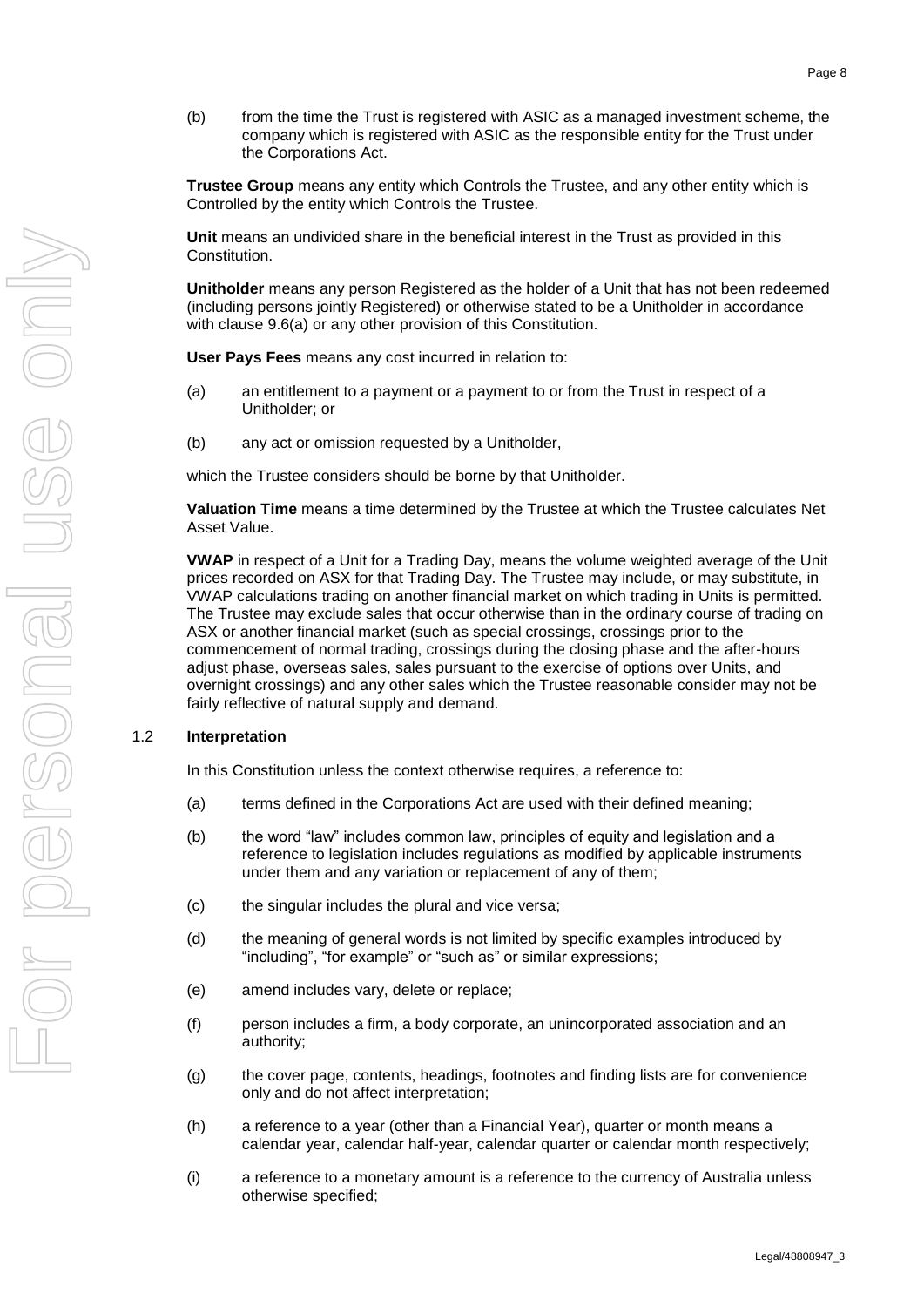- (j) a reference to a document (including this constitution) includes any variation or replacement of it; and
- (k) the word "present" in the context of a person being present at a meeting includes participating using technology approved by the Trustee for the purposes of the meeting.
- (l) every provision in this Constitution is expressed to apply:
	- (i) while the Trust is Listed, subject to the Operating Rules; and
	- (ii) while the Trust is a Registered Scheme, subject to the Corporations Act.

### <span id="page-12-0"></span>1.3 **Other restrictions and obligations excluded**

To the maximum extent permitted by law, all restrictions on the exercise of the Trustee's powers or obligations which might otherwise be implied or imposed by law are expressly excluded, including any restriction or obligation of the Trustee in its capacity as responsible entity of the Trust arising under any legislation other than the Corporations Act.

### <span id="page-12-1"></span>1.4 **Listing Rules**

While the Units are Officially Quoted, the following applies:

- (a) notwithstanding anything contained in this Constitution, if the Listing Rules prohibit an act being done, the act shall not be done;
- (b) nothing contained in this Constitution prevents an act being done that the Listing Rules require to be done;
- (c) if the Listing Rules require an act to be done or not to be done, authority is given for that act to be done or not to be done (as the case may be);
- (d) if the Listing Rules require this Constitution to contain a provision and it does not contain such a provision, this Constitution is deemed to contain that provision;
- (e) if the Listing Rules require this Constitution not to contain a provision and it contains such a provision, this Constitution is deemed not to contain that provision; and
- (f) if any provision of this Constitution is or becomes inconsistent with the Listing Rules, this Constitution is deemed not to contain that provision to the extent of the inconsistency.
- 1.5 In accordance with ASIC Class Order 98/1808 or its equivalent and for so long as it applies to the Trust, a change in the text of this Constitution because of the operation of clause [1.3](#page-12-0) is not a modification of, or the repeal or replacement of the Constitution for the purposes of sections 601GC(1) and (2) of the Corporations Act. Clause [26.1\(a\)](#page-38-5) does not apply to changes in the text of this Constitution because of the operation of clause [1.3.](#page-12-0)
- 1.6 Despite any other provision of this Constitution, a provision of this Constitution which is expressed to apply subject to the Operating Rules or the Listing Rules is only so subject while the Trust is Listed.

### <span id="page-12-2"></span>1.7 **Corporations Act**

Despite any other provision of this Constitution, a provision of this Constitution which is expressed to apply subject to the Corporations Act is only so subject while the Trust is a Registered Scheme.

### <span id="page-12-3"></span>1.8 **Schedules**

Schedule 1 to this Constitution is an operative part of it.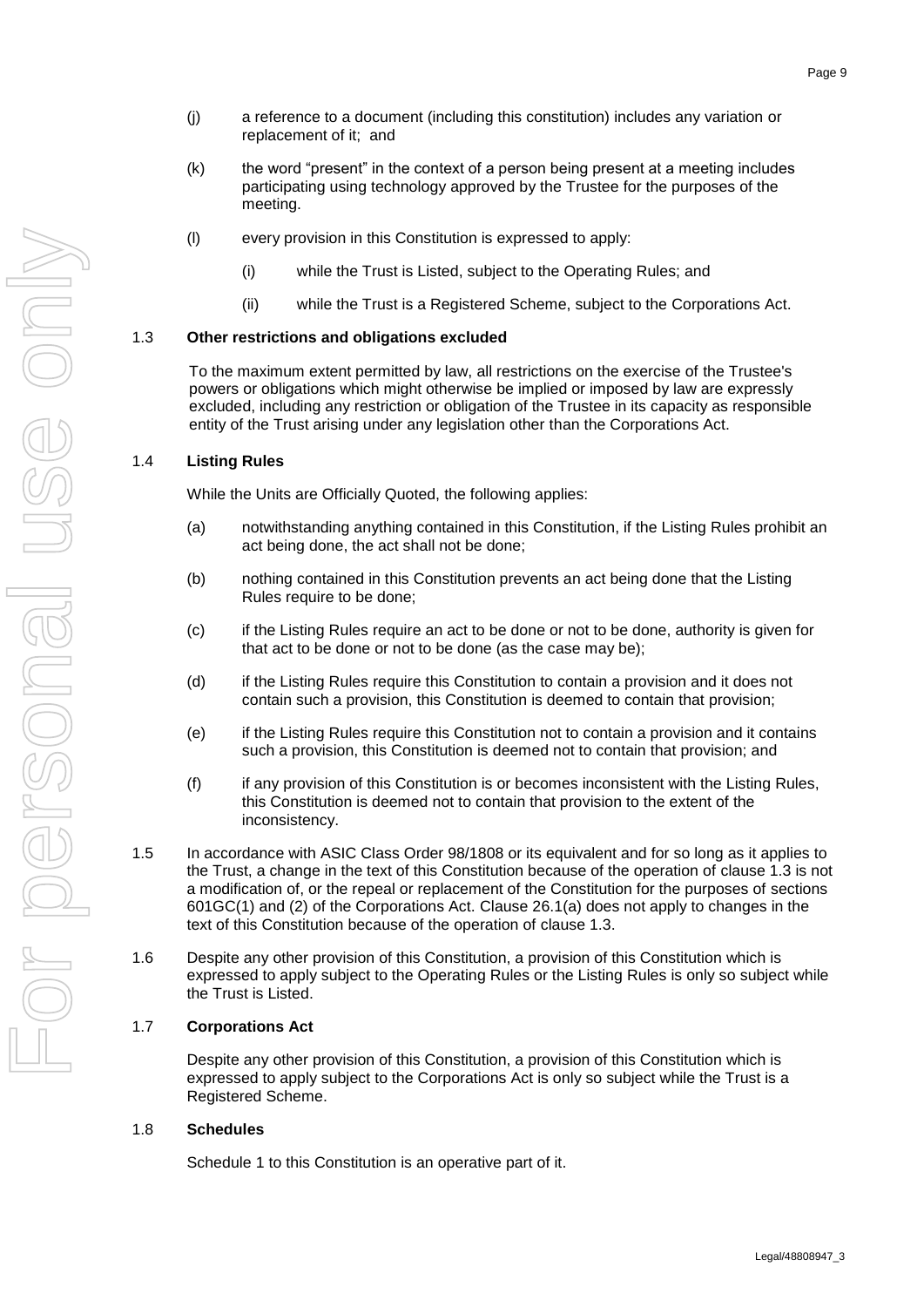### **2 Name of Trust**

- 2.1 The Trust is called the "Fat Prophets Global Property Fund" such other name as the Trustee determines from time to time.
- 2.2 If a person resigns or is removed as the Trustee, the new Trustee must change the name of the Trust to a name without any association with the old Trustee or its related bodies corporate or their businesses.

### **3 Constitution legally binding**

This Constitution binds the Trustee and each present and future Holder and any person claiming through any of them as if each of them had been a party to this Constitution.

#### **4 Assets**

### <span id="page-13-0"></span>4.1 **Assets held for Unitholders**

The Trustee holds the Assets on trust for the Unitholders.

#### <span id="page-13-1"></span>4.2 **Holding of Assets**

- (a) Subject to clause [4.2\(b\),](#page-13-7) all Assets must be held by the Trustee.
- (b) If required by law or if the Trustee thinks it necessary or desirable, all Assets (or any Asset) may be held by a custodian appointed by the Trustee.

### <span id="page-13-7"></span><span id="page-13-2"></span>4.3 **Identification**

Any Assets held by the Trustee must be clearly identified as property of the Trust and held separately from the assets of the Trustee and any other managed investment scheme if and to the extent that the Corporations Act so requires. Subject to the law, the Trustee may have Assets held by a custodian.

### **5 Units, Options and Financial Instruments**

#### <span id="page-13-3"></span>5.1 **Assets divided into Units**

The beneficial interest in the Asset is divided into Units.

#### <span id="page-13-4"></span>5.2 **Nature of Unitholder's interest in Assets**

- (a) Each Fully Paid Unit confers on a Unitholder an equal undivided interest in the Assets.
- (b) A Unit confers on a Unitholder an interest in the Assets as a whole subject to the Liabilities. It does not confer on a Unitholder an interest in any particular Asset.

#### <span id="page-13-5"></span>5.3 **Rights attached to Units**

A Unitholder holds a Unit subject to the rights, restrictions and obligations attaching to that Unit.

#### <span id="page-13-6"></span>5.4 **Options**

(a) The Trustee may create and issue Options on such terms and conditions as the Trustee determines provided that the Trustee may not attach rights, obligations or restrictions to Options to the extent that section 601GA of the Corporations Act requires those matters to be set out in this constitution. Options may be issued with Units or separately.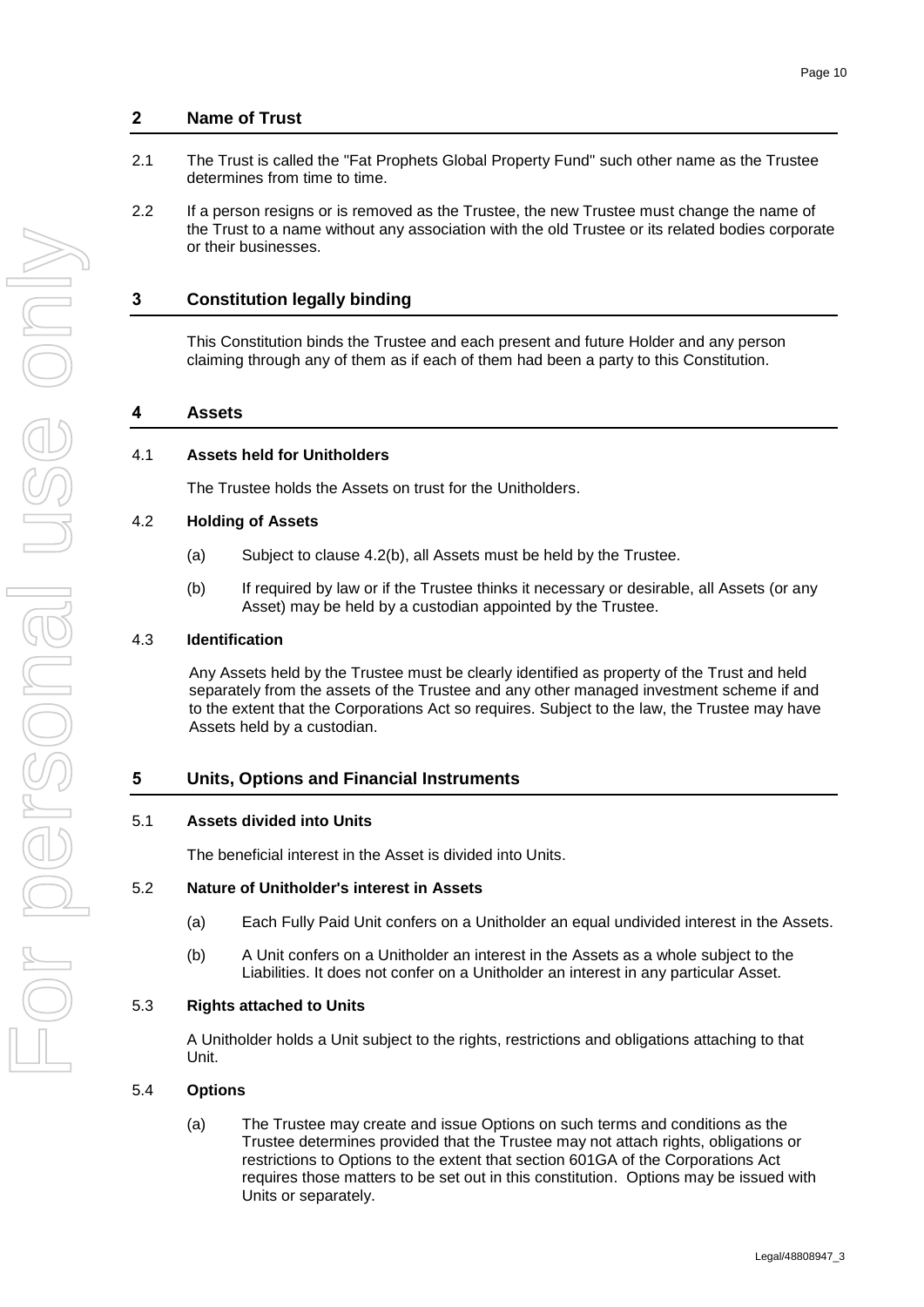- (b) Subject to this Constitution, the Corporations Act (and the conditions of any applicable ASIC Relief) and, if relevant, the Operating Rules, the Trustee may determine that Options will be issued:
	- (i) for either:
		- (A) no consideration; or
		- (B) for consideration, which must be an issue price determined in accordance with clause [8;](#page-17-1)
	- (ii) on the basis that the issue price for a Unit to be issued on exercise of the Option is the Market Price or such other price determined by the Trustee, provided that the Trustee complies with the Listing Rules applicable to the issue and any applicable ASIC Relief; and
	- (iii) conferring on the holder of the Options such other entitlements (other than to income or capital) under this Constitution as the Trustee determines,

<span id="page-14-3"></span>and otherwise on terms and conditions and with such entitlements as determined by the Trustee. The terms of issue of the Option may allow the Trustee to buy back the Option.

- (c) An Option does not confer any interest in, or any rights to participate in, the income or capital of the Trust.
- (d) Subject to the Operating Rules and the Corporations Act (and the conditions of any applicable ASIC Relief), if the Trustee is making an offer of Options to Unitholders which is otherwise in proportion to their existing holdings of Units, the Trustee is not required to offer Options under this clause to any Foreign Holder who the Trustee is entitled to exclude from the offer in accordance with any ASIC Relief.

### <span id="page-14-0"></span>5.5 **Exercise of Options**

On exercise of an Option, the holder of the Option is entitled to subscribe for and be allotted such number of Units as the terms and conditions of issue of the Option contemplate.

#### <span id="page-14-1"></span>5.6 **Financial Instruments**

Subject to the Corporations Act and Operating Rules:

- (a) the Trustee may, in addition to Units and Options, issue Financial Instruments; and
- (b) Financial Instruments may be issued:
	- (i) for either:
		- (A) no consideration; or
		- (B) for consideration, which may be an issue price determined in accordance with clause [8;](#page-17-1) or
	- (ii) on such terms (including with preferred, deferred or other special rights, obligations or restrictions, with regard to distributions, voting, return of capital, payment of calls, redemption, conversions or otherwise) as the Trustee determines which are in accordance with the terms of this Constitution.

#### <span id="page-14-2"></span>5.7 **Rights attaching to Options and Financial Instruments**

- (a) The Holder of an Option holds the Option subject to the terms and conditions attaching to that Option.
- (b) Subject to the terms of the Option or Financial Instrument and the Corporations Act, a Holder who is not a Unitholder is entitled to attend any meeting of Unitholders, but is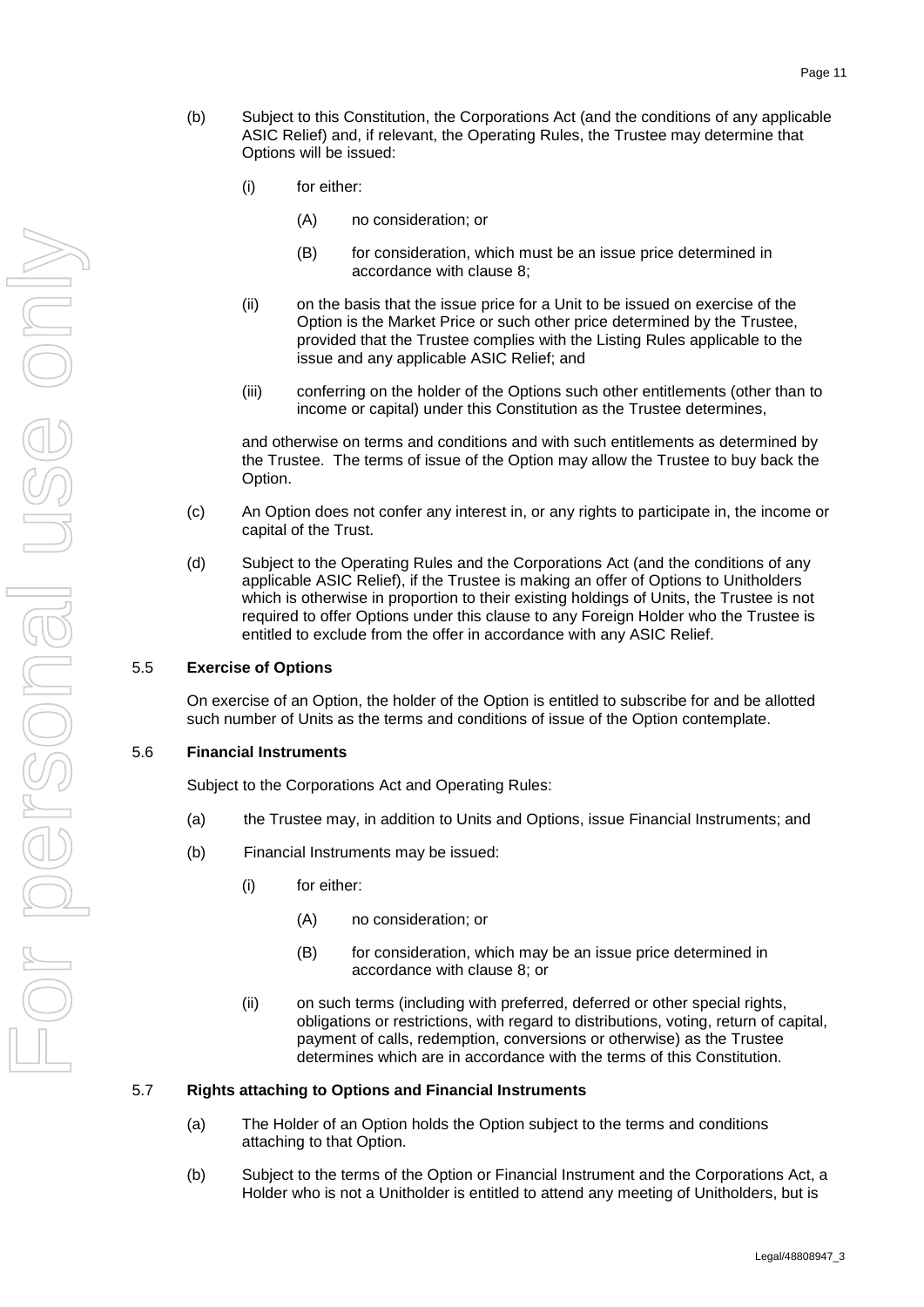not entitled unless specified in the terms of issue to receive notice of or speak or vote at such a meeting.

(c) Subject to the terms of the Option or Financial Instrument and the Corporations Act, a Holder who is not a Unitholder is not entitled to any rights of a Unitholder.

### <span id="page-15-0"></span>5.8 **No fractions of Units**

Fractions of a Unit may not be issued by the Trustee. Where any calculation performed under this Constitution or the terms of a withdrawal offer results in the issue or redemption of a fraction of one Unit, the number of Units to be issued or redeemed may be rounded down or up respectively by the Trustee to the nearest whole Unit.

### <span id="page-15-1"></span>5.9 **Rounding**

Any excess application or other money or property which results from rounding under any provision of this Constitution becomes an Asset of the Trust.

### <span id="page-15-2"></span>5.10 **Consolidation and division of Units and Options**

Subject to the Operating Rules and the Corporations Act, Units and Options may be consolidated or divided as determined by the Trustee.

### <span id="page-15-6"></span>**6 Transfer, Transmission and Joint Holders**

### <span id="page-15-3"></span>6.1 **Transfer of Relevant Securities**

Relevant Securities may be transferred subject to their terms and this clause [6.](#page-15-6)

### <span id="page-15-4"></span>6.2 **Transfer if not Officially Quoted**

If Relevant Securities are not Officially Quoted, transfers must be:

- (a) in a form approved by the Trustee;
- (b) accompanied by any evidence the Trustee reasonably requires to show the right of the transferor to make the transfer; and
- (c) if the Trustee requires, be presented for Registration duly stamped.

If Relevant Securities are not Officially Quoted, the Trustee may refuse to record any transfer in the Register without giving any reason for the refusal.

### <span id="page-15-5"></span>6.3 **Transfer if Officially Quoted**

Subject to this constitution and the Listing Rules, if a Relevant Security is Officially Quoted, it is transferable:

- (a) as provided by the Operating Rules if applicable; or
- <span id="page-15-7"></span>(b) by any other method of transfer which is required or permitted by the Corporations Act, ASX or ASIC.

If a duly completed instrument or transfer:

- (c) is used to transfer a Relevant Security in accordance with paragraph [\(b\);](#page-15-7) and
- (d) is left for registration with the registrar, duly stamped if required and accompanied by any information that the Trustee properly requires to show the right of the transferor to make the transfer,

the Trustee must, subject to the Trustee's powers, register the transferee as the Relevant Security Holder.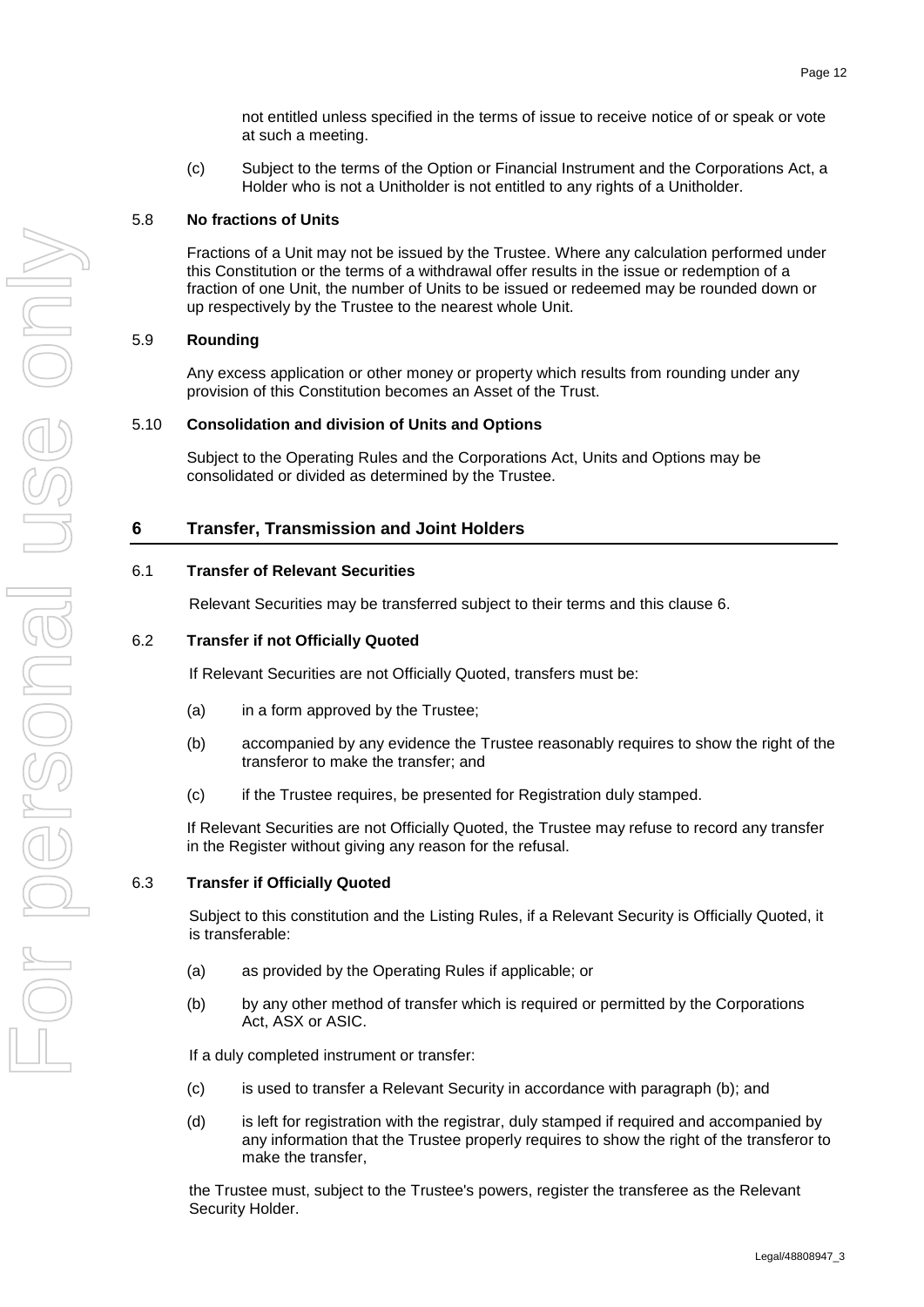### <span id="page-16-0"></span>6.4 **When transfer is effective**

Except as provided by any applicable Operating Rules, a transfer is not effective until Registered.

### <span id="page-16-1"></span>6.5 **Trustee may request holding lock or refuse to register transfer**

If the Relevant Securities are Officially Quoted, and if permitted to do so by the Listing Rules, the Trustee may:

- <span id="page-16-7"></span>(a) request the Registrar, as the case may be, to apply a holding lock to prevent a transfer of Trustee from being registered on the CS Facility's sub-register or registered on an issuer-sponsored sub register, as the case may be; or
- (b) refuse to Register a transfer of other Relevant Securities to which paragraph [\(a\)](#page-16-7) does not apply.

#### <span id="page-16-2"></span>6.6 **Trustee must request holding lock or refuse to register transfer**

The Trustee must:

- <span id="page-16-8"></span>(a) request the CS Facility Operator or the Registrar, as the case may be, to apply a holding lock to prevent a transfer of Relevant Securities from being Registered; or
- (b) refuse to register any transfer of Relevant Securities to which paragraph [\(a\)](#page-16-8) does not apply,

if the Corporations Act or Listing Rules require the Trustee to do so or the transfer is in breach of clause [6.8.](#page-16-4)

#### <span id="page-16-3"></span>6.7 **Notice of holding locks and refusal to register transfer**

If, in the exercise of its rights under clauses [6.5](#page-16-1) or [6.6,](#page-16-2) the Trustee requests the application of a holding lock to prevent a transfer of Relevant Securities or refuses to Register a transfer of Relevant Securities, it must, within two months after the date on which the transfer was lodged with it, give written notice of the request or refusal to:

- (a) the holder of the Relevant Securities;
- (b) the purported transferee; and
- (c) the broker lodging the transfer, if any.

Failure to give notice does not, however, invalidate the decision of the Trustee.

#### <span id="page-16-4"></span>6.8 **Restricted Securities**

If the Listing Rules require, Restricted Securities cannot be disposed of during the Escrow Period and the Trustee must not register a transfer of Restricted Securities during the Escrow Period except as permitted by the Listing Rules or ASX. During a breach of a restriction agreement or the Listing Rules relating to Units which are Restricted Securities, the Member who holds those Restricted Securities is not entitled to any distribution from the Trust, nor any voting rights, in respect of those Restricted Securities.

#### <span id="page-16-5"></span>6.9 **Joint tenancy**

Persons Registered jointly as the holder of a Unit or Option or Financial Instrument hold as joint tenants and not as tenants in common unless the Trustee otherwise agrees.

#### <span id="page-16-6"></span>6.10 **Death or legal disability of Holder**

If a Holder dies or becomes subject to a legal disability such as bankruptcy or insanity, only the survivor (where the deceased was a joint holder) or the legal personal representative (in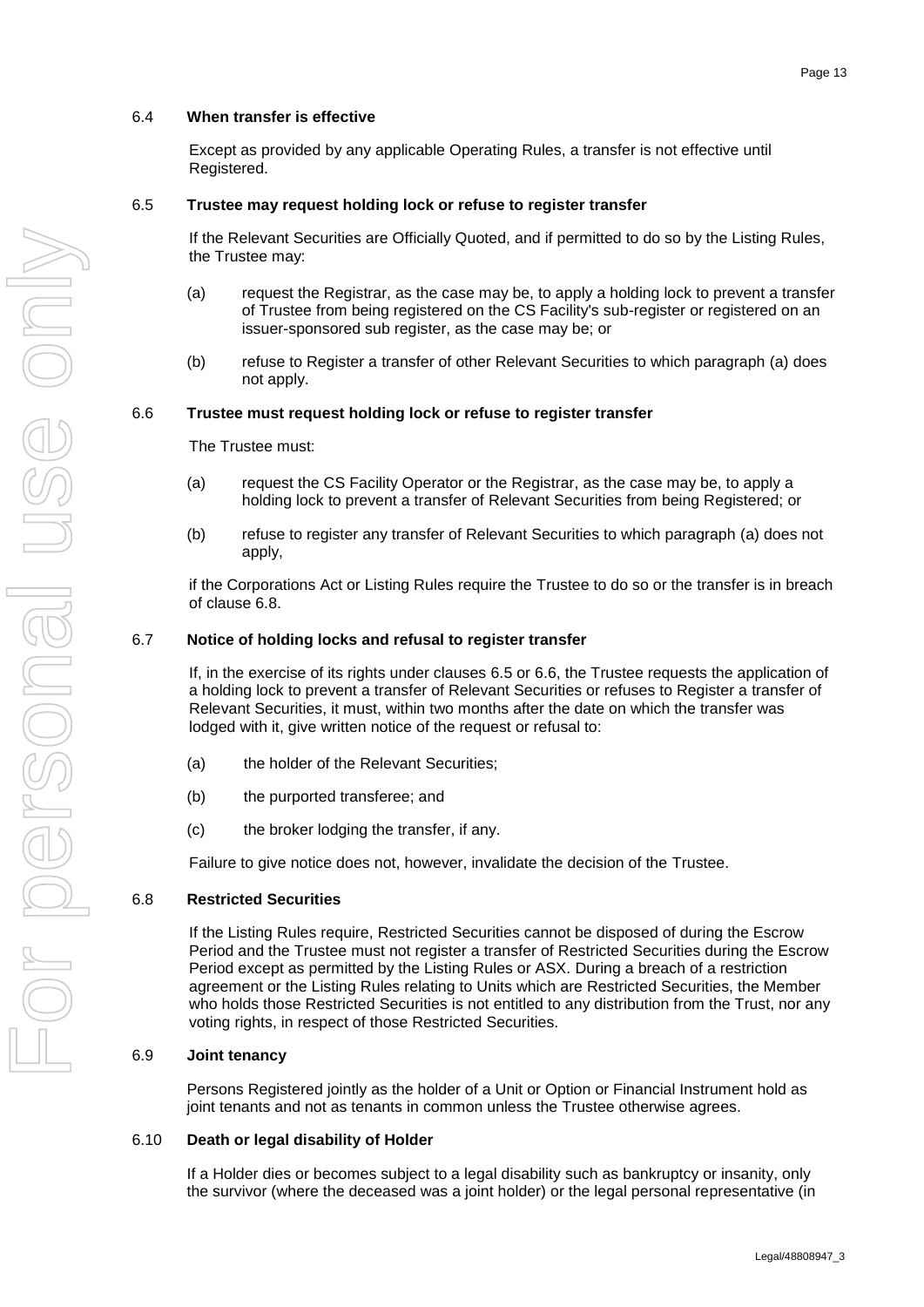any other case) will be recognised as having any claim to the Units, Options or Financial Instruments Registered in the Holder's name.

# **7 Classes of Units**

The Trustee may not issue different classes of Units except Units which may temporarily be of a different class due to different income entitlements in accordance with clause [8.6.](#page-19-1)

### <span id="page-17-1"></span>**8 Application Price for Units, Options and Financial Instruments**

#### <span id="page-17-0"></span>8.1 **Issue of Units and Options while Units are Officially Quoted**

- <span id="page-17-2"></span>(a) Subject to clause [8.2,](#page-18-0) and while Units are Officially Quoted, the Application Price for any Unit or Option (as applicable) will be its Market Price. However, the Trustee may determine a different Application Price in the following circumstances to the extent permitted by, and in accordance with, the Listing Rules, the Operating Rules and the Corporations Act (as modified by any applicable ASIC Relief):
	- (i) pro rata offers (including a rights issue) for Units or Options: where the Trustee makes the offer to those persons who were Unitholders on a date as determined by the Trustee provided that:
		- $(A)$  subject to clause [8.1\(a\)\(i\)\(B\),](#page-17-2) all Unitholders are offered the Units or Option (as applicable) in proportion to the value of each Unitholder's interest in the Trust, at the relevant date; but
		- (B) the Trustee may exclude a Unitholder from the pro rata offer if to do so would not be in contravention of paragraph 601FC(1)(d) of the Corporations Act, as modified by ASIC Relief;
	- (ii) distribution reinvestment plan for Units: offers to issue Units under a plan for reinvestment of distributions in accordance with clause [14.10\(a\)](#page-28-3) where:
		- (A) the Trustee may issue Units on the basis that the application price for each additional Unit issued or transferred upon reinvestment is the price determined by the Trustee (and if the Trustee has not determined the application price by the date at which units are to be issued upon reinvestment, the price will be the average of the VWAP for Units for each of the 10 Trading Days from and including the third Trading Day after the Record Date for the relevant Distribution Period); and
		- (B) if the amount to be reinvested in additional Units results in a fraction of a Unit, the number of Units to be issued will be rounded down to the nearest whole Unit and any remaining amount becomes an Asset;
	- (iii) unit purchase plan: an offer to issue Units to Unitholders under a unit purchase plan where the Application Price is:
		- (A) the Market Price of Units on the day the Units are offered; or
		- (B) at a price and on terms determined by the Trustee, provided that the Trustee complies with the Listing Rules applicable to the issue and the conditions and restrictions of any applicable ASIC Relief;
	- (iv) placement of Units: a non-proportionate issue of Units where the Application Price is:
		- (A) Market Price of Units on the day the Units are offered; or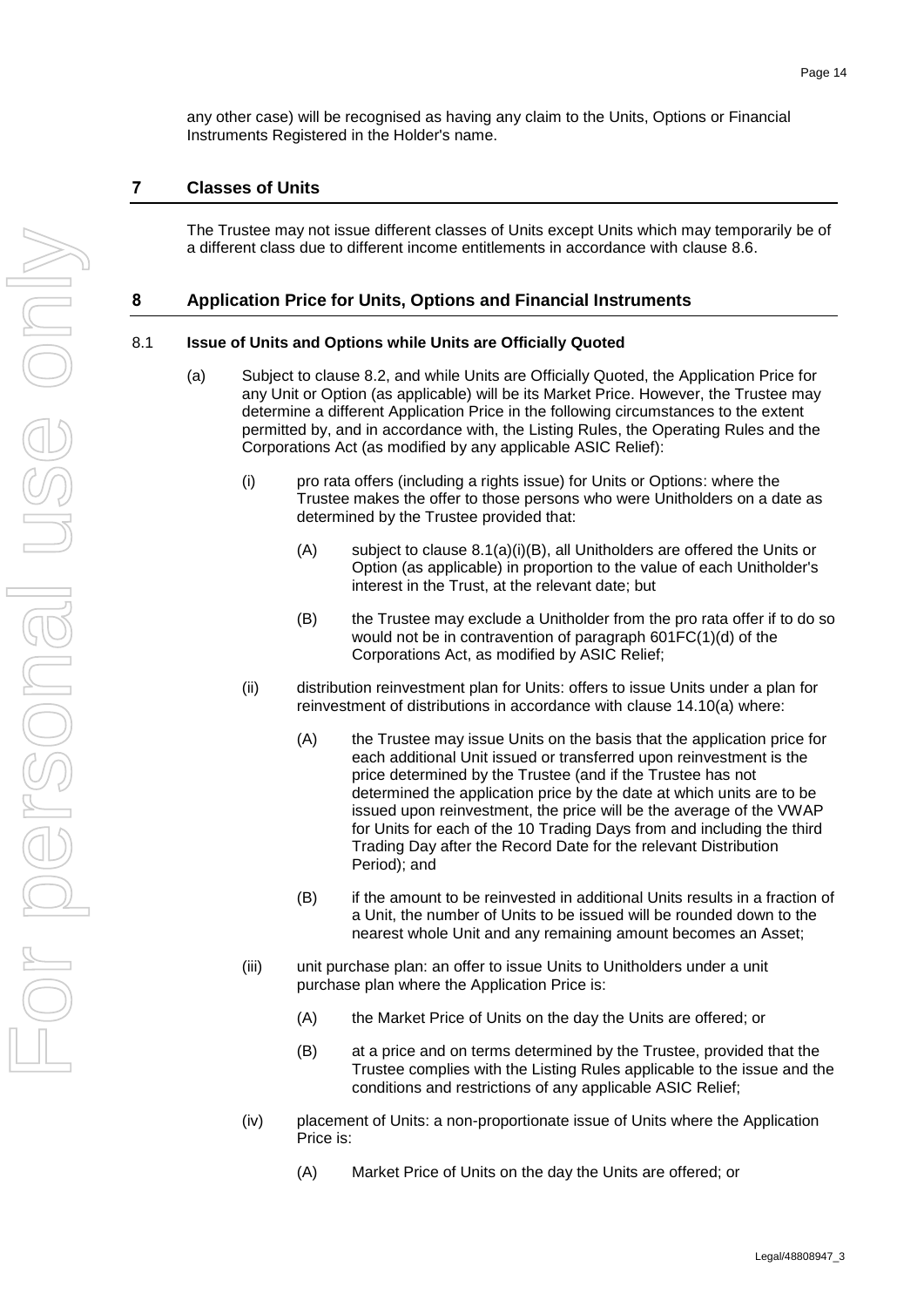- (B) at a price and on terms determined by the Trustee, provided that the Trustee complies with the Listing Rules applicable to the issue and the conditions and restrictions of any applicable ASIC Relief;
- (v) takeover offer: an issue of Units as consideration for a takeover offer in accordance with clauses [8.3\(a\)](#page-18-3) to [8.3\(c\);](#page-18-4) and
- (vi) exercise of Options: an issue of a Unit upon the exercise of an Option where the Application Price is determined in accordance with clause [5.4\(b\)\(ii\).](#page-14-3)

#### <span id="page-18-5"></span><span id="page-18-0"></span>8.2 **Issue of Units while Units are not Officially Quoted**

(a) Subject to clause [8.4,](#page-18-2) while Units are not Officially Quoted, the Application Price for a Unit issued in respect of an application shall be calculated as:

 $A = (B + C)/D$ 

where:

- **A** is the Application Price for a unit issue in respect of an application while Units are not Officially Quoted;
- **B** is the Net Asset Value;
- **C** is the amount of Transaction Costs; and
- **D** is the number of Units on issue.
- (b) Each of the variables in clause [8.2\(a\)](#page-18-5) must be determined as at the next Valuation Time after:
	- (i) the Trustee receives the application for Units; and
	- (ii) the Trustee as the case requires:
		- (A) receives the application money;
		- (B) has vested in it the property against which Units are to be issued; or
		- (C) receives a Commitment, whichever happens later.

#### <span id="page-18-3"></span><span id="page-18-1"></span>8.3 **Issue of Units, Options and Financial Instruments as consideration for a takeover offer**

- (a) The Trustee may issue Units credited as full consideration, or part of the consideration, to acquire financial products of a target entity under a takeover offer made in accordance with Chapter 6 of the Corporations Act, or any other offer to acquire financial products of a target entity.
- (b) Subject to clause [8.3\(c\),](#page-18-4) the Corporations Act, any ASIC Relief and the Listing Rules, the Application Price of a Unit which is, or forms part of, the consideration to be offered in accordance with clause [8.3\(a\)](#page-18-3) is the Bid Issue Price on the day before the offer.
- (c) The Trustee may amend this Constitution to provide a specific issue price of the Units offered in accordance with clause [8.3\(a\).](#page-18-3)

#### <span id="page-18-4"></span><span id="page-18-2"></span>8.4 **Issues of Units, Options and Financial Instruments generally**

In addition to any other power the Trustee has to issue Units, Options and Financial Instruments under this Constitution, the Trustee may issue Units, Options and Financial Instruments at a price determined by the Trustee to the extent permitted by, and in accordance with, the Listing Rules, the Operating Rules and the Corporations Act (as modified by any applicable ASIC Relief).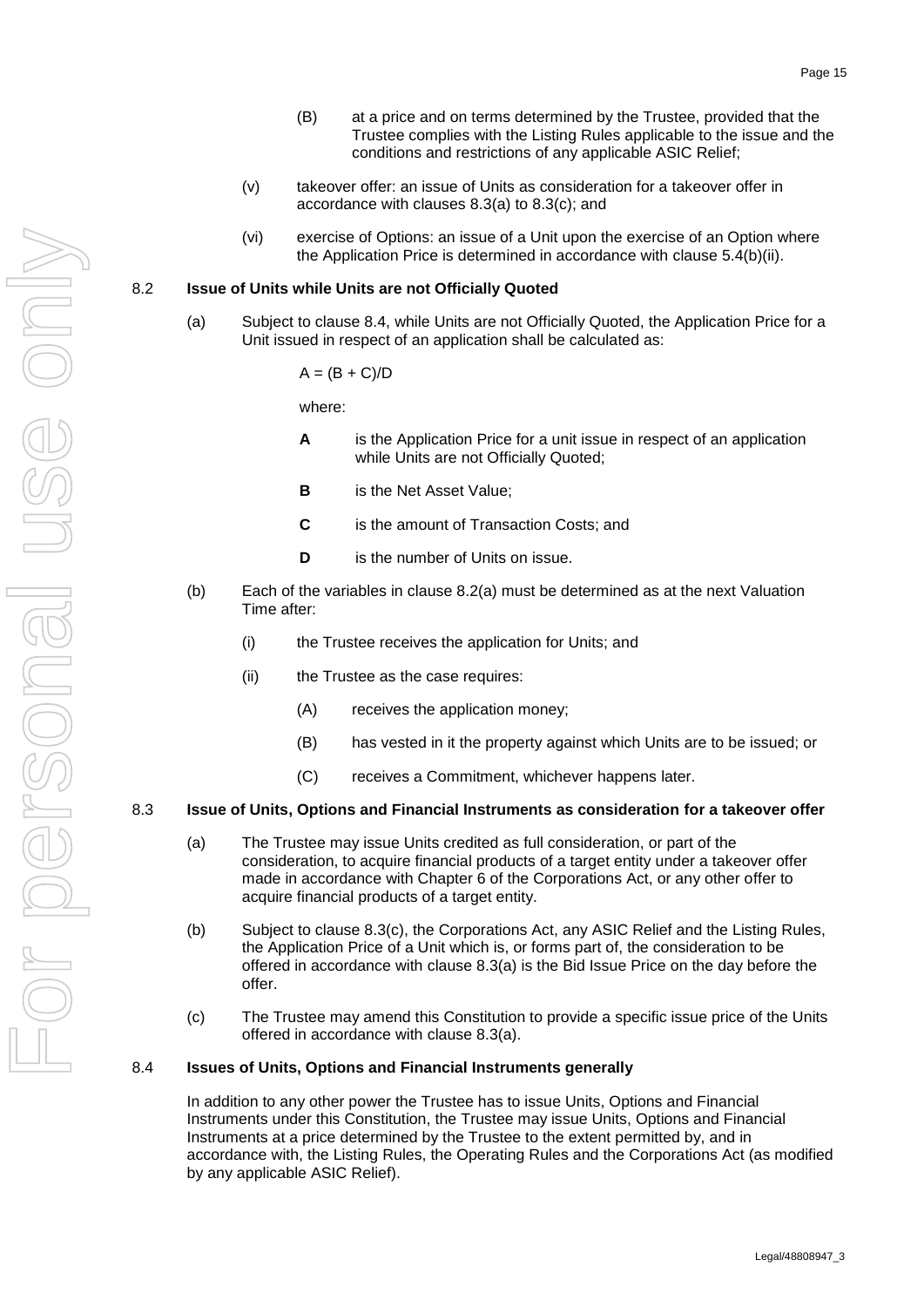### <span id="page-19-0"></span>8.5 **Rounding**

The Application Price may be rounded as the Trustee determines, provided that the amount of the rounding is no more than one cent.

### <span id="page-19-1"></span>8.6 **Income Entitlement of Units**

Except as otherwise expressly provided in this Constitution, the Trustee may in its discretion issue Units on terms that such Units:

- (a) participate fully in the Distributable Income of the Trust in respect of the Distribution Period in which they are issued;
- (b) do not entitle the holder of such Units to participate in the Distributable Income in respect of the Distribution Period in which such Units are issued; or
- <span id="page-19-7"></span>(c) entitle the holder of such Units to receive an Income Distribution which is determined on the basis of the number of days that a Unitholder has held newly issued Units during that Distribution Period.

# <span id="page-19-6"></span>**9 Application procedure**

### <span id="page-19-2"></span>9.1 **Application form**

An applicant for Units must complete a form approved by the Trustee and provide the information requested in that form, if the Trustee so requires. The form may be transmitted electronically if approved by the Trustee.

### <span id="page-19-3"></span>9.2 **Payment**

- (a) Payment in a form acceptable to the Trustee, or a transfer of property of a kind acceptable to the Trustee and able to be vested in the Trustee or a custodian appointed by it (accompanied by a recent valuation of the property, if the Trustee requires), must:
	- (i) accompany the application;
	- (ii) be received by or made available to the Trustee or the custodian within such period before or after the Trustee receives the application form as the Trustee determines from time to time; or
	- (iii) comprise a reinvestment of a distribution in accordance with this Constitution.
- (b) If the Trustee accepts a transfer of property other than Cash, any costs associated with the valuation or transfer of the property must be paid by the Unitholder either directly or by deducting them from the market value of the property before the number of Units to be issued is calculated, as the Trustee decides.

### <span id="page-19-4"></span>9.3 **Trustee may reject**

The Trustee may reject an application in whole or in part without giving any reason for the rejection.

### <span id="page-19-5"></span>9.4 **Eligible Person**

- (a) Subject to the Listing Rules, no application will be Accepted from and no Units will be issued to any person other than an Eligible Person, unless otherwise determined by the Trustee.
- (b) Subject to the Listing Rules, the Trustee may determine that it will not permit a person:
	- (i) to become a Unitholder; or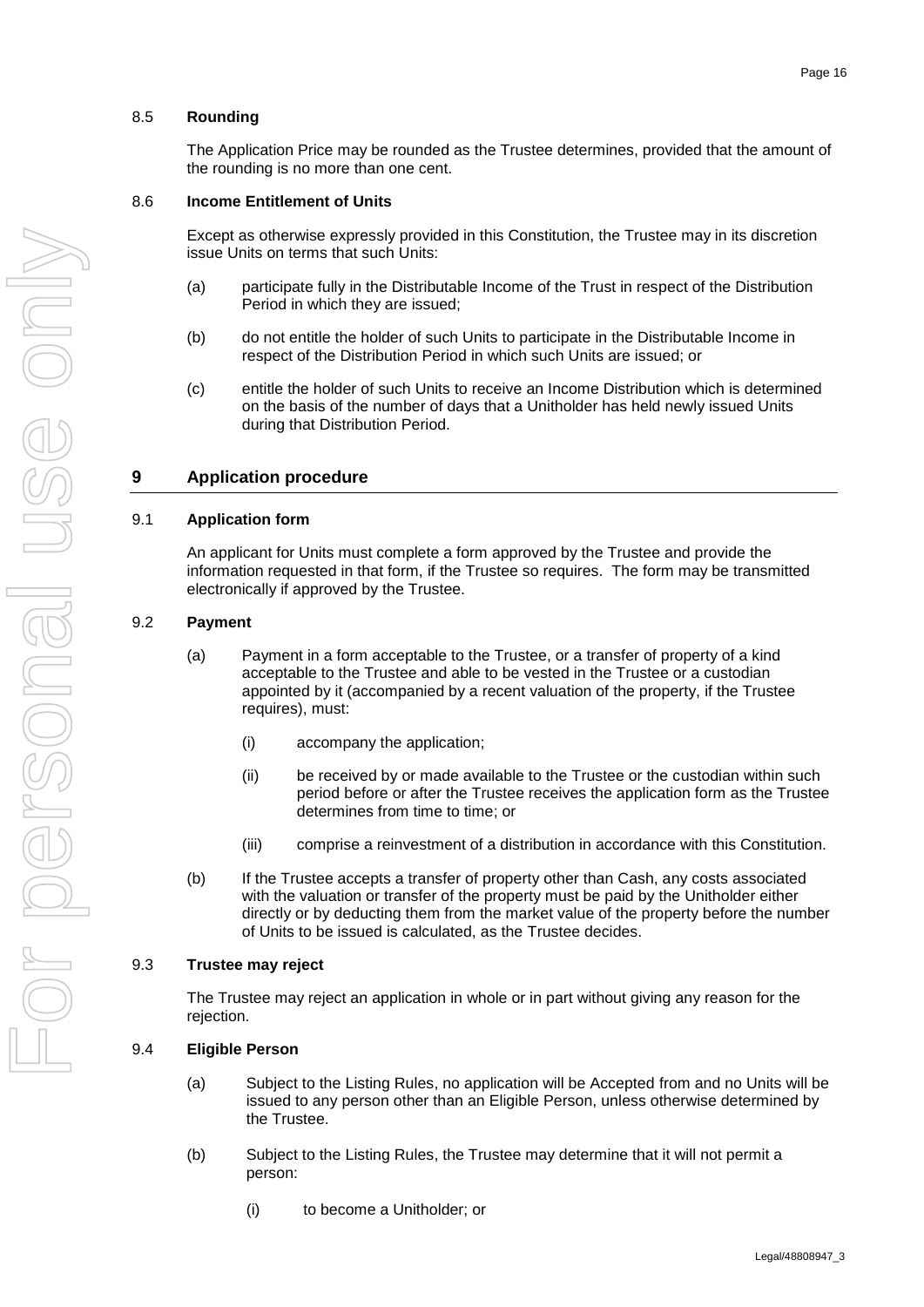(ii) to acquire or be issued with further Units,

unless the Trustee has received an Eligible Person Statement (or such other document as the Trustee may require) from that person.

#### <span id="page-20-0"></span>9.5 **Minimum amounts**

Subject to the Corporations Act and the Listing Rules, the Trustee may set a minimum application amount and a minimum holding for the Trust and alter or waive those amounts at any time.

#### <span id="page-20-6"></span><span id="page-20-1"></span>9.6 **Issue Date**

- (a) Units are taken to be issued when the Trustee effects the Registration of the Units against the name of the applicant.
- (b) The Trustee may only effect the Registration of Units against the name of an applicant if the Trustee:
	- (i) accepts the application under the terms of issue; and
	- (ii) as the case requires:
		- (A) receives the application money; or
		- (B) has vested in it the property against which Units are to be issued; or
		- (C) receives a Commitment.
- <span id="page-20-7"></span>(c) Subject to the Corporations Act, the Trustee may hold applications and application moneys without accepting them for such period as it determines.
- (d) Without limiting clause [9.6\(c\),](#page-20-7) the Trustee is authorised to hold application moneys for the term of any offer period.
- (e) Units which are issued on a reinvestment of distribution in accordance with this Constitution are taken to be issued on the day the distribution is paid or applied in payment for the Units.

### <span id="page-20-2"></span>9.7 **Uncleared funds**

Units issued against application money paid other than in cleared funds, or in consideration of a transfer of property or Commitment, are void if the funds are not subsequently cleared or received or the property does not vest in the Trustee within one month of receipt of the application.

### <span id="page-20-3"></span>9.8 **Register**

Subject to the Corporations Act, a single register in which details of the holders of Units are recorded may be kept. Subject to the Corporations Act, the Trustee may also keep a register of Option Holders and Financial Instrument Holders.

#### <span id="page-20-4"></span>9.9 **Holding statements**

Subject to the Corporations Act, while the Trust is admitted to an uncertificated trading system, a holding statement in accordance with the requirements of the Operating Rules may be issued to evidence the Holding of Units.

#### <span id="page-20-5"></span>9.10 **Options and Financial Instruments**

This clause [9,](#page-19-6) other than clause [9.4,](#page-19-5) as it applies to Minimum Holdings, applies subject to necessary modification, to applications for Options and Financial Instruments.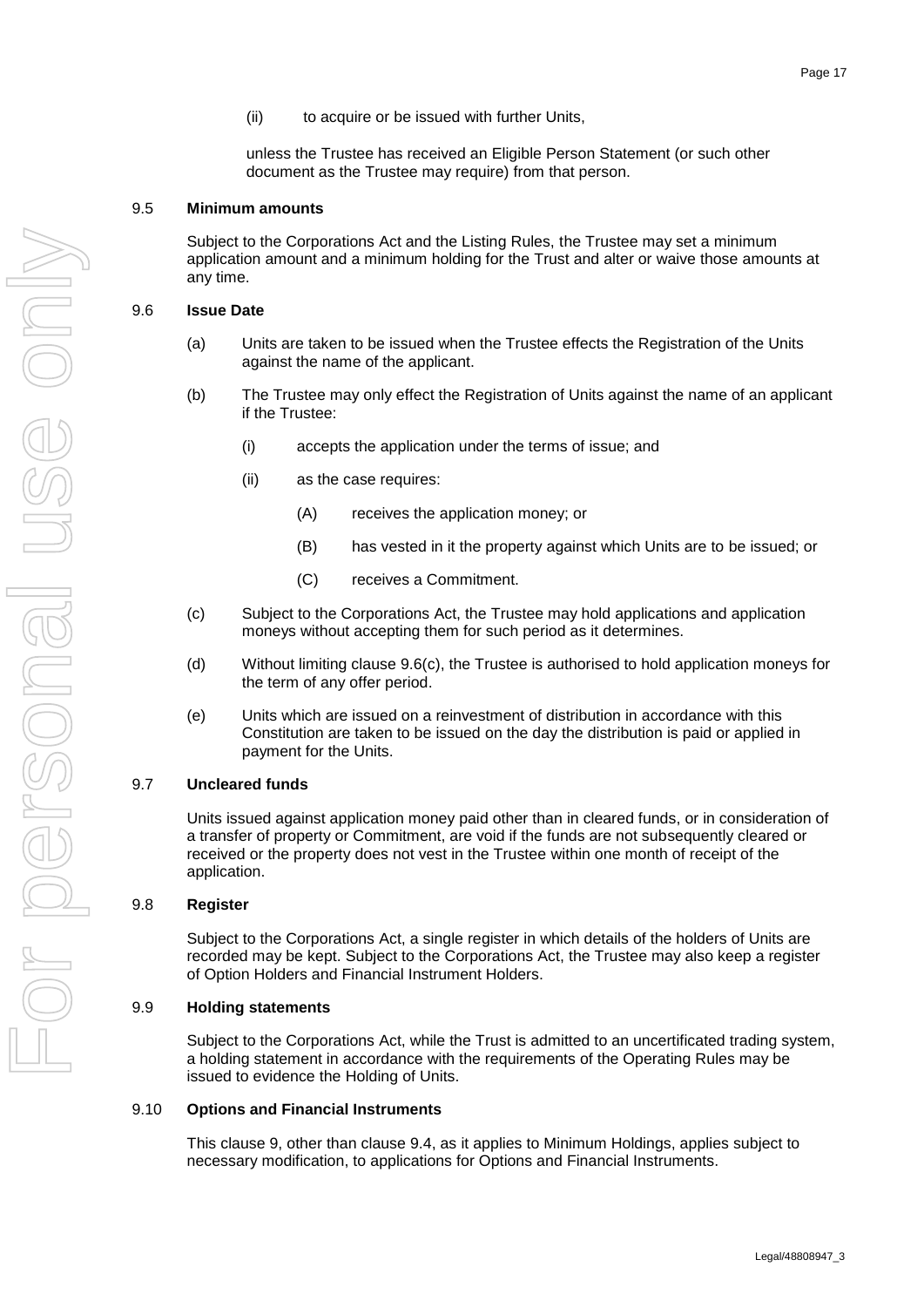### **10 Redemption Price of Units**

#### <span id="page-21-5"></span><span id="page-21-0"></span>10.1 **Redemption Price**

(a) Subject to clauses [10.1\(d\),](#page-21-4) a Unit must only be redeemed at a Redemption Price calculated as:

 $A = (B - C)/D$ 

where:

- **A** is the Redemption Price for Fully Paid Units;
- **B** is the Net Asset Value;
- **C** is the amount of Transaction Costs; and
- **D** is the number of Units in issue;
- (b) Each of the variables in clause [10.1\(a\)](#page-21-5) must be determined:
	- (i) while the Trust is a Registered Scheme and is Liquid or while the Trust is not a Registered Scheme, as at the Valuation Time immediately before the Units are to be redeemed; or
	- (ii) while the Trust is not Liquid, at the time the withdrawal offer closes;
- (c) The Redemption Price may be rounded as the Trustee determines. The amount of the rounding must not be more than one cent.
- <span id="page-21-4"></span>(d) Immediately prior to the redemption of the Unit the Trustee is to distribute to the Unitholder the Accrued Income Entitlement in respect of the Unit. The Accrued Income Entitlement is a reduction to the amount of the Redemption Price payable at that time.

### <span id="page-21-6"></span>**11 Redemption procedures**

#### <span id="page-21-1"></span>11.1 **Buy-back of Units**

While the Units are Officially Quoted, the Trustee may, subject to and in accordance with the Corporations Act (including any ASIC Relief) and any requirements under the Operating Rules, purchase Units and cause the Units to be cancelled.

#### <span id="page-21-2"></span>11.2 **Request for redemption**

- (a) While Units are not Officially Quoted, a Member may make a Redemption Request in respect of some or all of their Units by giving the Trustee notice in writing of the Redemption Request, specifying the number or value of Units to be redeemed and sufficient details to identify the Member, or in any other manner approved by the Trustee and, while the Trust is Liquid, the Trustee may give effect to that Redemption Request at the time and in the manner set out in this clause [11.](#page-21-6)
- (b) Subject to the Corporations Act and the Operating Rules, a Redemption Request for Units may not be revoked without the consent of the Trustee.

#### <span id="page-21-3"></span>11.3 **While the Trust is Liquid - Trustee may redeem**

(a) Subject to the Corporations Act and the Operating Rules, while the Trust is Liquid, the Trustee may decide to satisfy a Redemption Request either in relation to all or some of the Units which are the subject of the request. The Trustee will give notice of a decision to reject a Redemption Request.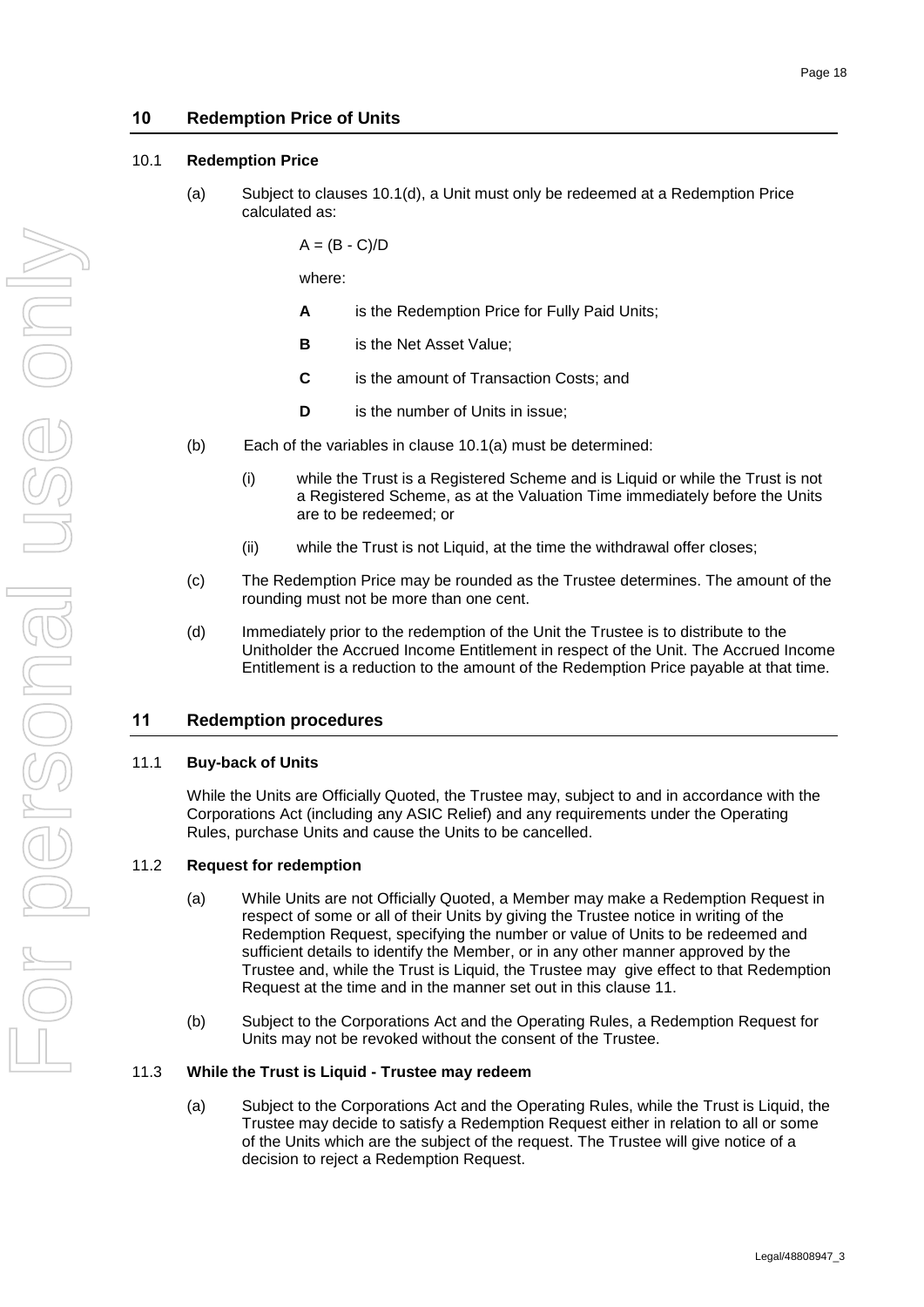- (b) While the Trust is Liquid, if the Trustee decides to satisfy a Redemption Request in respect of a Unit it must pay the Redemption Price, calculated in accordance with this Constitution, from the Assets. The payment must be made within 21 days of the Trustee's decision.
- (c) The Trustee is not obliged to pay any part of the Redemption Price out of its own funds.
- (d) While the Trust is Liquid, if compliance with a Redemption Request would result in the Member Holding Units with an aggregate Redemption Price which is less than the then current Minimum Holding, the Trustee may treat the Redemption Request as including the balance of the Member's holding.
- (e) While the Trust is Liquid, if the Trustee increases the Minimum Holding, the Trustee may after giving 30 days' notice to any Member who holds Units with an aggregate Redemption Price less than the then current Minimum Holding, redeem that Member's holding without the need for a Redemption Request.

### <span id="page-22-0"></span>11.4 **While Trust is not Liquid**

- (a) While the Trust is not Liquid, a Member may withdraw from the Trust in accordance with the terms of any current withdrawal offer made by the Trustee, which is:
	- (i) in accordance with the provisions of the Corporations Act (including any ASIC Relief); and
	- (ii) if Units are Officially Quoted, in accordance with the Operating Rules.
- (b) If, whilst the Trust is not Liquid, there is no withdrawal offer currently open for acceptance by Member, a Member has no right to withdraw from the Trust.
- (c) The Trustee is not at any time obliged to make a withdrawal offer.
- (d) If the Trustee receives a Redemption Request before it makes a withdrawal offer, it may treat the request as an acceptance of the offer effective as at the time the offer is made.

### <span id="page-22-1"></span>11.5 **Liquid or not Liquid**

The Trustee will determine whether or not the Trust is Liquid in its absolute discretion.

### <span id="page-22-2"></span>11.6 **Trustee not obliged to pay out of its own funds**

The Trustee is not obliged to pay any part of the Redemption Price out of its own funds.

#### <span id="page-22-5"></span><span id="page-22-3"></span>11.7 **Transfer of Assets**

- (a) The Trustee may transfer Assets to a Member rather than pay Cash in satisfaction of all or part of a Redemption Request or pursuant to a withdrawal offer (if applicable). These assets, together with any Cash paid, must be of equal value to the total amount due to the Member pursuant to the Redemption Request or withdrawal offer (based on a valuation in accordance with clauses [12.2\(a\)](#page-24-6) to [12.2\(c\)](#page-24-8) done within one month before the date of the proposed transfer). If the Trustee requires, the costs involved in transfer of these assets must be paid by the Member or deducted from the amount due to the Member.
- (b) Clause [11.7\(a\)](#page-22-5) applies whether or not the Trust is Liquid.

#### <span id="page-22-6"></span><span id="page-22-4"></span>11.8 **Redemption date**

Units are taken to be redeemed when the Trustee cancels the relevant Units against the name of the Member in the Register.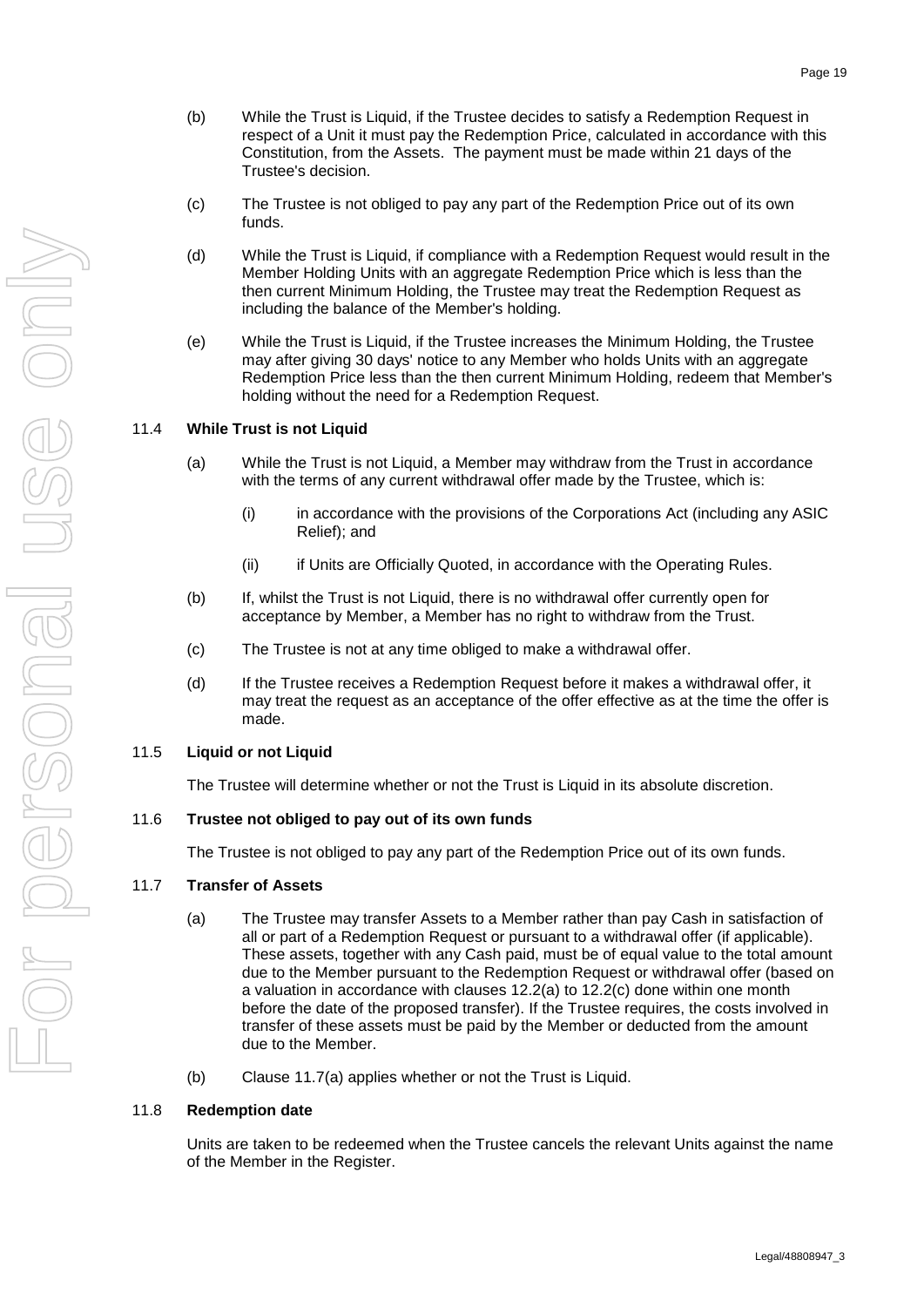### <span id="page-23-4"></span><span id="page-23-0"></span>11.9 **Small Holdings**

- (a) Subject to clauses [11.9\(b\)](#page-23-2) to [11.9\(f\)](#page-23-3) and the Corporations Act (as modified by any applicable ASIC Relief), while the Trust is Listed, the Trustee may in its discretion from time to time sell or redeem any Units held by a Unitholder which comprise less than a marketable parcel as provided in the Operating Rules without request by the Unitholder.
- <span id="page-23-2"></span>(b) The Trustee may only sell or redeem Units pursuant to clauses [11.7\(a\),](#page-22-5) [11.7\(b\)](#page-22-6) and [11.9\(a\)](#page-23-4) to [11.9\(d\)](#page-23-5) on one occasion in any 12 month period. The Trustee must notify the Unitholder of its intention to sell or redeem Units under clauses [11.9\(b\)](#page-23-2) to [11.9\(f\).](#page-23-3)
- <span id="page-23-6"></span>(c) The Trustee will not sell or redeem the relevant Units:
	- (i) before the expiry of six weeks from the date of the notice given under clauses 11.9(b) to [11.9\(f\);](#page-23-3) or
	- (ii) if, within the six weeks allowed under clause  $11.9(c)(i)$ , the Unitholder advises the Trustee that the Unitholder wishes to retain the Units.
- <span id="page-23-5"></span>(d) The Trustee's power to sell or redeem the Units lapses following the announcement of a Proportional Takeover Bid for all Units in the Trust but the procedure may be started again after the close of the offers made under the bid.
- (e) The Trustee or the purchaser of the Units must pay the costs of the sale as the Trustee decides. The proceeds of the sale or redemption will not be sent until the Trustee has received the certificate (if any) relating to the Units, or is satisfied that it has been lost or destroyed. In accordance with clause [13.6,](#page-25-3) the Trustee is authorised to make deductions from payments as a result of the sale.
- (f) The Trustee is entitled to execute on behalf of a Unitholder any transfer of Units under this clause [11.](#page-21-6)

### <span id="page-23-3"></span><span id="page-23-1"></span>11.10 **Compulsory redemption**

Without limiting any other provision of this clause [11,](#page-21-6) but subject to the Listing Rules, the Operating Rules and the Corporations Act (as modified by any applicable ASIC Relief), the Trustee may redeem all or some of the Units held by a Member, without the need for a Redemption Request, in any of the following circumstances:

- (a) where the Trustee at any time redeems the same proportion of all Member's Units at the same time, or substantially the same time, in which case the Trustee may redeem some but not all of a Member's Units;
- (b) where this Constitution allows it (such as under clauses [11.9\(a\)](#page-23-4) to [11.9\(f\)\)](#page-23-3);
- (c) where the Trustee considers it to be in the best interests of Member as a whole to do so;
- (d) where the Member has breached its obligations to the Trustee;
- (e) to satisfy any amount of money due by the Member to the Trustee (in its capacity as trustee of the Trust);
- (f) to satisfy any amount of money the Trustee (in its capacity as trustee of the Trust) owes someone else in relation to the Member;
- (g) where the Trustee suspects that the law prohibits the person from legally being a Member;
- (h) where the Trustee has reasonable grounds to suspect that the Member does not meet, or is likely not to meet, any criteria for being a Member as determined from time to time by the Trustee; or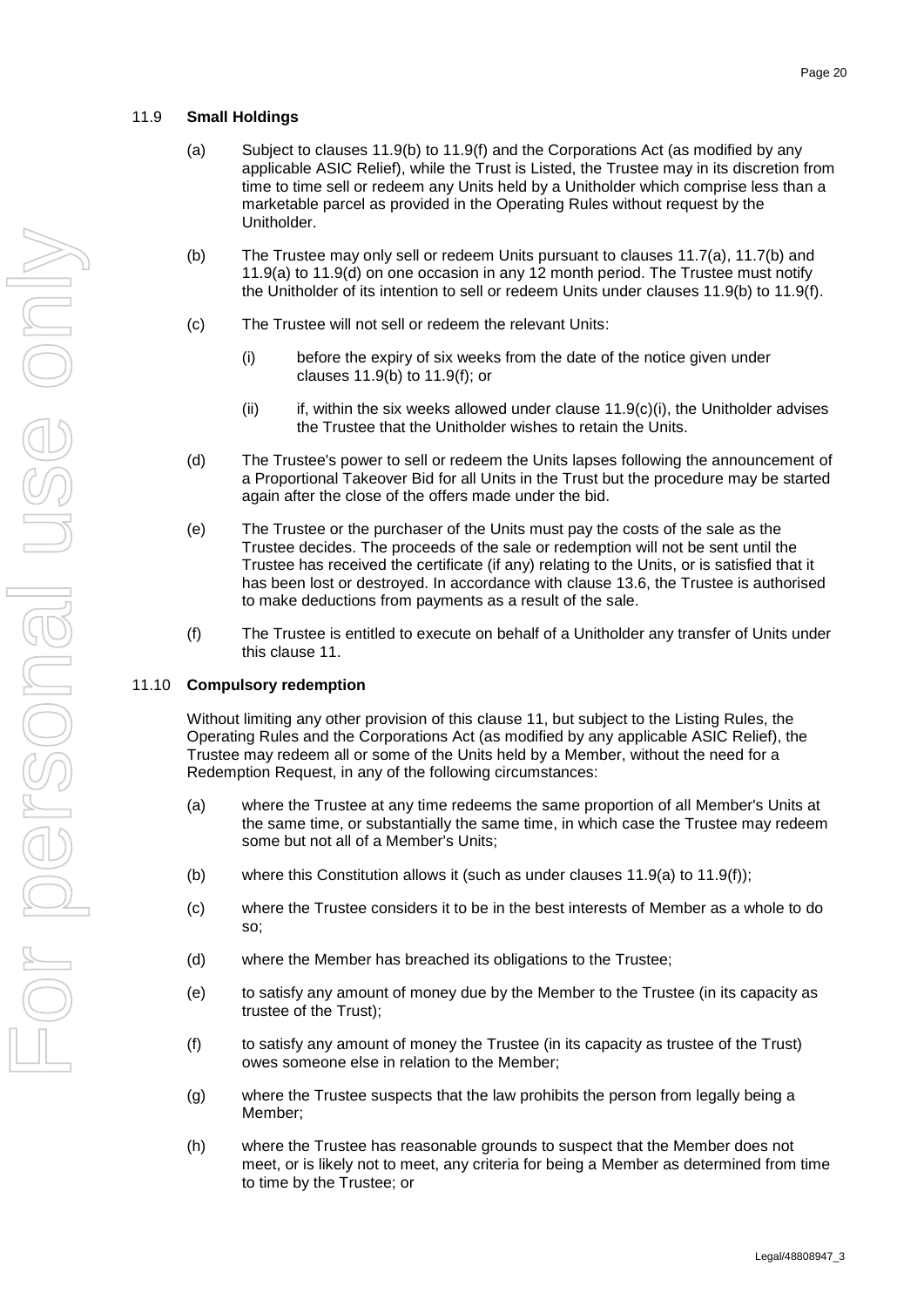(i) the terms of issue contemplate the Trustee redeeming all or some of the Units held by a Member.

### <span id="page-24-0"></span>11.11 **Cooling Off**

Nothing in this clause [11](#page-21-6) prevents the Trustee from complying with any requirement to return application money to a Member in accordance with Part 7.9 of the Corporations Act or with any similar requirement that applies to the Trustee.

### **12 Valuation of Assets and Financial Statements**

### <span id="page-24-1"></span>12.1 **Trustee may value**

- (a) The Trustee may cause an Asset or a Consolidated Group's Asset to be valued at any time, and must do so as and when required by the Corporations Act.
- (b) The Trustee may determine Net Asset Value at any time.

### <span id="page-24-6"></span><span id="page-24-2"></span>12.2 **Valuation methods**

- (a) The Trustee may determine valuation methods and policies for each category of Asset and change them from time to time. While the Trust is a Registered Scheme, the Trustee's policy for the valuation of Assets must be based on the range of ordinary commercial practice by valuing the relevant type of asset and, where used to calculate the Application Price or Redemption Price of a Unit, the value must be reasonably current.
- <span id="page-24-9"></span>(b) Unless the Trustee determines otherwise, the value of an Asset for the purpose of calculating Net Asset Value will be its market value, determined in accordance with the valuation methods and policies determined under clause [12.2\(a\).](#page-24-6)
- <span id="page-24-8"></span>(c) Subject to clauses [12.2\(a\)](#page-24-6) and [12.2\(b\),](#page-24-9) where the Trustee values an Asset at other than its market value, or where there is no market value, the valuation methods and policies applied by the Trustee must be capable of resulting in a calculation of the Application Price or Redemption Price that is independently verifiable.
- (d) The Trustee must determine the value of the Consolidated Group's Assets in accordance with clauses [12.2\(a\)](#page-24-6) to [12.2\(c\).](#page-24-8)

#### <span id="page-24-10"></span><span id="page-24-7"></span><span id="page-24-3"></span>12.3 **Preparation of Financial Statements**

- (a) The Trustee must prepare Financial Statements as and when required by the Corporations Act.
- (b) The preparation of the Financial Statements of the Trust in accordance with clause [12.3\(a\)](#page-24-10) is not to be regarded as a determination of the method for calculating the Distributable Income of the Trust pursuant to clause [14.1\(a\).](#page-25-8)

### **13 Payments**

### <span id="page-24-4"></span>13.1 **Trustee to determine payment method**

Money payable by the Trustee to a Member may be paid in any manner the Trustee determines such as by cheque or electronic means.

#### <span id="page-24-5"></span>13.2 **Payment by cheque**

Cheques issued by the Trustee that are not presented within six months may be cancelled. Where a cheque which is cancelled was drawn in favour of a Relevant Security Holder, the money is to be held by the Trustee for the Relevant Security Holder or paid by the Trustee in accordance with the legislation relating to unclaimed moneys.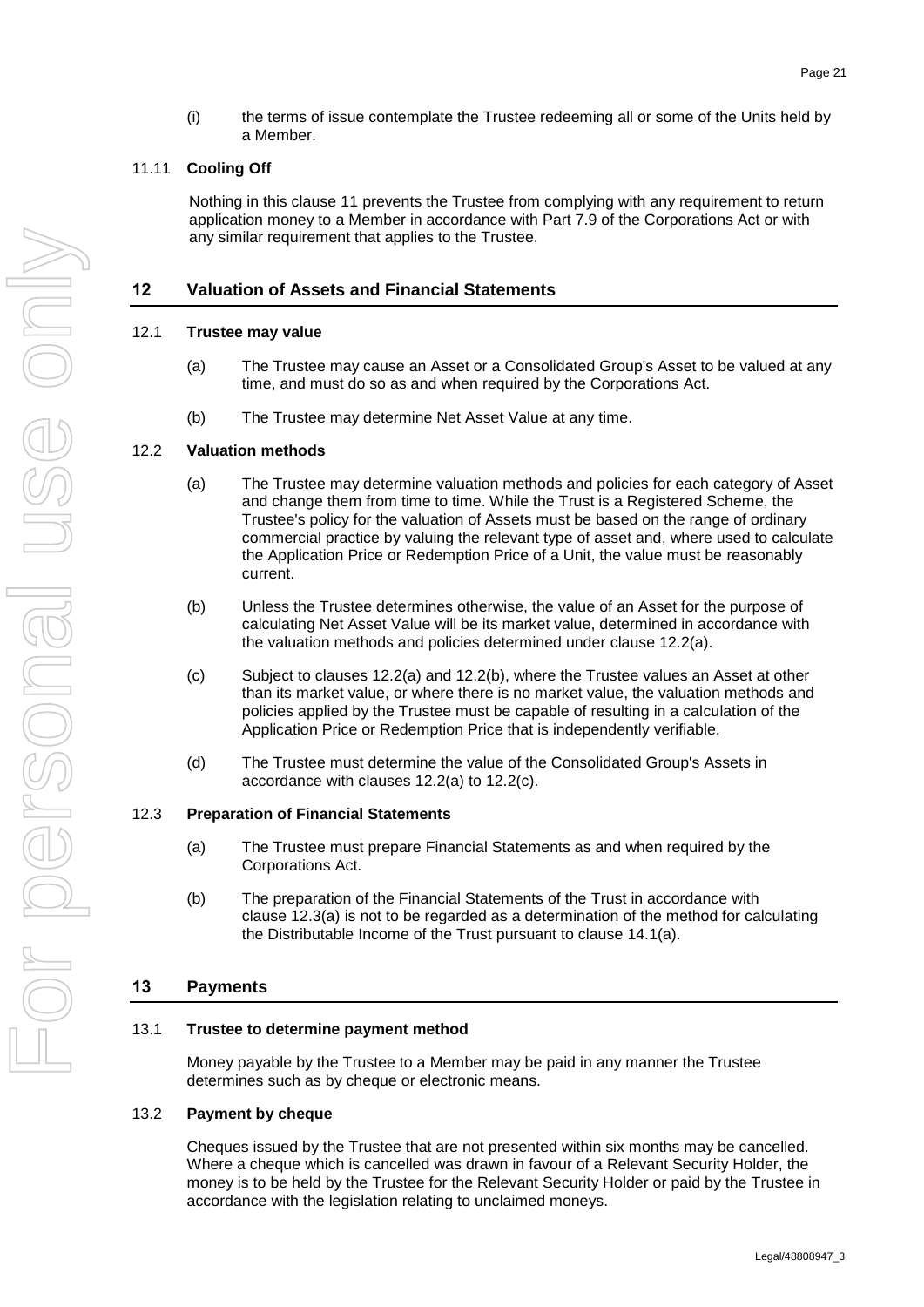<span id="page-25-0"></span>Where the Trustee attempts to make a payment by electronic transfer of funds to a Relevant Security Holder and the transfer is unsuccessful on three occasions, the money may be held by the Trustee for the Relevant Security Holder or paid by the Trustee in accordance with the legislation relating to unclaimed moneys.

Only whole cents are to be paid, rounded as the Trustee determines.

### <span id="page-25-2"></span><span id="page-25-1"></span>13.5 **Payments to joint Members**

A payment to any one of joint Members will discharge the Trustee in respect of the payment.

### <span id="page-25-3"></span>13.6 **Deductions from payments**

The Trustee may deduct from any amount to be paid to a person who is a Member, or received from a person who is a Member:

- (a) any amount of Tax (or an estimate of it); or
- (b) any other amount, which the Trustee is required or authorised to deduct in respect of that payment or receipt or which the Trustee considers should be deducted or owed by the Member to the Trustee or any other person.

# <span id="page-25-7"></span>**14 Income and Distributions**

### <span id="page-25-8"></span><span id="page-25-4"></span>14.1 **Determination of Distributable Income**

- (a) The Trustee must determine the Distributable Income of the Trust for each Distribution Period.
- (b) Unless the Trustee determines otherwise prior to the end of the Financial Year, Distributable Income is an amount equal to the greater of:
	- (i) the amount calculated in accordance with generally accepted accounting principles as the income of the Trust for the Financial Year excluding any notional amounts and non-cash amounts such as unrealised asset revaluation amounts;
	- (ii) the amount equal to the net income of the Trust (as defined in section 95 of the Income Tax Assessment Act 1936 (Cth)) for the Distribution Period excluding any notional amounts and non-cash amounts such as franking credits; and.
	- (iii) the amount of \$1.
- (c) Unless expressly determined otherwise by the Trustee before the end of a Financial Year, the Distributable Income for that Financial Year shall not in any event be less than the amount that the Trustee must distribute if it is not to be assessable (or liable to pay more Tax than the minimum amount of Tax properly assessable) on any portion of the net income of the Trust (as defined in section 95 of the *Income Tax Assessment Act 1936* (Cth)).

### <span id="page-25-5"></span>14.2 **Classification of income components**

The Trustee may decide the classification of any item as being on income or capital account and the extent to which reserves or provisions need to be made.

#### <span id="page-25-6"></span>14.3 **Separate accounts**

The Trustee may keep separate accounts of different categories or sources of income, deductions or credits for tax purposes.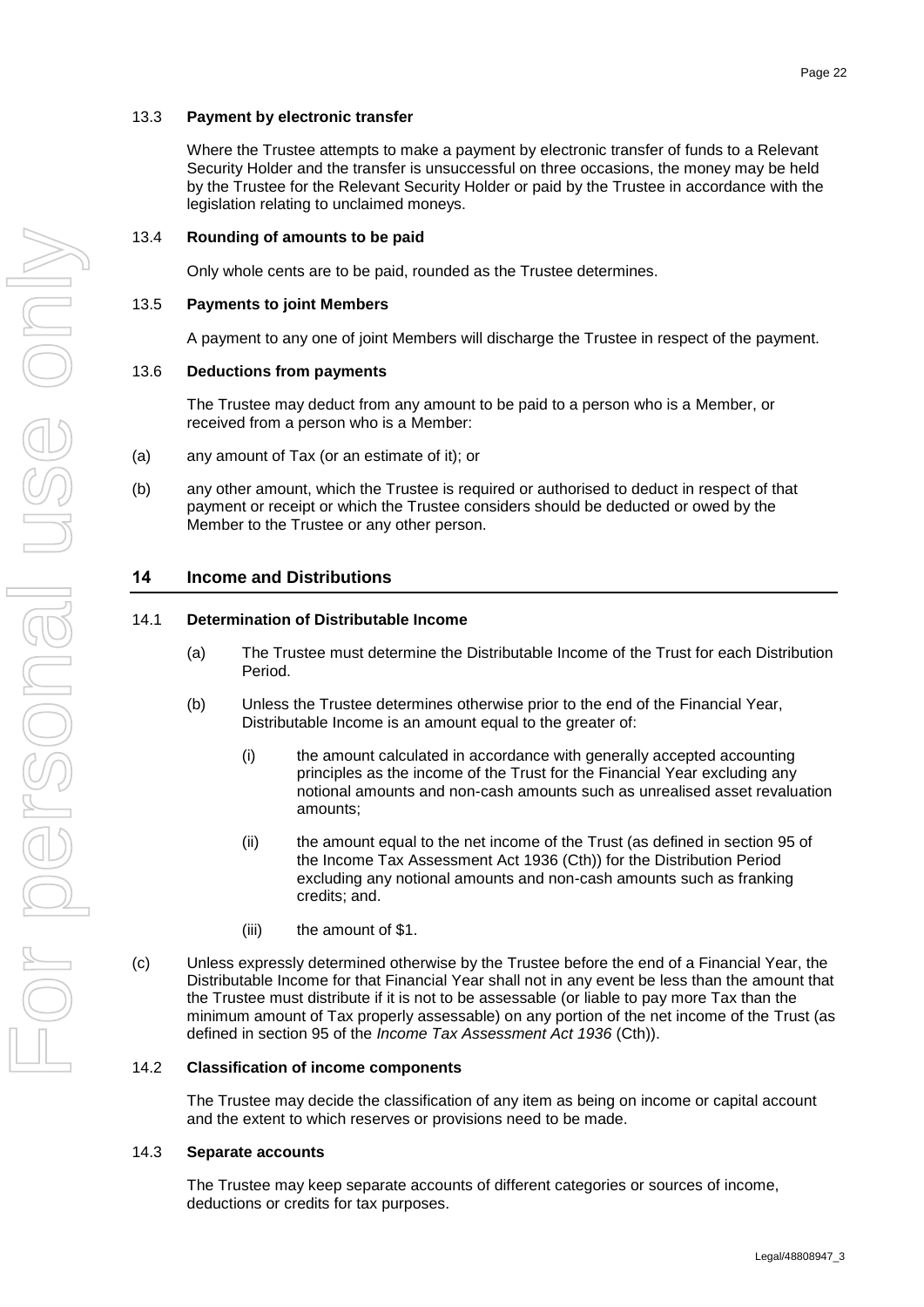#### <span id="page-26-0"></span>14.4 **Present entitlement**

Subject to the restrictions attaching to any particular Unit, a person who, at any time during a Financial Year, is or has been a Unitholder, is presently entitled to the Distributable Income for that Financial Year (on the last day of that Financial Year), in the proportion that the sum of the Income Distributions and Accrued Income Entitlements of the Unitholder in respect of that Financial Year bears to the sum of the Income Distributions and Accrued Income Entitlements in respect of that Financial Year of all persons who are or have been Unitholders at any time during that Financial Year.

#### <span id="page-26-1"></span>14.5 **Income Distributions**

The Income Distribution for a Unitholder for a Distribution Period is an amount calculated by the Trustee as follows:

- <span id="page-26-2"></span>(a) subject to clause [14.5\(b\),](#page-27-3) the Income Distribution of the Unitholder is:
	- (i) in respect of a Distribution Period ending on a Distribution Calculation Date other than the last day of the Financial Year in any year, an amount calculated as follows:

$$
A = (B \times D)/C
$$

where:

- **A** is the Income Distribution of the Unitholder for the Distribution Period;
- **B** is the aggregate of the number of Fully Paid Units held by the Unitholder at the end of the Distribution Period:
- **C** is the aggregate of the number of Fully Paid Units in issue at the end of the Distribution Period.
- **D** is an estimate of the Distributable Income for the Distribution Period calculated as if the Distribution Period were a year of income less any Accrued Income Entitlements for that Distribution Period;
- (ii) in respect of a Distribution Period ending on the last day of the Financial Year in any year, an amount calculated as follows:

 $A = (B \times D)/C$ 

where:

- **A** is the Income Distribution of the Unitholder for the Distribution Period;
- **B** is the aggregate of number of Fully Paid Units held by the Unitholder at the end of the Distribution Period;
- **C** is the aggregate of the number of Fully Paid Units in issue at the end of the Distribution Period.
- **D** is the amount (if any) by which the Distributable Income for the Financial Year exceeds the aggregate of:
	- (a) the estimates of variable **D** in clause [14.5\(a\)\(i\)](#page-26-2) and Accrued Income Entitlements in respect of the previous Distribution Periods of the Financial Year; and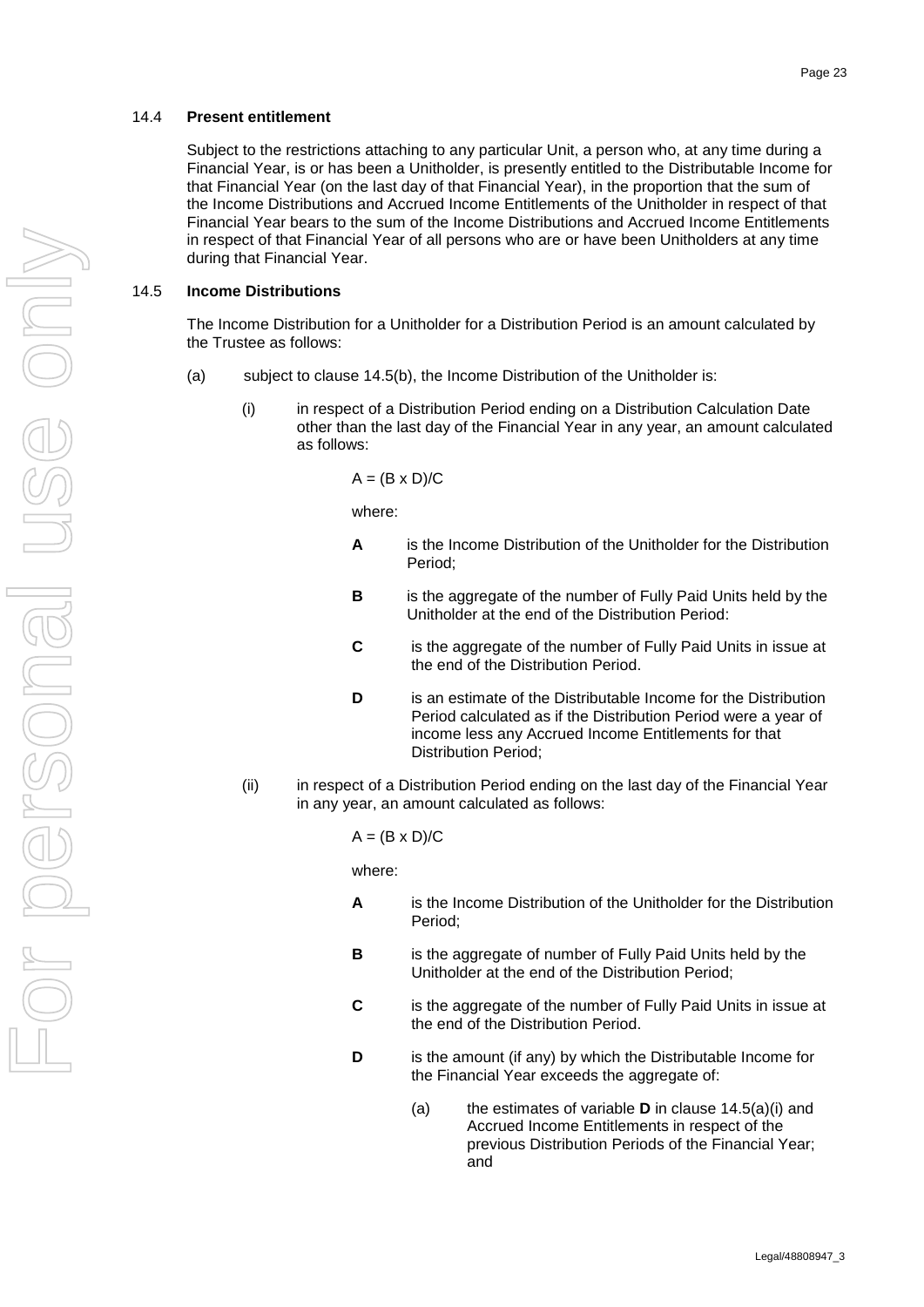- (b) any Accrued Income Entitlements for that Distribution Period;
- <span id="page-27-3"></span>(b) for the purposes of determining the Income Distribution of a Unitholder for a Distribution Period in which clause [8.6\(c\)](#page-19-7) applies to any Units, the Trustee may make a determination of entitlement to Income Distribution having regard to the number of days the Units are held in the distribution period and utilising the methodology and formulae set out in clause [14.5\(a\)\(i\).](#page-26-2)

### <span id="page-27-0"></span>14.6 **Satisfaction of present entitlement**

Income Distributions for a Distribution Period must be paid to a Unitholder within three months after the Distribution Calculation Date.

#### <span id="page-27-4"></span><span id="page-27-1"></span>14.7 **Entitlement to capital**

(a) The Trustee may distribute any amount of capital (not included in Distributable Income) to Unitholders of the Trust by the payment of Cash or the issue of Units of an amount determined in accordance with the following formula (rounded down to the nearest whole cent or as the Trustee otherwise determines):

 $A = (B \times D)/C$ 

where:

- **A** is the amount of the distribution to which the Unitholder is entitled;
- **B** is the aggregate of the number of Fully Paid Units held by the Unitholder at the time determined by the Trustee relevant to the return of capital (relevant day);
- **C** is the aggregate of the number of Fully Paid Units in issue; and
- **D** is the amount of Cash or the value of Assets (determined by the Trustee) to be distributed.
- <span id="page-27-5"></span>(b) The Trustee must determine in writing prior to the end of the Financial Year whether all or part of a distribution of capital under clause [14.7\(a\)](#page-27-4) will be comprised of amounts from one or more particular categories or sources of net income or net gains included in the distribution of capital. The Trustee must advise each Unitholder of the extent to which the distribution of capital comprises amounts from a particular category or source.
- <span id="page-27-6"></span>(c) If the Trustee makes a determination under clause [14.7\(b\),](#page-27-5) then it must record in the accounts and records of the Trust no later than 2 months after the end of the Financial Year:
	- (i) the details of any net capital gain that was wholly or partly included in a distribution of capital paid, including the details of each capital gain that has been taken into account in the calculation of that net capital gain; and
	- (ii) the proportion of that net capital gain that was included in the distribution of capital paid.
- (d) For the avoidance of doubt a determination by the Trustee under clause [14.7\(b\)](#page-27-5) provides the recipient Unitholder with a specific entitlement to their proportionate share of each capital gain recorded under clause [14.7\(c\)](#page-27-6) in respect of that distribution of capital.

#### <span id="page-27-2"></span>14.8 **Distribution by transfer of Assets**

(a) The Trustee may effect a distribution to Unitholders by transferring Assets to all Unitholders rather than paying in Cash or issuing additional Units.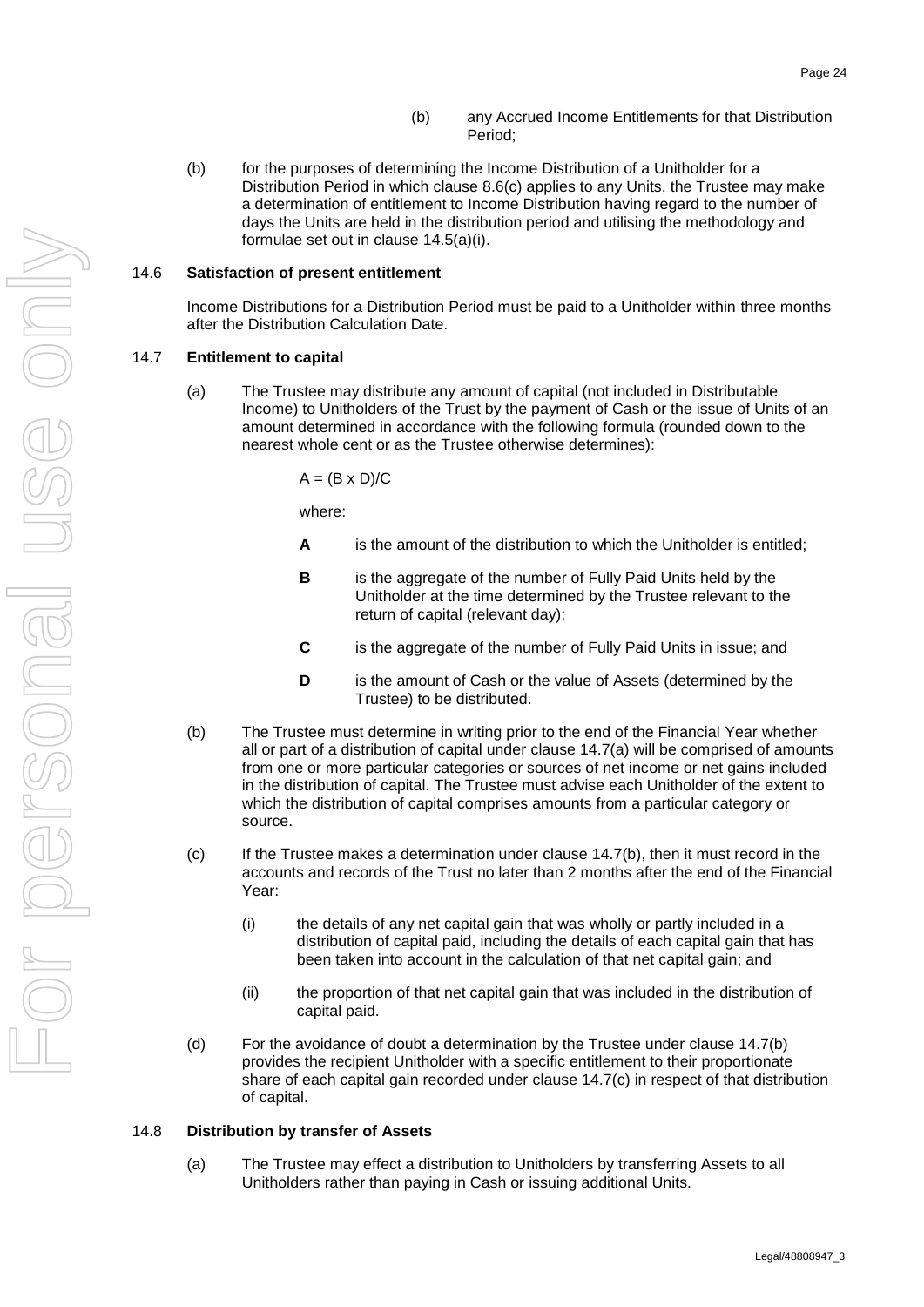- (b) The Trustee must effect the distribution to all Unitholders in the same way.
- (c) If the property to be transferred to each Unitholder are a financial product issued by an entity they must be of the same type, have the same rights and, if relevant, be fully paid.
- (d) The property transferred may comprise solely a beneficial interest in tangible or intangible property.
- (e) In each case, where property other than Cash are to be transferred to Unitholders (or a nominee on behalf of a Unitholder), each Unitholder authorises the Trustee to act as their agent to:
	- (i) acquire the property on behalf of the Unitholder; and
	- (ii) where the property comprise an interest in a financial product issued by an entity, to agree to the Unitholder becoming a holder of that interest or a member of the relevant entity.
- (f) The property transferred, together with any Cash paid, must be of equal value to the total amount due to the Unitholder pursuant to the distribution (based on a valuation done within one month before the date of the proposed transfer). If the Trustee requires, the costs involved in transfer of any property must be paid by the Unitholder or deducted from the distribution due to the Unitholder.

### <span id="page-28-0"></span>14.9 **Trust taxed as Company**

If in any Financial Year:

- (a) the Trustee as trustee of the Trust; or
- (b) the Trust;

becomes taxable as if it were a company under the Tax Act, the Trustee has an absolute discretion as to the level of distribution to be made in that or in any subsequent Financial Year.

### <span id="page-28-3"></span><span id="page-28-1"></span>14.10 **Reinvestment**

- (a) The Trustee may decide whether to permit or require the Unitholders to reinvest some or all of any distribution to acquire Units. The offer to permit reinvestment must be made in the same terms to all Unitholders. Any Units acquired by Unitholders through reinvestment of distributions will be issued at the Application Price calculated in accordance with clause 8.
- (b) If the Trustee decides to permit or require reinvestment, it must notify Unitholders of the procedure for reinvestment and any change in the procedure.
- (c) If reinvestment applies, while the Units in the Trust are Listed, the Application Price for each additional Unit upon reinvestment of a distribution will be calculated in accordance with clause [8](#page-17-1) on a date to be determined by the Trustee.
- <span id="page-28-2"></span>(d) If the amount to be reinvested in additional Units results in a fraction of a Unit, the money representing the fraction will be held for future reinvestment in the Trust at the next time that reinvestment is to occur. The Trustee must credit that money to an account to be designated as the 'Distribution Account'.
- <span id="page-28-4"></span>(e) Whenever, under this Constitution or by law, money is held on behalf of a Unitholder for future reinvestment, the money so held may, in the discretion of the Trustee be aggregated and, on each occasion on which the aggregated amount reaches the Application Price of a Unit, be applied in the subscription for a new Unit for issue to the **Unitholder**
- (f) Units issued under clauses [14.10\(d\)](#page-28-2) and [14.10\(e\)](#page-28-4) inclusive are to participate fully for income in respect of the Distribution Period in which they are issued.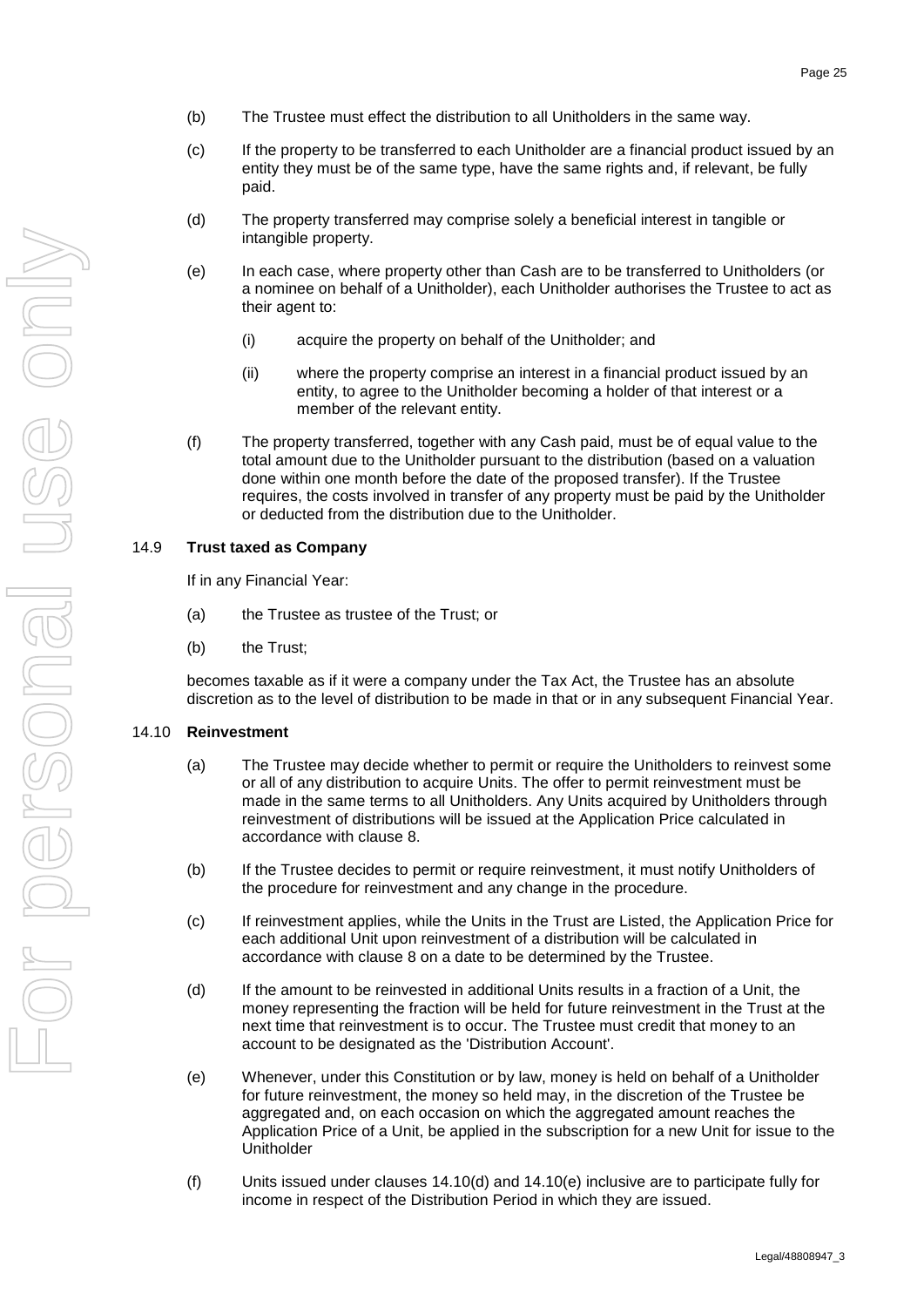### <span id="page-29-0"></span>14.11 **Position on transfer of Units**

Income in the Distribution Account when a transfer or transmission of Units is Registered remains credited to the transferor.

### <span id="page-29-1"></span>14.12 **Liability**

The Trustee does not incur any liability and is not obliged to account to anyone (including any Unitholder or former Unitholder) nor is it liable for any loss or damage as a result of the exercise of any discretion or power under this clause [14](#page-25-7) or in respect of any determination of fact or law made as part of, or as a consequence of, the exercise of such discretion or power notwithstanding any error or miscalculation in any provision made for Tax.

### <span id="page-29-2"></span>14.13 **Rounding**

If the Unitholder's entitlement to a distribution includes a fraction of a cent the entitlement is to be rounded down to the nearest cent below the amount of the Unitholder's entitlement.

### <span id="page-29-8"></span>**15 AMIT taxation regime**

### <span id="page-29-3"></span>15.1 **Election**

- (a) If the Trust qualifies as an AMIT during the Financial Year, the Trustee may make an election for the Trust to be taxed under the AMIT Regime by the Trustee:
	- (i) providing a notice in writing to Unitholders that the Trust will be taxed as an AMIT; and
	- (ii) preparing the tax returns of the Trust on the basis that the Trust is an AMIT (**AMIT Election**).
- <span id="page-29-7"></span>(b) If the Trustee makes an election under clause  $15.1(a)(ii)$  and the Trust is an AMIT during the Financial Year, this clause [15](#page-29-8) will apply to the Trust.
- (c) For the avoidance of doubt, nothing in this clause [15](#page-29-8) imposes an obligation on the Trustee to:
	- (i) facilitate an election for the Trust to be taxed under the AMIT Regime;
	- (ii) make any amendments to this Constitution; or
	- (iii) make the AMIT Election.

### <span id="page-29-4"></span>15.2 **Trustee powers**

The Trustee has all of the powers and rights which are necessary and desirable to ensure compliance with and the effective operation of the Trust as an AMIT for the purposes of the AMIT Regime, including any steps necessary to determine each Unitholder's Determined Member Component or to amend each Unitholder's Determined Member Component.

### <span id="page-29-5"></span>15.3 **Identifying the Trust Components**

The Trustee must identify the Trust Components of the Trust, in a document that meets the requirements of subsection 276-255(2) of the Tax Act. Each Trust Component will have an identified character for tax purposes, as contemplated in the AMIT Regime.

#### <span id="page-29-9"></span><span id="page-29-6"></span>15.4 **Attribution of Determined Trust Components to Unitholders**

(a) The Trustee must attribute a portion of each Determined Trust Component to the Units held by each Unitholder on a fair and reasonable basis, in accordance with the Constitution and the Constituent Documents and without regard to a Unitholder's tax characteristics. Without limiting the foregoing, the Trustee: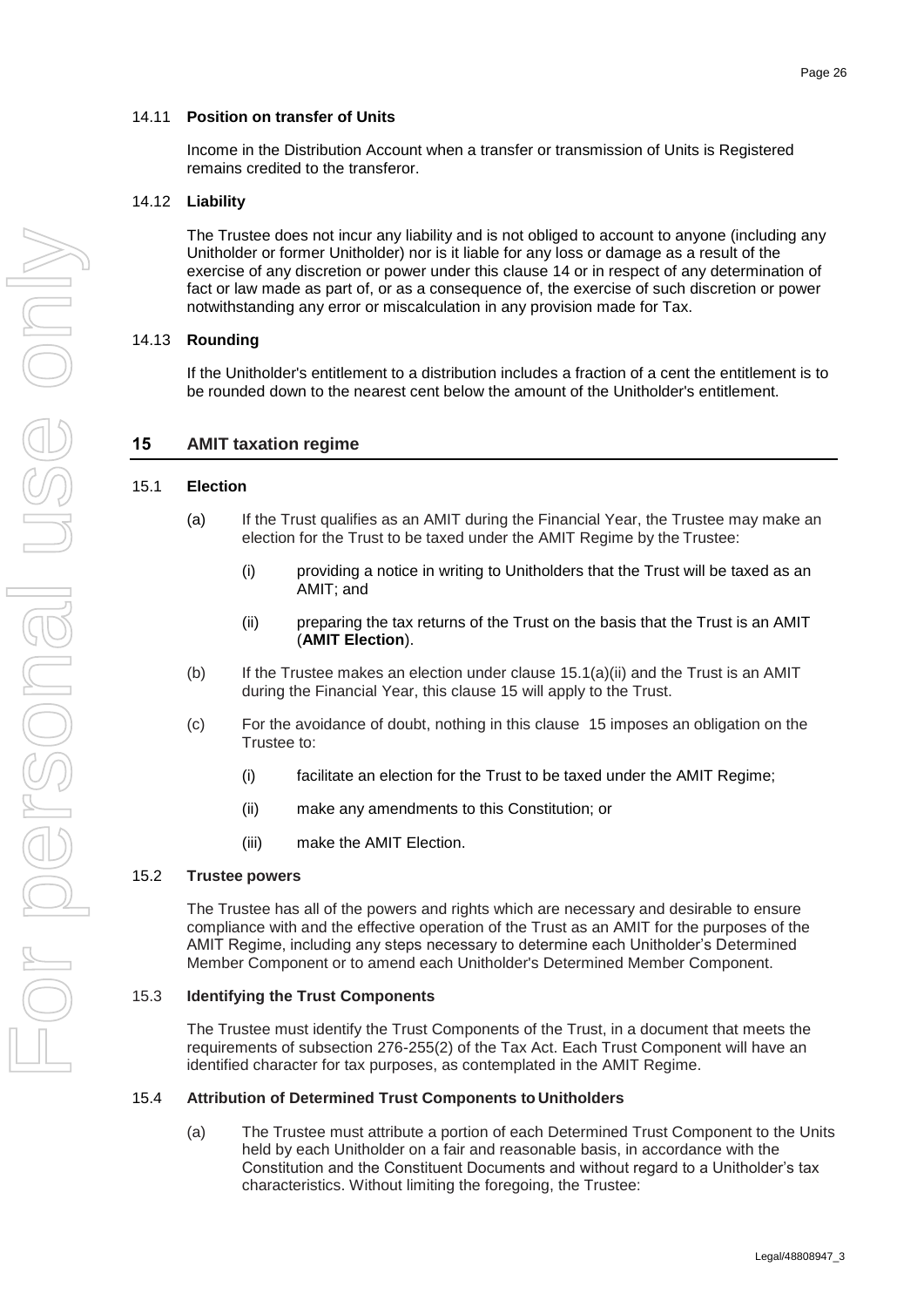- (i) will attribute a portion of each Determined Trust Component to the Units held by each Unitholder in a manner which the Trustee reasonably considers is consistent with the Unitholders rights and entitlements to income or capital as determined in accordance with the Constitution and the Constituent Documents;
- (ii) may attribute amounts to a Unitholder or Unitholders to reflect the fact that the Trustee has directed an amount from the sale of an asset to a particular Unitholder or Unitholders to fund a redemption of Units; and
- (iii) may attribute amounts to the Units held by a Unitholder relating to an under or over (as defined in the Tax Act) in relation to a period where the Unitholder did not hold Units.
- <span id="page-30-3"></span>(b) A Member Component must be calculated for each particular character that is identified in respect of the Determined Trust Component.
- (c) If the Trustee, for whatever reason, does not make a determination to allocate the Determined Trust Components to the Unitholders in accordance with clause[s15.4\(a\)](#page-29-9) and [15.4\(b\),](#page-30-3) then the Trustee is deemed to have determined to have attributed the Determined Trust Components proportionately to each Unitholder's holding of Units as held at the end of the Financial Year.

#### <span id="page-30-0"></span>15.5 **AMMA Statements**

- (a) The Trustee must issue an AMMA Statement to each Unitholder in respect of the Financial Year. The AMMA Statement will set out the Unitholder's Member Component in respect of each Determined Trust Component as well as all of the other information required under the AMIT Regime to be included in the statement. The AMMA Statement must be given to each Unitholder no later than three months after the end of the Financial Year to which the AMMA Statement relates.
- (b) The Trustee may re-issue revised AMMA Statements to a Unitholder in respect of a Financial Year which effectively replaces the previous AMMA Statement(s) issued in respect of that Financial Year. A revised AMMA Statement must be issued by the Trustee no later than four years after the end of the Financial Year to which the AMMA Statement relates.

# **16 Powers of the Trustee**

#### <span id="page-30-1"></span>16.1 **General powers**

Subject to this Constitution, the Trustee has all the powers of a natural person in respect of the Trust as though it were the absolute owner of the Assets.

### <span id="page-30-2"></span>16.2 **Specific powers**

Without limiting the effect of clause [16.1,](#page-30-1) the Trustee in its capacity as trustee of the Trust has power to:

- (a) invest in, dispose of or otherwise deal with property and rights in its absolute discretion, including the power to invest in a Controlled Entity and derivatives;
- (b) borrow or raise money whether or not on security of the Assets;
- (c) incur all types of obligations and liabilities including guarantees;
- (d) enter into an arrangement with a person to underwrite the subscription or purchase of Units, Options Financial Instruments on such terms as the Trustee determines; and
- (e) apply for quotation of any Units, Options or Financial Instruments on any exchange where similar instruments are listed and traded.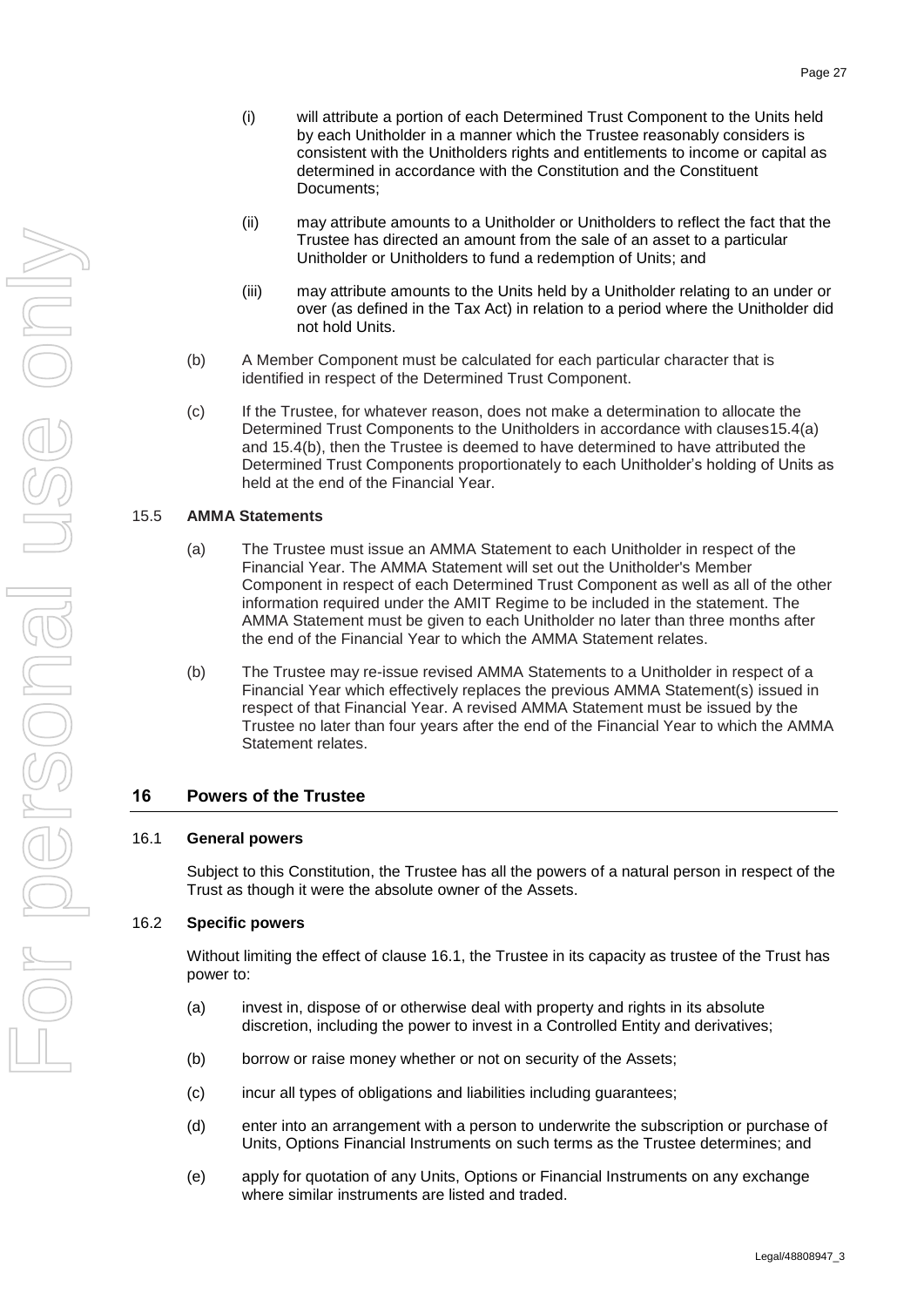- <span id="page-31-0"></span>(a) The Trustee may authorise any person to act as its agent or delegate (in the case of a joint appointment, jointly and severally) to hold title to any Asset, perform any act or exercise any discretion within the Trustee's power, including the power to appoint in turn its own agent or delegate.
- (b) The Trustee may include in the authorisation provisions to protect and assist those dealing with the agent or delegate as the Trustee thinks fit.
- (c) Subject to the Corporations Act, the agent or delegate may be an associate of the Trustee.

### <span id="page-31-9"></span><span id="page-31-1"></span>16.4 **Investment Manager**

Without limiting the effect of clauses [16.1](#page-30-1) to [16.3\(c\),](#page-31-9) the Trustee in its capacity as trustee of the Trust has power to enter into Investment Management Agreement.

### <span id="page-31-2"></span>16.5 **Exercise of discretion**

The Trustee may in its absolute discretion decide how and when to exercise its powers.

#### <span id="page-31-3"></span>16.6 **Listing of the Trust**

The Trustee may apply for the Trust to be Listed and Units, Options or Financial Instruments to be Officially Quoted, at any time and for this purpose the Trustee is authorised on its own behalf and on behalf of each Holder to do all things necessary to effect a Listing.

# **17 Change of Trustee**

### <span id="page-31-4"></span>17.1 **Voluntary retirement**

The Trustee may retire in the way and at the time the Corporations Act contemplates.

#### <span id="page-31-5"></span>17.2 **Compulsory retirement**

- (a) The Trustee must retire when required by the Corporations Act.
- (b) Unitholders have no right to remove the Trustee other than any right granted by the Corporations Act.

#### <span id="page-31-6"></span>17.3 **Replacement Trustee**

Any proposed replacement Trustee must execute a deed by which it agrees to be bound by this Constitution.

#### <span id="page-31-7"></span>17.4 **Release**

When the Trustee changes, the outgoing Trustee is released from all obligations in relation to the Trust arising after the time it retires or is removed except those which the Corporations Act continues to impose.

### **18 Communications**

### <span id="page-31-8"></span>18.1 **Communications to a Unitholder**

Subject to the Corporations Act, communications between the Trustee and Unitholders must be in writing which includes any electronic means (including sending an electronic link to a document to a Unitholder) and fax and must be sent to the Unitholder at the Unitholder's physical or electronic address.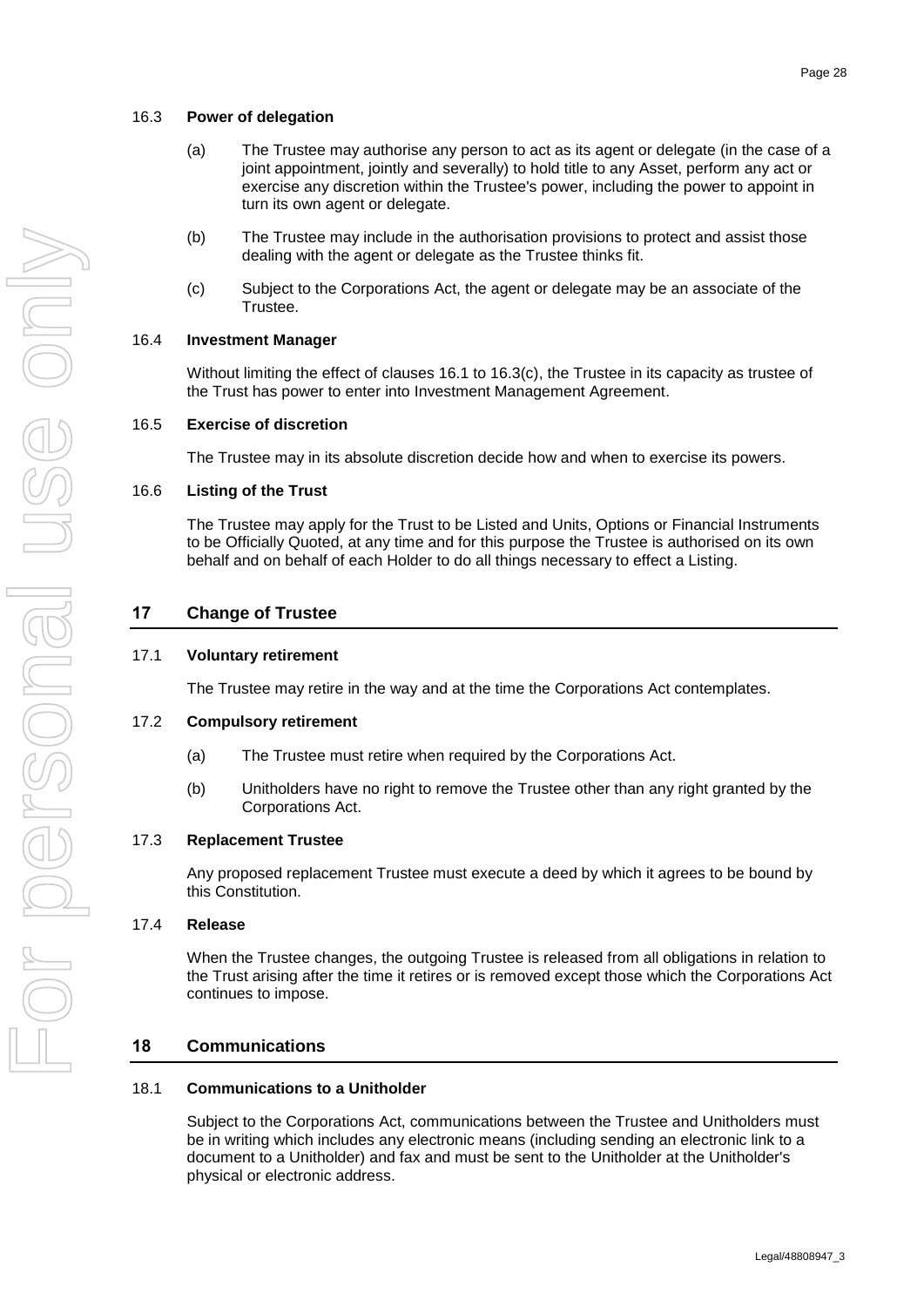### <span id="page-32-0"></span>18.2 **Communications to joint Unitholders**

For joint Unitholders, the physical or electronic address is that of the Unitholder first named in the Register.

### <span id="page-32-6"></span><span id="page-32-1"></span>18.3 **Receipt of communications to a Unitholder**

- (a) Without limiting any other means by which a Trustee may be able to prove that a notice has been received by a Unitholder, communications to a Unitholder will be considered to have been received:
	- (i) if sent by hand, when left at the address of the recipient;
	- (ii) if sent by pre-paid post, three days (if posted within Australia to an address in Australia) or seven days (if posted from one country to another) after the date of posting;
	- (iii) if sent by facsimile, on receipt by the sender of an acknowledgement or transmission report generated by the sender's machine indicating that the whole facsimile was sent to the recipient's facsimile number; or
	- (iv) if sent by electronic means, on the date and time at which it enters the addressee's information system as shown in a confirmation of delivery report from the sender's information system, which indicates that the email was sent to the email address of the addressee notified for the purposes of this clause,

but if a notice is served by hand, received by the recipient's facsimile or received by the recipient's information system via electronic means on a day that is not a Business Day, or after 5.00pm (recipient's local time) on a Business Day, the notice will be considered to have been received by the recipient at 9.00am (recipient's local time) on the next Business Day.

(b) Proof of actual receipt of a notice under clause [18.3\(a\)](#page-32-6) is not required.

### <span id="page-32-2"></span>18.4 **Communications to the Trustee**

- (a) Communications to the Trustee must be sent to the Trustee at the last advised physical or (if the Trustee allows) electronic address.
- (b) The notice is effective only at the time of actual receipt.
- (c) Communications to the Trustee must carry the actual, facsimile or electronic signature of the Unitholder or someone authorised by the Unitholder, unless the Trustee waives this requirement.

## <span id="page-32-7"></span>**19 Meetings of Unitholders**

### <span id="page-32-3"></span>19.1 **Convening of meetings**

The Trustee may at any time convene a meeting of Unitholders and must do so if the Corporations Act or the Operating Rules require.

### <span id="page-32-4"></span>19.2 **Trustee may determine**

Subject to the specific provisions of this Constitution relating to meetings of Unitholders and to the Corporations Act and the Operating Rules, the Trustee may determine the time and place at which a meeting of Unitholders will be convened and the manner in which the meeting will be conducted.

### <span id="page-32-5"></span>19.3 **Notice of meeting**

Notice of a meeting of Unitholders must be given in accordance with the Corporations Act. If a Unitholder does not receive a notice of a meeting or a cancellation or postponement of a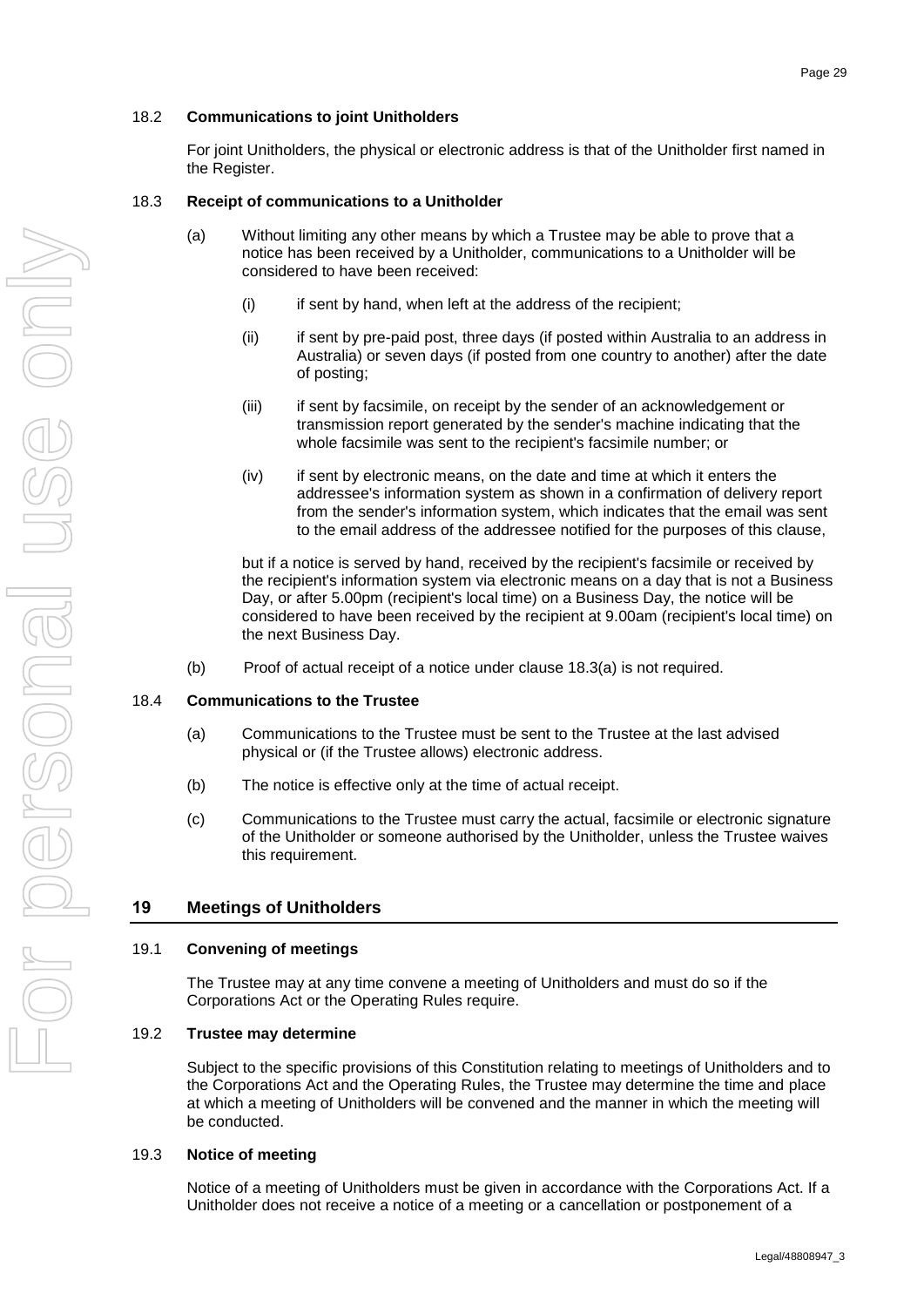meeting (including if the notice was accidentally omitted to be given to them), the meeting is not invalidated.

### <span id="page-33-0"></span>19.4 **Calculation of period of notice**

In computing the period of notice under clause [19.3,](#page-32-5) both the day on which the notice is given or taken to be given and the day of the meeting convened by it are to be disregarded.

### <span id="page-33-1"></span>19.5 **Quorum**

The quorum for a meeting of Unitholders is at least two Unitholders present in person or by proxy, attorney or representative who are entitled to vote unless the Trust has only one Unitholder who may vote on a Resolution, in which case that one Unitholder constitutes a quorum. If an individual is attending a meeting both as a Unitholder and as a proxy, attorney or representative, the Trustee may, in determining whether a quorum is present, count the individual in respect of each such capacity.

### <span id="page-33-2"></span>19.6 **No quorum**

If a quorum is not present within 15 minutes after the scheduled time for the meeting, the meeting is:

- (a) if convened on the requisition of Unitholders dissolved; or
- (b) otherwise adjourned to the same day in the next week and same time and place, or to such other day, time and place as the Trustee decides by notice to the Unitholders and others entitled to notice of the meeting.

At any adjourned meeting, those Unitholders present in person or by proxy, attorney or representative constitute a quorum. If a quorum is not present within 15 minutes after the time appointed for the adjourned meeting, the meeting is dissolved.

### <span id="page-33-3"></span>19.7 **Chair**

- (a) Subject to the Corporations Act the Trustee may appoint a person to chair a meeting of Unitholders.
- <span id="page-33-6"></span>(b) The chair of a meeting of Unitholders:
	- (i) has charge of the general conduct of the meeting and of the procedures to be adopted at the meeting;
	- (ii) may require the adoption of any procedure which is in the chair's opinion necessary or desirable for proper and orderly debate or discussion and the proper and orderly casting or recording of votes at the general meeting; and
	- (iii) may, having regard where necessary to the Corporations Act, terminate discussion or debate on any matter whenever the chair considers it necessary or desirable for the proper conduct of the meeting,

and a decision by the chair under this clause [19.7\(b\)](#page-33-6) is final.

### <span id="page-33-4"></span>19.8 **Postponement or cancellation**

The chair has power to cancel a meeting or postpone a meeting for any reason to such place and time as the chair thinks fit, subject to the Corporations Act and the Operating Rules.

### <span id="page-33-5"></span>19.9 **Proxies and voting**

(a) The provisions of the Corporations Act governing proxies and voting for meetings of Unitholders of a Registered Scheme apply to the Trust. A proxy is entitled to speak and vote for a Unitholder (to the extent allowed by the appointment) even if the Unitholder is present at the meeting, but only so long as the Unitholder does not speak or vote.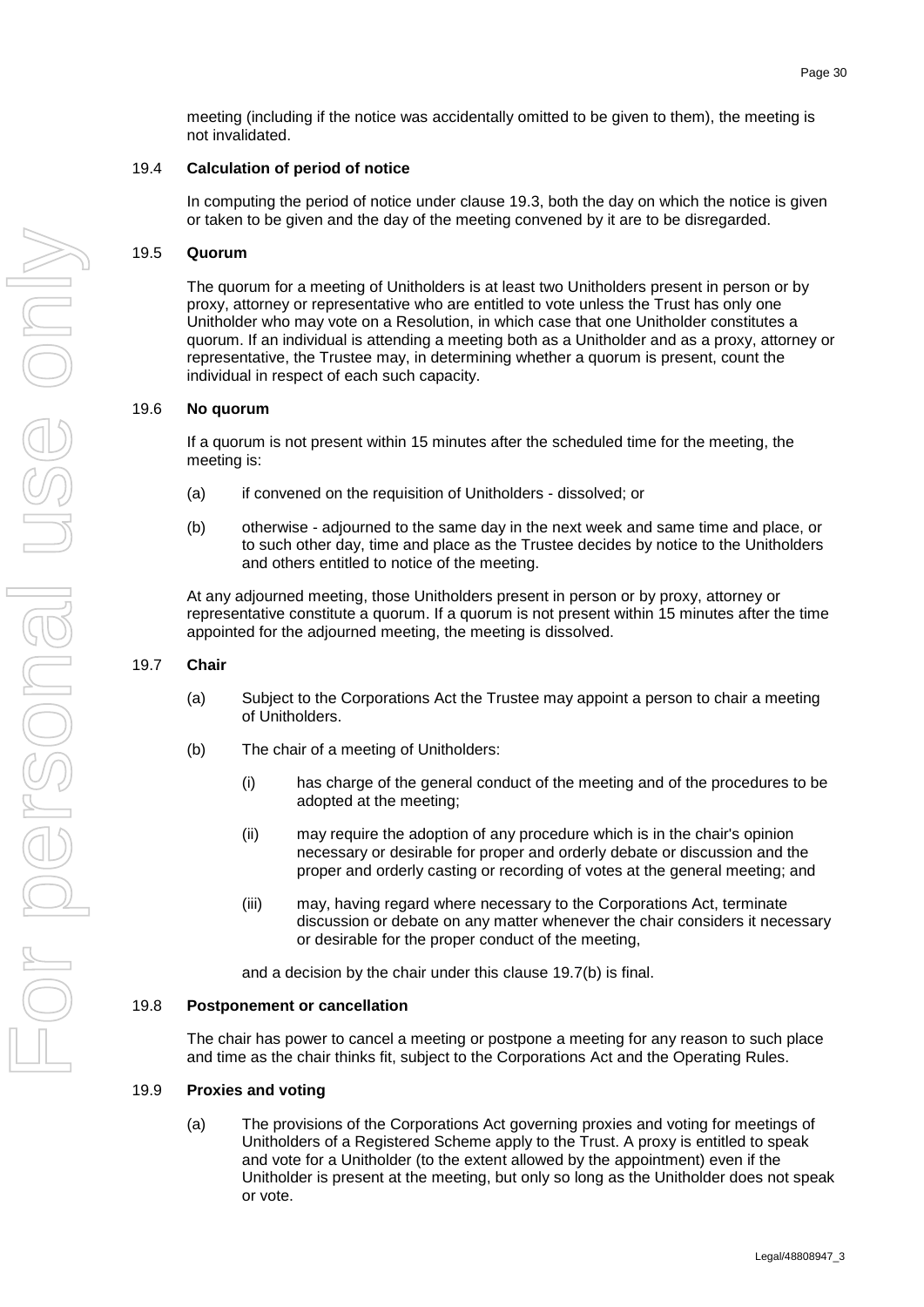(b) Subject to the Corporations Act, an appointment of proxy is valid even if it contains only some of the information required by the proxy form.

#### <span id="page-34-0"></span>19.10 **Adjournment of meeting**

- (a) The chair of a meeting of Unitholders may at any time during the meeting adjourn the meeting or any business, motion, question, Resolution, debate or discussion being considered or remaining to be considered by the meeting either to a later time at the same meeting or to an adjourned meeting at any time and any place. In exercising this discretion, the chair may, but need not, seek the approval of the Unitholders present. Unless required by the chair, no vote may be taken or demanded by the Unitholders present in respect of any adjournment.
- (b) Only unfinished business is to be transacted at a meeting resumed after an adjournment.

#### <span id="page-34-1"></span>19.11 **Notice of adjourned meeting**

It is not necessary to give any notice of an adjournment or of the business to be transacted at any adjourned meeting unless a meeting is adjourned for one month or more. In that case, notice of the adjourned meeting must be given as in the case of an original meeting.

#### <span id="page-34-2"></span>19.12 **Questions decided by majority**

Subject to the requirements of the Corporations Act, a Resolution is taken to be carried if a simple majority of the votes cast on the Resolution are in favour of it.

#### <span id="page-34-3"></span>19.13 **Meetings by technology**

A meeting of Unitholders or any class of Unitholders may be held by means of such telephone, electronic or other communication facilities as permit all persons in the meeting to communicate with each other simultaneously and instantaneously and participation in such a meeting shall constitute presence in person at such meeting.

#### <span id="page-34-4"></span>19.14 **Meetings of Option Holders and/or Financial Instrument Holders**

If any meeting of Option Holders and/or Financial Instrument Holders is required to be held, the foregoing provisions of this clause [19](#page-32-7) will apply with any necessary amendments.

### <span id="page-34-8"></span>**20 Term of the Trust**

#### <span id="page-34-5"></span>20.1 **Establishing the Trust**

The Trust is established when Units are first issued.

#### <span id="page-34-6"></span>20.2 **Termination**

The Trust terminates on the earliest of:

- (a) (**rule against remoteness**) the day before 80 years after the Trust is established;
- (b) (**by the Trustee**) the date specified by the Trustee as the date of termination of the Trust in a notice given to Unitholders; and
- (c) (**another provision of this document or law**) the date on which the Trust terminates in accordance with another provision of this document or an order of a court or by law.

#### <span id="page-34-7"></span>20.3 **Restriction on Issue and Redemption of Units**

Despite any other provision in this Constitution, no Units may be issued or redeemed after the  $80<sup>th</sup>$  anniversary of the day preceding the Commencement date unless that issue or redemption would not offend the rule against perpetuities, or any other rule of law or equity.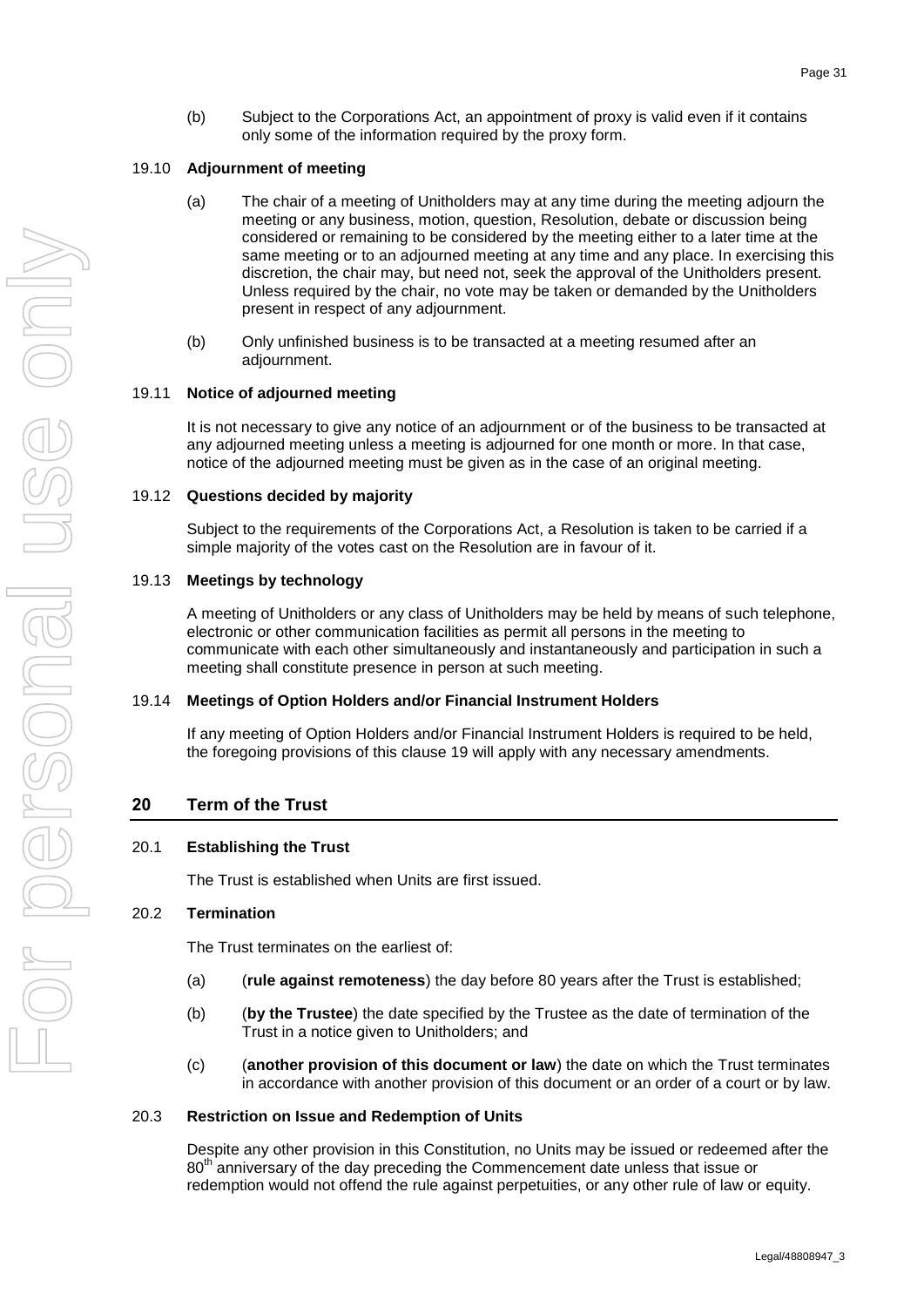# **21 Rights and liabilities of Trustee**

### <span id="page-35-0"></span>21.1 **Capabilities**

Subject to the Corporations Act, nothing in this Constitution restricts the Trustee (or its associates) from:

- (a) dealing with itself (as trustee of the Trust or in another capacity), any of its Controlled Entities, any member of the Trustee Group, an associate or with any Holder;
- (b) being interested in any contract or transaction with itself (as Trustee of the Trust or in another capacity), any of its Controlled Entities, any member of the Trustee Group, an associate or with any Holder;
- (c) acting in the same or a similar capacity in relation to any other managed investment scheme, company or other entity; or
- (d) dealing with any other entity in which the Trustee holds an investment on behalf of the Trust or dealing with any Units, Options or Financial Instruments,

and in each case the Trustee or any associate may retain all profits or benefits derived from that activity.

### <span id="page-35-1"></span>21.2 **Trustee may rely**

The Trustee may take and may act upon:

- (a) the opinion or advice of counsel or solicitors, whether or not instructed by the Trustee, in relation to the interpretation of this Constitution or any other document (whether statutory or otherwise) or generally in connection with the Trust;
- (b) advice, opinions, statements or information from any bankers, accountants, auditors, valuers and other persons consulted by the Trustee who are in each case believed by the Trustee in good faith to be expert in relation to the matters upon which they are consulted;
- (c) a document which the Trustee believes in good faith to be the original or a copy of an appointment by a Holder of a person to act as their agent for any purpose connected with the Trust; and
- (d) any other document provided to the Trustee in connection with the Trust upon which it is reasonable for the Trustee to rely,

and, to the extent legally permitted (and in no way limiting or precluding the Corporations Act in particular) the Trustee will not be liable for anything done, suffered or omitted by it in good faith in reliance upon such opinion, advice, statement, information or document. The Trustee can also rely on signatures without enquiry if it has no reason to doubt authenticity or genuineness.

# **22 Limitation of liability and indemnity in favour of Trustee**

### <span id="page-35-2"></span>22.1 **Limitation on Trustee's liability**

- (a) Subject to the Corporations Act, whilst the Trustee acts in good faith and in the proper performance of its duties, the Trustee is not liable in contract, tort or otherwise to Holders for any loss suffered in any way relating to the Trust.
- (b) Subject to the Corporations Act, the liability of the Trustee to any person other than a Holder in respect of the Trust (including in respect of any contracts entered into as Trustee of the Trust or in relation to any Assets) is limited to the amount the Trustee actually receives under its right to be indemnified from the Assets.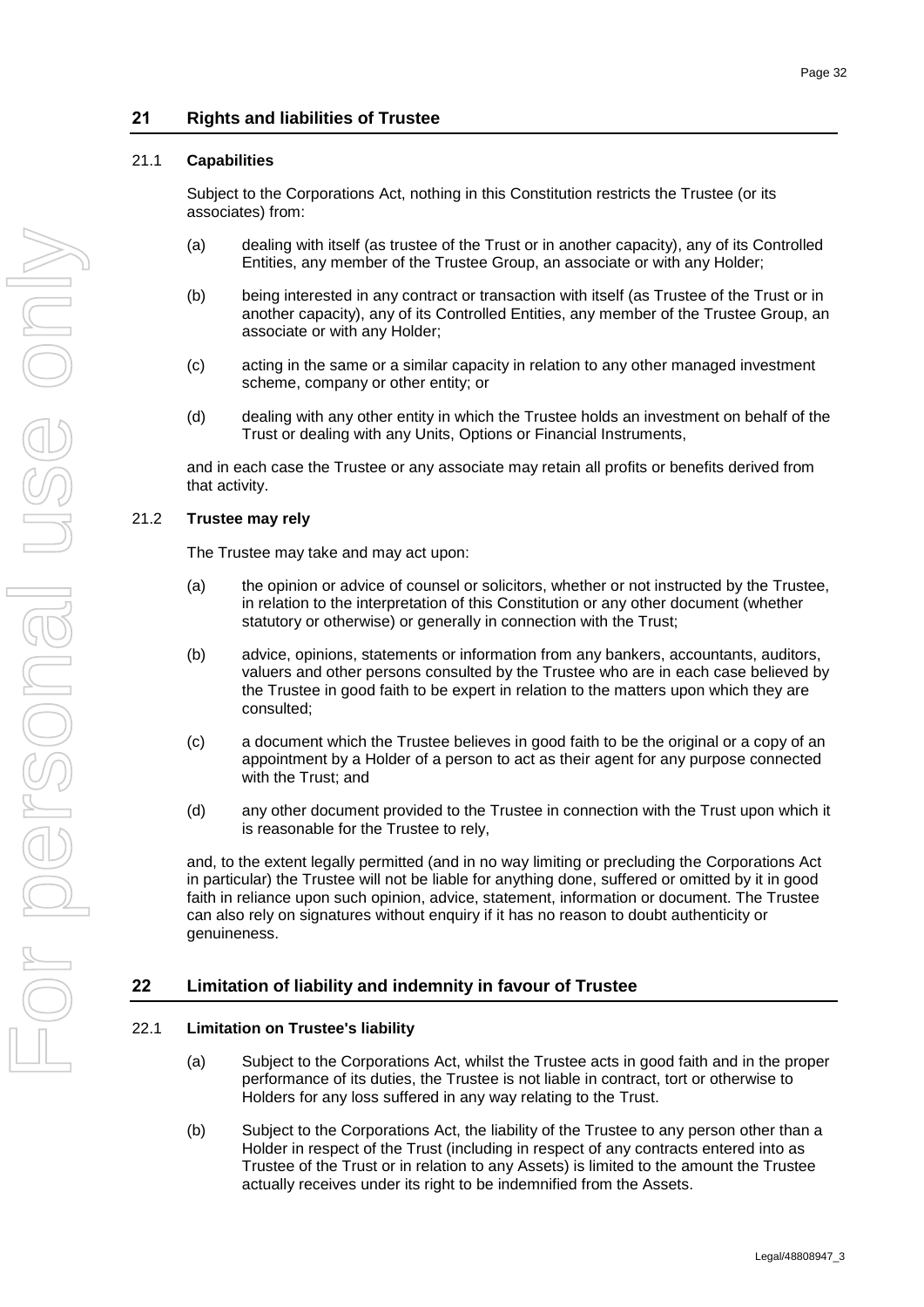### <span id="page-36-7"></span><span id="page-36-0"></span>22.2 **Indemnity in favour of Trustee**

- (a) The Trustee is entitled to be indemnified out of the Assets for any liability incurred by it in properly performing any of its duties in relation to the Trust. This right of indemnity is not lost by reason of a separate incident that was itself a breach of trust.
- (b) To the extent permitted by the Corporations Act, the indemnity under clause [22.2\(a\)](#page-36-7) includes any liability incurred as a result of any act or omission of a delegate or agent appointed by the Trustee.
- (c) The indemnity under clause [22.2\(a\):](#page-36-7)
	- (i) is in addition to any indemnity allowed by law; and
	- (ii) continues to apply after the Trustee retires or is removed from the office it holds in relation to the Trust.

### **23 Liability of Unitholders**

### <span id="page-36-1"></span>23.1 **Recourse of the Trustee**

In the absence of separate agreement with a Unitholder or creditor, the recourse of the Trustee and any creditor of the Trust against a Unitholder in connection with the Trust is limited to the Assets.

#### <span id="page-36-2"></span>23.2 **Liability limited**

Subject to clause [23.3\(a\),](#page-36-8) the liability of a Unitholder is limited to the amount, if any, which remains unpaid in relation to the Unitholder's subscription for their Units.

#### <span id="page-36-8"></span><span id="page-36-3"></span>23.3 **Indemnity for Tax or User Pays Fees**

- (a) The Trustee is entitled to be indemnified by a Unitholder or former Unitholder to the extent that the Trustee incurs any liability for Tax or User Pays Fees as a result of the Unitholder's action or inaction, or as a result of an act or omission requested by the Unitholder or former Unitholder.
- (b) The Trustee is also entitled to be indemnified by a Unitholder or former Unitholder for any Tax payable by the Trustee and any related costs as a result of the operation of the AMIT Regime to the extent that the Tax reasonably relates to the Units held by the Unitholder.
- (c) The Trustee may satisfy the amount indemnified under clause [23.3\(a\)](#page-36-8) by way of reduction of payments otherwise due from the Trustee to the Unitholder or former Unitholder or by way of redemption of a number of Units held by the Unitholder as results in a satisfaction of the amount indemnified.

#### <span id="page-36-4"></span>23.4 **Joint Unitholders**

Joint Unitholders and former joint Unitholders are jointly and severally liable in respect of all payments including payments of Tax and User Pays Fees to which clause [23.3\(a\)](#page-36-8) applies. Amounts so payable are payable on demand.

#### <span id="page-36-5"></span>23.5 **No indemnity**

A Unitholder need not indemnify the Trustee if there is a deficiency in the Assets or meet the claim of any creditor of the Trustee in respect of the Trust.

#### <span id="page-36-6"></span>23.6 **Restrictions on Unitholders**

Except as otherwise set out in this Constitution, a Holder:

(a) must not interfere with any rights or powers of the Trustee under this Constitution;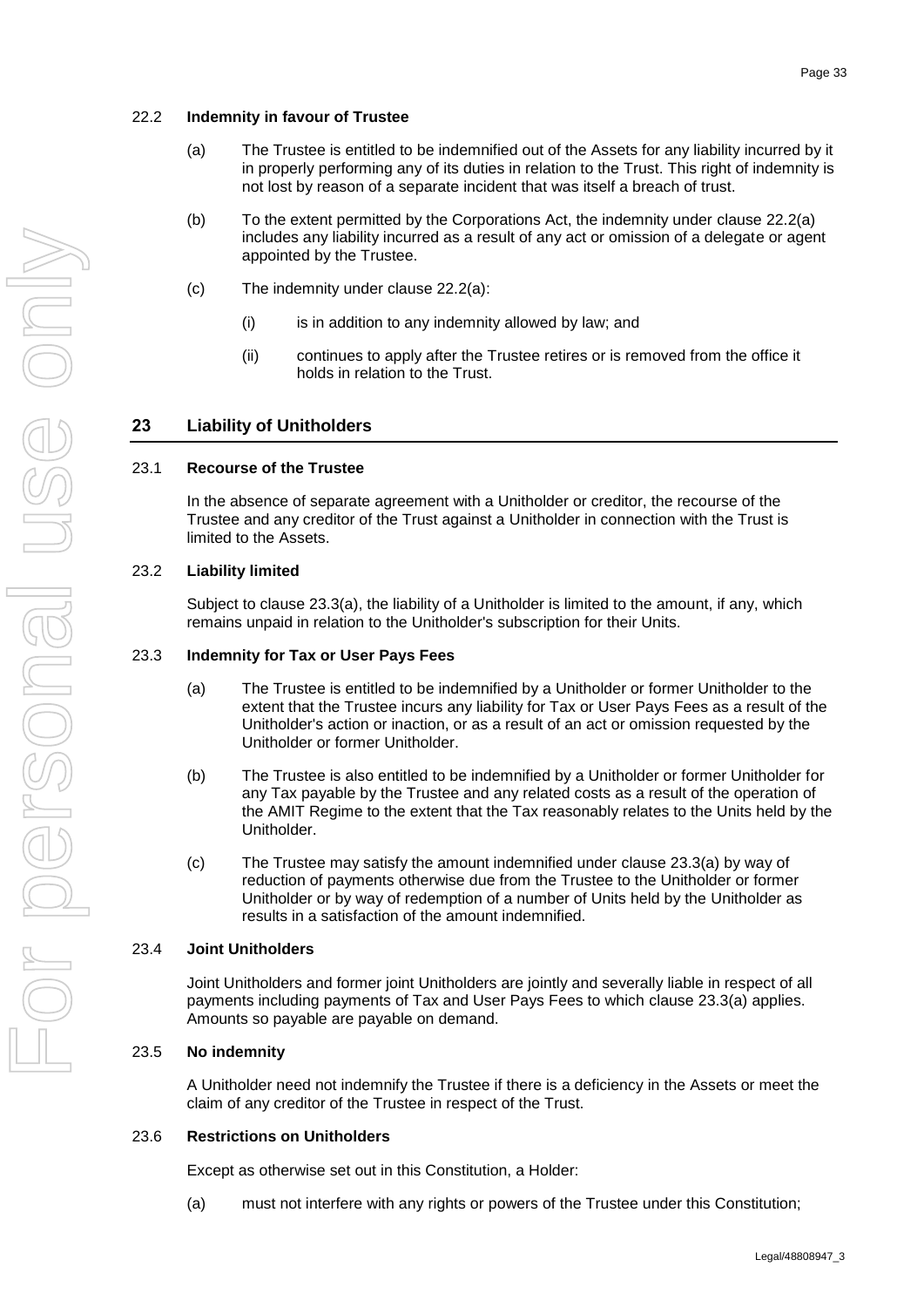- (b) must not exercise a right in respect of an Asset or lodge a caveat or other notice affecting an Asset or otherwise claim any interest in an Asset; and
- (c) may not require an Asset to be transferred to the Holder.

### <span id="page-37-7"></span>**24 Fees and Expenses**

### <span id="page-37-0"></span>24.1 **Fees**

Subject to the Corporations Act, the Trustee is entitled to receive out of the Assets of the Trust and retain for its own use and benefit the fees set out the Schedule.

#### <span id="page-37-1"></span>24.2 **Adjustment of fees on proportionate basis**

Where a fee is payable in respect of a period and the fee commences or ceases to be payable during the period, the fee must be adjusted on a proportionate basis.

### <span id="page-37-2"></span>24.3 **Waiver or postponement of fees**

The Trustee may waive or postpone the receipt of any fee (or any part of a fee) or charge a lesser fee than it would otherwise have been entitled to receive under this Constitution. Where the Trustee postpones any fee or any part of a fee the Trustee can charge interest.

### <span id="page-37-3"></span>24.4 **GST**

- (a) The fees payable to the Trustee under this Constitution do not include any amount referable to GST.
- (b) If the Trustee is or becomes liable to pay GST in respect of any supply under or in connection with this Constitution, then, in addition to any fee or other consideration payable to the Trustee in respect of the supply, the Trustee is entitled to be paid an additional amount on account of GST. The additional amount is to be equal to the amount of GST arising on the relevant taxable supply determined at the then prevailing rate, and the Trustee will be entitled to be reimbursed or indemnified for such an amount out of the Assets.

#### <span id="page-37-4"></span>24.5 **Differential fee arrangements**

Subject to the Corporations Act and any ASIC Relief, the Trustee may agree with any Unitholder fee arrangements in respect of that Unitholder which are different to those provided for under this Constitution.

#### <span id="page-37-5"></span>24.6 **Availability of fees and indemnity**

The Trustee will only be entitled to the fees set out in this clause [24](#page-37-7) or the payment or reimbursement of Expenses incurred under this clause [24](#page-37-7) or the Schedule in relation to the performance of its duties under this Constitution where it has properly performed those duties.

#### <span id="page-37-6"></span>24.7 **Liability net of GST**

Where a party is entitled to be indemnified or reimbursed for any cost, expense or other liability that it has incurred, the amount of the indemnity or reimbursement shall not include the amount of any Input Tax Credit to which that party is entitled in relation to the relevant cost, expense or other liability. Any reference to a party's liability to pay GST or an entitlement to an Input Tax Credit includes a liability or entitlement of the Representative Member of that party's GST Group.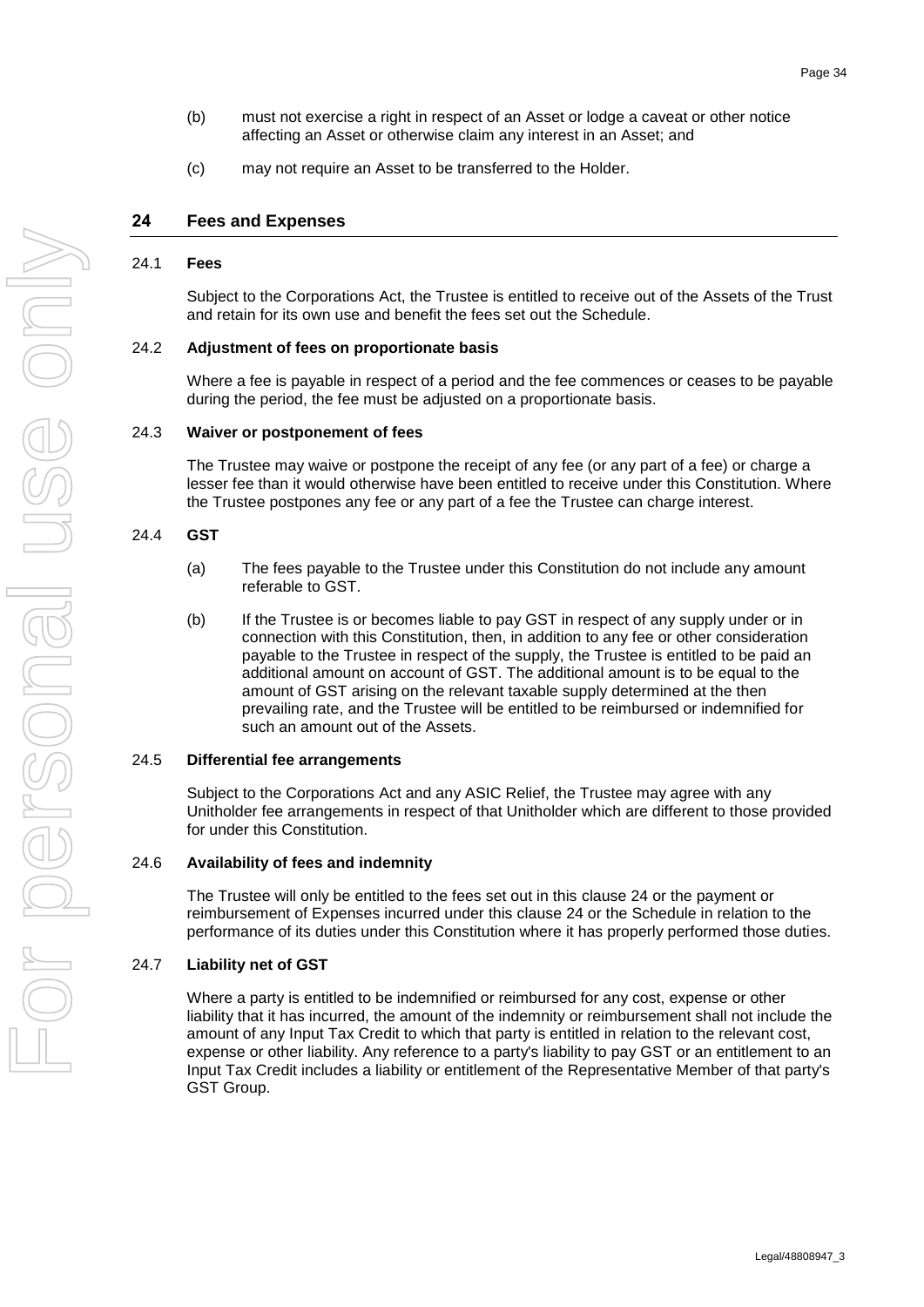### <span id="page-38-0"></span>25.1 **Realisation of Assets**

- (a) The Trustee must realise the Assets following the Termination Commencement Date.
- (b) The realisation of the Assets must be completed within 180 days of the Termination Commencement Date if practicable, and in any event, as soon as possible after that date.
- (c) The Trustee may postpone the sale of any Asset if the Trustee considers it would be in the best interests of Unitholders to do so.

### <span id="page-38-1"></span>25.2 **Audit of termination of winding–up of the Trust**

The Trustee must arrange for an independent audit of the final accounts of the Trust by a registered company auditor after winding-up.

### <span id="page-38-6"></span><span id="page-38-2"></span>25.3 **Distribution following termination**

(a) The net proceeds of realisation, after making allowance for all Liabilities of the Trust (actual and anticipated), and meeting the Expenses (including anticipated Expenses) of the termination and Accrued Income Entitlements must be distributed, subject to the rights, obligations and restrictions attaching to any particular Units, to Unitholders in accordance with the following formula:

$$
A = [(B \times C)/D]
$$

where:

- **A** is the amount to be distributed to the Unitholder (subject to the rights, obligations and restrictions attaching to any particular Units);
- **B** is the amount remaining in the Trust after deduction of the Liabilities, Expenses and Accrued Income Entitlements referred to in this clause [25.3\(a\).](#page-38-6) This amount can not be less than zero;
- **C** is the aggregate of the number of Units held by the Unitholder as at termination
- **D** is the aggregate of the total number of Units in issue as at termination.
- (b) The Trustee may distribute proceeds of realisation to Unitholders in instalments, with each such instalment to be calculated in accordance with clause [25.3\(a\).](#page-38-6)

### <span id="page-38-7"></span><span id="page-38-3"></span>25.4 **Provisions of this Constitution continue to apply**

- (a) Subject to the Corporations Act, the provisions of this Constitution continue to apply from the Termination Commencement Date until the date of final distribution under clause [25.3\(a\),](#page-38-6) but during that period the Trustee may not accept any applications for Units from a person who is not an existing Unitholder.
- (b) The Trust terminates on the date of final distribution under clauses [25.3\(a\)](#page-38-6) and [25.3\(b\).](#page-38-7)

### <span id="page-38-8"></span>**26 Amendments to this Constitution**

### <span id="page-38-5"></span><span id="page-38-4"></span>26.1 **Trustee may amend**

(a) Subject to the Corporations Act, this Constitution may be amended: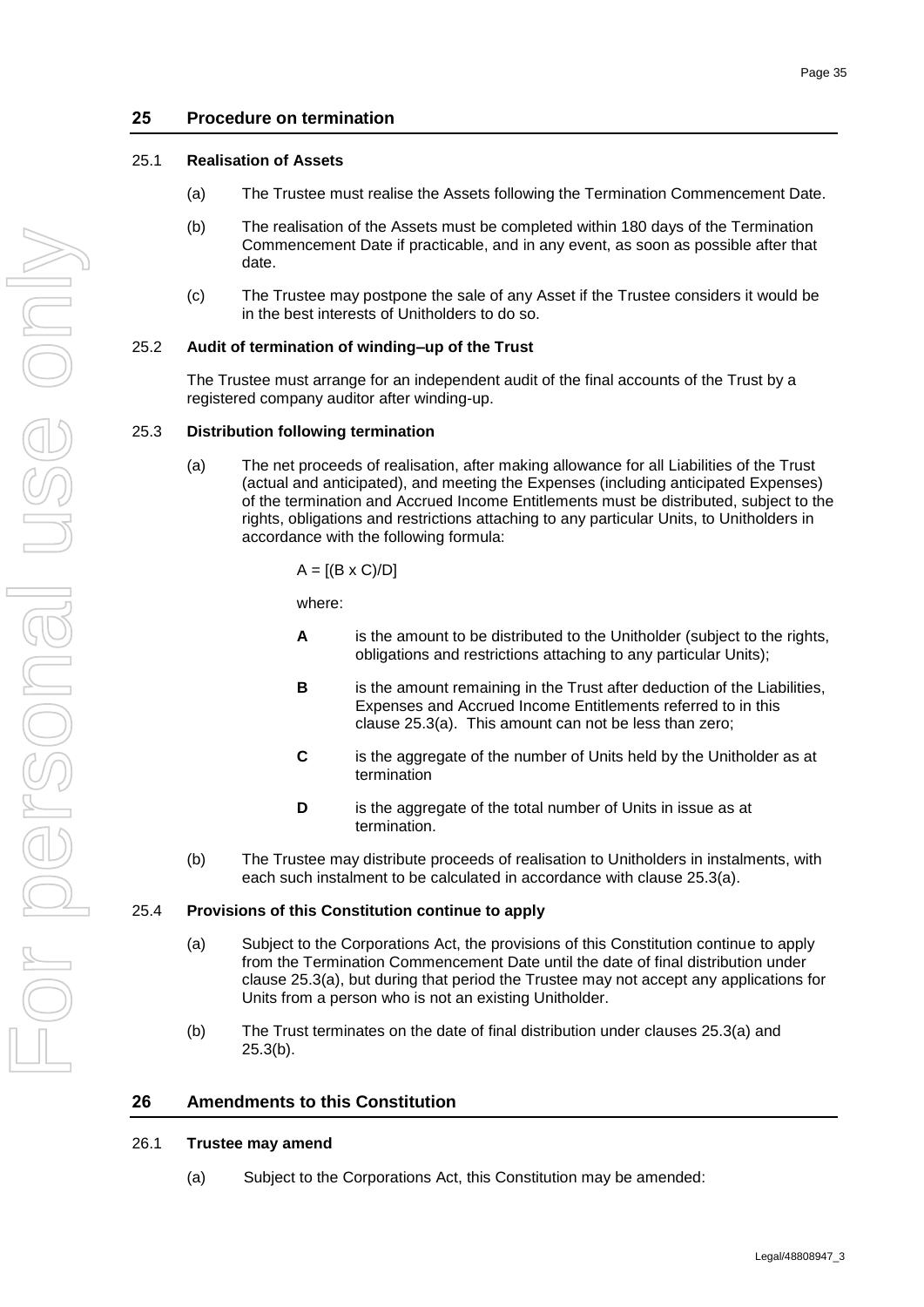- (ii) by the Trustee in its absolute discretion by executing a deed.
- (b) If the Constitution is amended by Resolution, the Trustee must give effect to the amendments by executing a supplemental deed poll and complying with any requirements of the Corporations Act that apply.

### <span id="page-39-0"></span>26.2 **Operation of the Trust as an AMIT**

Without limiting this clause [26:](#page-38-8)

- (a) the Trustee may amend this Constitution as the Trustee considers necessary or desirable to facilitate compliance with and the effective operation of the Trust as an AMIT for the purposes of the AMIT Regime, including in relation to amendments to the AMIT Regime or the interpretation or administration of the AMIT Regime; and
- (b) the Trustee is authorised to take any action under this clause [26.2](#page-39-0) without seeking approval from Unitholders (subject to the Corporations Act as modified by any applicable ASIC Relief) .

### <span id="page-39-4"></span><span id="page-39-3"></span><span id="page-39-1"></span>26.3 **Corporations Act and ASIC Relief**

- <span id="page-39-2"></span>(a) If:
	- (i) the Corporations Act or ASIC Class Order [CO 13/655] (or any other ASIC Relief on which the Trustee has determined it wishes to rely or which is expressly applicable to the Trust and the Trustee) requires that this Constitution contain certain provisions or can only be relied upon if this Constitution contains certain provisions (Regulatory Required Provisions); or
	- (ii) if any part of this Constitution (**Regulatory Required Part**) is included to comply with the requirements of the Corporations Act, Listing Rules, ASIC or ASX (**Regulatory Requirement**), and that Regulatory Requirement ceases or changes,
	- (iii) then, to the extent the Corporations Act allows, this Constitution is taken to be amended so that the Regulatory Required Provisions are included as separate provisions, or the Regulatory Required Part is deleted or amended to reflect the amended Regulatory Requirement. The Regulatory Required Provisions prevail over any other provisions of this Constitution to the extent of any inconsistency.
- (b) The Unitholders:
	- (i) authorise the Trustee to make the amendments referred to in clause [26.3\(a\)](#page-39-4) in a deed and, if required, to lodge it with ASIC; and
	- (ii) agree that, subject to the Corporations Act, their rights under this Constitution do not include or extend to a right not to have this Constitution amended to comply with a Regulatory Requirement or to include Required Provisions.
- (c) Clause [26.1\(a\)](#page-38-5) does not apply to provisions deemed by clause [26.3\(a\)](#page-39-4) to be incorporated in the Constitution.

# **27 Compliance Committee**

If any Compliance Committee Member incurs a liability in that capacity in good faith, the Compliance Committee Member is entitled to be reimbursed by the Trustee in respect of that liability to the extent permitted by the Corporations Act.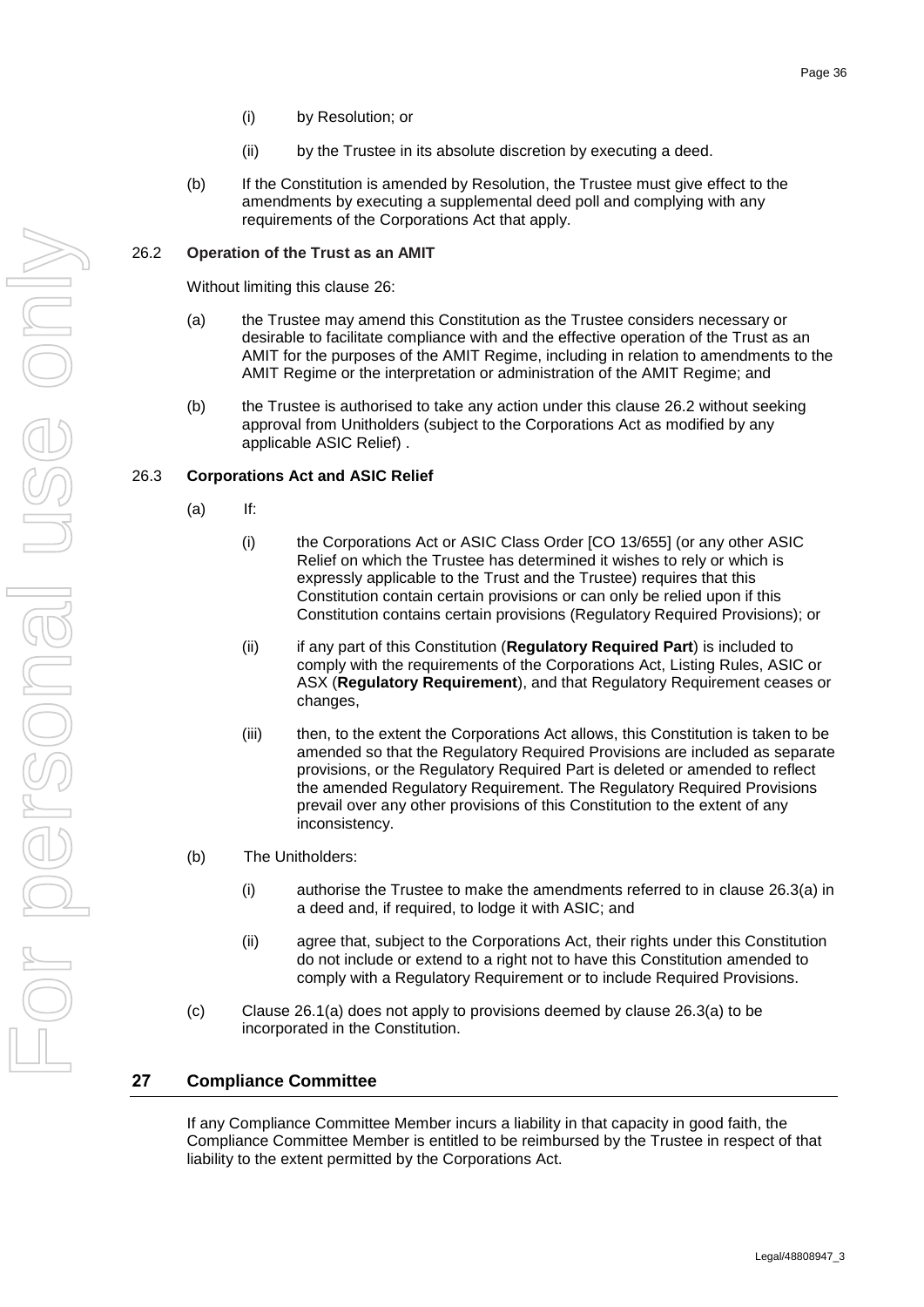#### **28 Complaints**

While the Trust is a Registered Scheme, if a Member submits to the Trustee a complaint in relation to the Trust or its operations, the Trustee:

- (a) must, if the Member is a Retail Client, comply with the requirements of section 912A(2) of the Corporations Act applicable to the complaint; and
- (b) in respect of a complaint from a Member who is not a Retail Client:
	- (i) must, if the complaint is in writing, acknowledge in writing receipt of the complaint as soon as possible;
	- (ii) must ensure that the complaint receives proper consideration resulting in a determination by a person or body designated by the Trustee as appropriate to handle complaints;
	- (iii) must act in good faith to deal with the complaint by endeavouring to correct any error which is capable of being corrected without affecting the rights of third parties;
	- (iv) may in its discretion give any of the following remedies to the complainant:
		- (A) information and explanation regarding the circumstances giving rise to the complaint;
		- (B) an apology; or
		- (C) compensation for loss incurred by the Member as a direct result of the breach (if any); and
	- (v) must respond to complaint promptly in accordance with the urgency of the complaint and in any event not more than 45 days after receipt by the Trustee of the complaint:
		- (A) the determination in relation to the complaint;
		- (B) any remedies available to the Member; and
		- (C) information regarding any further avenue for complaint.

#### **29 Accounts, Audit and Reports**

#### **28.1. Accounts – Registered Scheme**

If the Trust is a Registered Scheme, the Trustee must comply with the requirements of Chapter 2M of the Corporations Act, insofar as they are relevant to the Trust.

#### **28.2. Accounts – Not a Registered Scheme**

While the Trust is not a Registered Scheme, the Trustee:

- (a) must arrange the preparation and maintenance of such accounts and reports as the Trustee, reasonably exercising its discretion, considers appropriate having regard to the nature of the Trust and its Assets, with a view to ensuring that the financial position of the Trust at any time is accurately recorded; and
- (b) will determine at its discretion whether or not to have the Trust's accounts audited (but will arrange for such an audit if so directed by all Unitholders).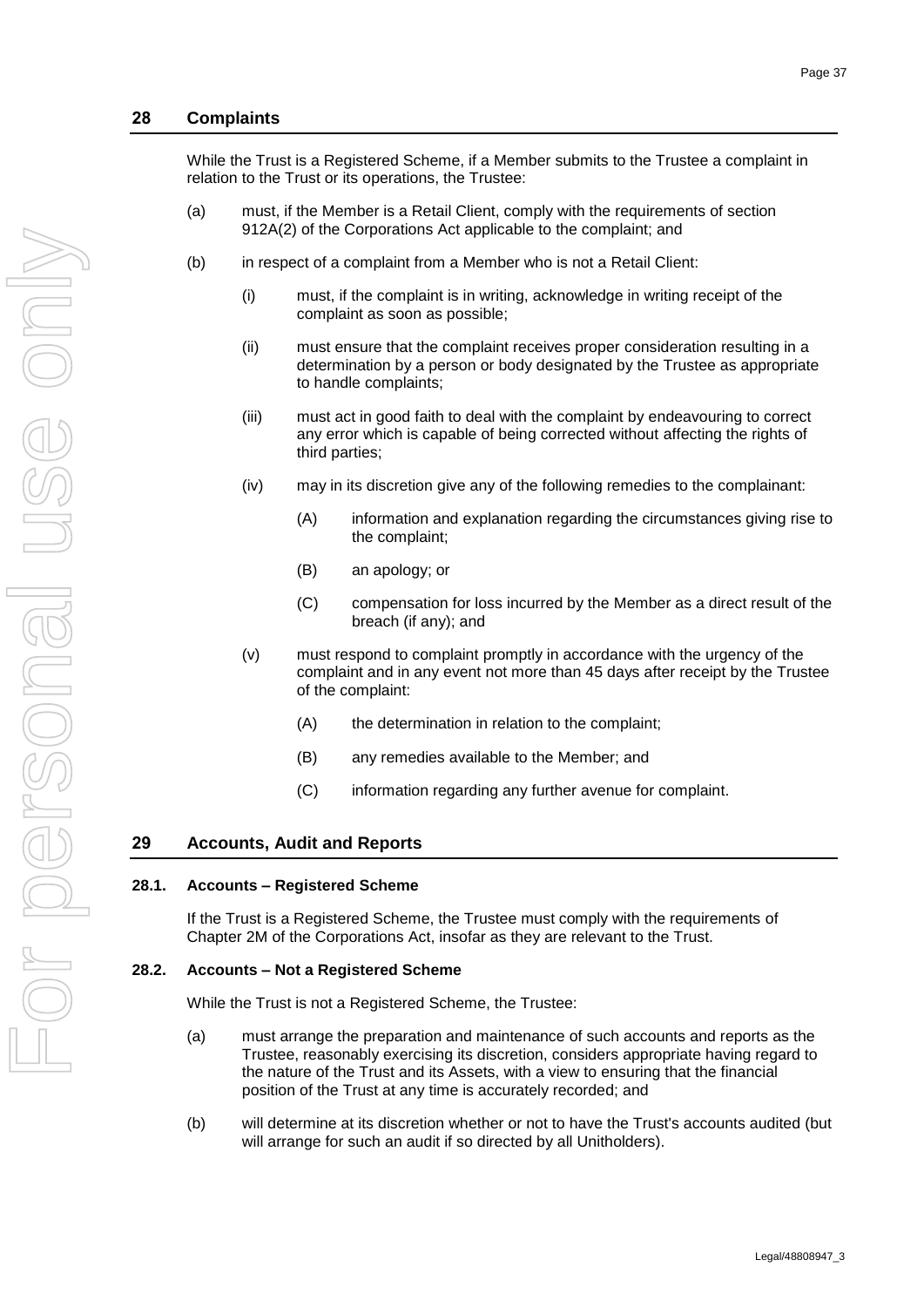## **30 Miscellaneous**

### <span id="page-41-0"></span>30.1 **Severance**

If all or part of any provision contained in this Constitution is void or invalid or would otherwise result in all or part of this Constitution being void or invalid for any reason, then such part is to be severed from this Constitution without affecting the validity or operation of any other provision of this Constitution.

## <span id="page-41-1"></span>30.2 **Governing law**

This Constitution is governed by the law of New South Wales. The Trustee and Holders submit to the non-exclusive jurisdiction of the courts of that jurisdiction.

### <span id="page-41-2"></span>30.3 **Other obligations excluded**

Except as required by the Corporations Act, all obligations of the Trustee which might otherwise be implied or imposed by law or equity are expressly excluded to the extent permitted by law, including any obligation of the Trustee in its capacity as Trustee of the Trust arising under any statute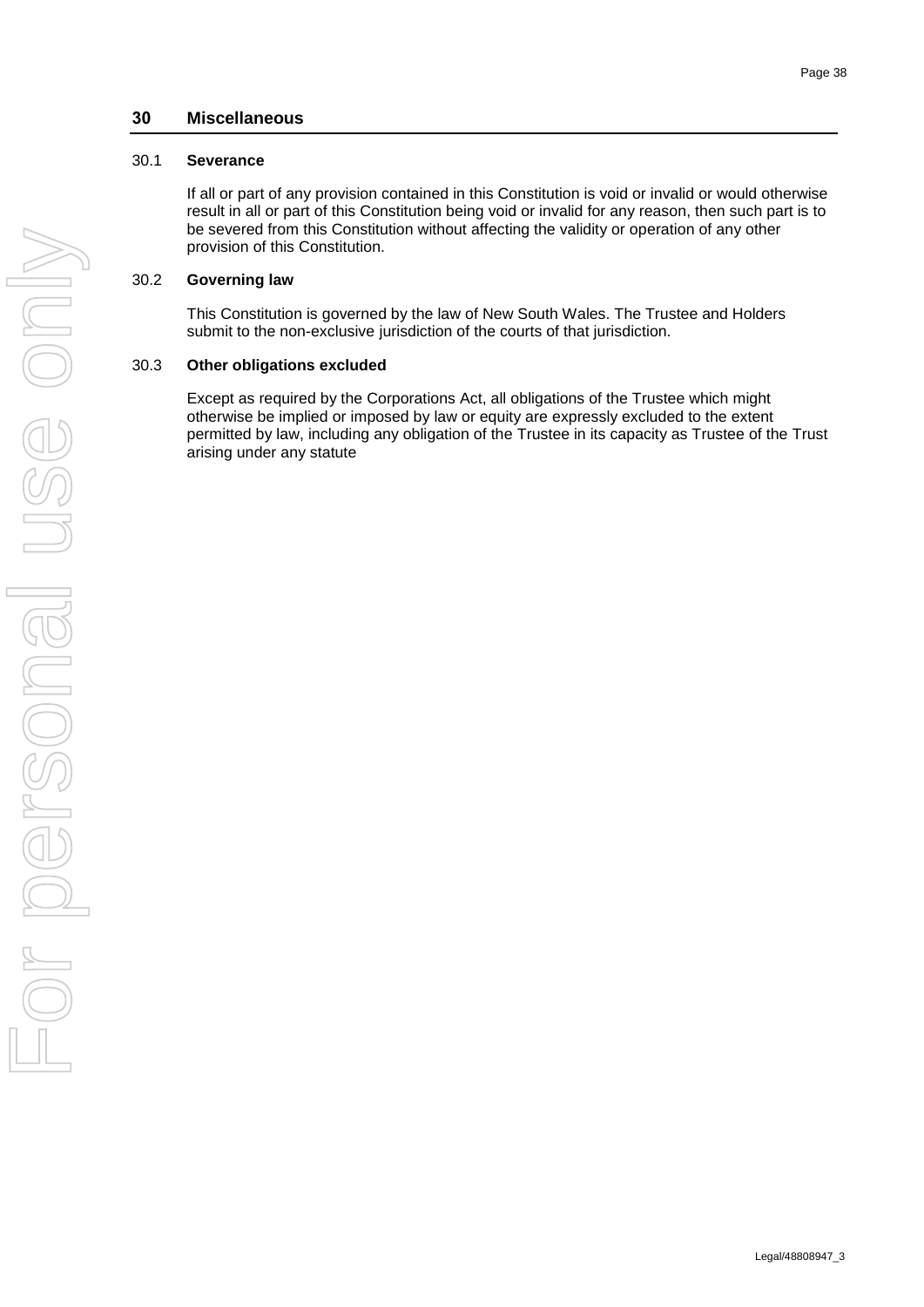### **Schedule 1**

#### **Trustee fees**

# <span id="page-42-0"></span>**1 Fees payable to Trustee**

The Trustee is entitled to be paid the fees set out in this schedule in accordance with clause [24](#page-37-7) and this schedule.

#### <span id="page-42-1"></span>1.2 **Establishment fee**

The Trustee is entitled to an establishment fee of \$10,000 for its work establishing the Trust. This fee is payable on 15 September 2017 or the date which is one month after the First Issue Date (whichever is the earlier) and is payable out of the Assets of the Trust.

#### <span id="page-42-2"></span>1.3 **Trustee fee**

- (a) The Trustee is entitled to a trustee fee of up to 0.06 per cent per annum of the Gross Value of the Consolidated Group's Assets, subject to a minimum monthly fee of
	- (i) \$5,000 for the period from the First Issue Date to the first anniversary of that date; and
	- (ii) subsequently, \$6,250 Indexed on 1 July each year commencing on 1 July 2018.
- (b) This fee is accrued daily and is payable monthly in arrears out of the Assets from the First Issue Date to the date of the final distribution following a winding up of the Trust in accordance with this Constitution.
- (c) For the avoidance of doubt, the amount of the trustee fee payable under this clause [1.3](#page-42-2) is subject to any relevant disclosure to Unitholders in the Product Disclosure Statement.

#### <span id="page-42-3"></span>1.4 **Custody fee**

- (a) If the Trustee performs the custodial function for the Trust for any Assets, then it will be entitled to a custody fee of up to 0.04 per cent per annum of the Gross Value of the Consolidated Group's Assets, subject to a minimum monthly fee of \$3,000 Indexed on 1 July each year commencing on 1 July 2018.
- (b) This fee is accrued daily and is payable monthly in arrears out of the Assets from the First Issue Date to the date of the final distribution following a winding up of the Trust in accordance with this Constitution.
- (c) For the avoidance of doubt, the amount of the custody fee payable under this clause [1.4](#page-42-3) is subject to any relevant disclosure to Unitholders in the Product Disclosure Statement.

#### <span id="page-42-4"></span>1.5 **Fee on retirement or removal**

If One Managed Investment Funds Limited retires or is removed as the trustee of the Trust, then the following applies:

- <span id="page-42-6"></span>(a) In consideration for work done in establishing the Trust and facilitating the orderly replacement of One Managed Investment Funds Limited as trustee of the Trust, One Managed Investment Funds Limited is entitled to a retirement fee.
- <span id="page-42-5"></span>(b) The retirement fee is only payable if One Managed Investment Funds Limited retires or is removed as the trustee of the Trust before the fourth anniversary of the First Issue Date and provided that One Managed Investment Funds Limited does not retire or is not removed because of its negligence in the management of the Trust or for a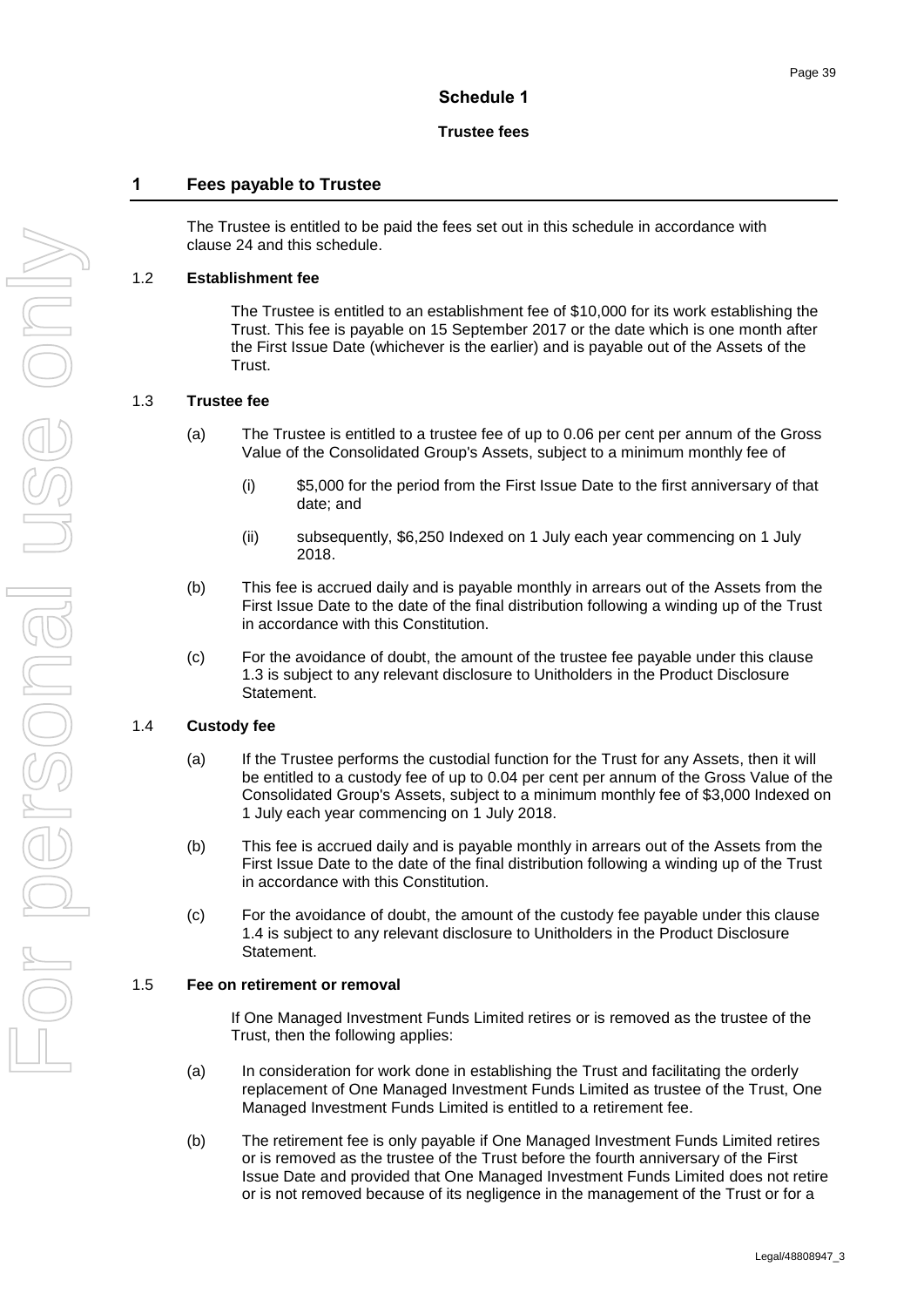material fiduciary breach. In this clause [1.5\(b\)](#page-42-5) a "material fiduciary breach" is a breach by One Managed Investment Funds Limited of a duty to Unitholders which has or could have a materially adverse effect on the rights or interests of Members.

- (c) The amount of the retirement fee referred to in clause [1.5\(a\)](#page-42-6) is the total amount of the trustee fee payable under clause [1.3](#page-42-2) and (if applicable) the total amount of the custody fee payable under clause [1.4](#page-42-3) that One Managed Investment Funds Limited would have received if it had been the trustee of the Trust until the fourth anniversary of the First Issue Date, with such amount being determined on the basis that any future trustee fee and (if applicable) any future custody fee payable to One Managed Investment Funds Limited at the time of calculation of the retirement or removal fee are determined on the basis of the Gross Value of the Consolidated Group's Assets.
- (d) The fee in clause [1.5\(a\)](#page-42-6) becomes due and payable on the day (as applicable) that the Unitholders resolve to replace the Trustee with a new trustee.
- (e) Any trustee of the Trust that succeeds One Managed Investment Funds Limited is not entitled to any benefit under this clause at any time.

#### <span id="page-43-0"></span>1.6 **Definitions**

In this schedule 1, the following capitalised terms have the following meanings:

Indexed Means adjusted on 1 July, by the aggregate percentage change in the Index Number for the previous four quarters most recently published prior to 1 July in the relevant year, adjusted for monthly basis. However, if the Index Number is negative, then the aggregate percentage change in the Index Number will be zero.

Index Number Means—

- (a) the Consumer Price Index (All Groups) for the city of Sydney, published from time to time in the Australian Statistician's Summary of Australian Statistics. If the Australian Statistician updates the reference base of the Consumer Price Index (All Groups) for the city of Sydney, a conversion shall be made to preserve the intended continuity of calculation by using the appropriate arithmetical factor determined by the Australian Statistician, or
- (b) if the Consumer Price Index (All Groups) is discontinued or suspended, then a replacement index determined by the Trustee which reflects fluctuations in the cost of living in the city of Sydney.

#### <span id="page-43-2"></span><span id="page-43-1"></span>1.7 **Fees and costs**

- (a) All costs, charges and expenses properly incurred in connection with the establishment, administration, management and winding up of the Trust by the Trustee, or the holding of any Assets (including by any sub-custodian) or the performance of its duties under this Constitution, will be paid out of the Assets. If the Trustee pays such costs, charges and expenses, then the Trustee will, in addition to the remuneration payable to it, be indemnified and will be entitled to be reimbursed out of the Assets in respect of such costs, charges and expenses, together with any GST payable in respect of those costs, charges and expenses.
- (b) Without limiting clause [1.7\(a\),](#page-43-2) this includes costs, charges and expenses connected with the following:
	- (i) The acquisition, custody (including any sub-custodian), management, maintenance, improvement, transfer, financing, holding of, disposal of or dealing with the Assets or Liabilities.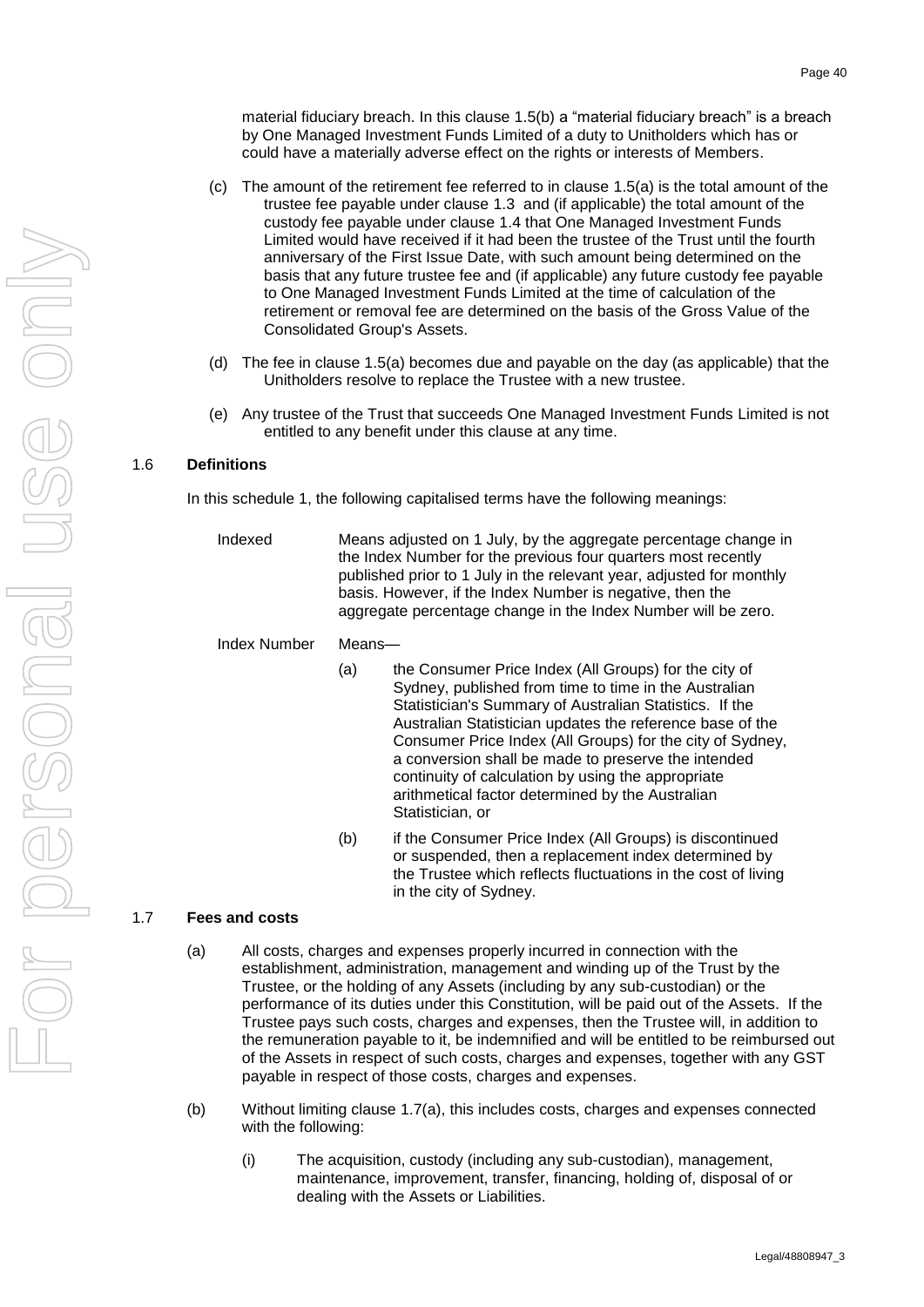- (ii) The proposed acquisition, custody (including any sub-custodian), management, maintenance, improvement, transfer, financing, holding of, disposal of or dealing with the Assets or Liabilities.
- (iii) Costs of raising funds either in the form of debt or equity, including commission, brokerage, underwriting fees and expenses.
- (iv) The appointment of any consultant, agent, broker, underwriter or delegate by the Trustee, including a custodian or registry provider.
- (v) The administration or management of the Trust or its Assets and Liabilities including any amount payable under the Investment Management Agreement to the Investment Manager for example;
	- (A) management fees, performance fees or termination fees; or
	- (B) expenses incurred by the Investment Manager which the Investment Management Agreement provides are recoverable from the Assets
- (vi) Bank charges on the operation of bank accounts.
- (vii) Borrowing money, raising finance or granting security over the Assets.
- (viii) Tax payable by or on account of the Unitholders or Trustee in respect of the Trust, but not Tax of the Trustee on income it earns as trustee of the Trust or in any other capacity.
- (ix) Fees and charges of any regulatory or statutory authority.
- (x) Convening and holding meetings of Unitholders.
- (xi) Printing and postage of cheques, making electronic payments, accounts, distribution statements, notices and other documents posted to some or all Unitholders in accordance with the provisions of this Constitution, including all stationery related to these matters.
- (xii) Preparation and distribution of any report or document required by the Act to be prepared in respect of the Trust, or prepared by the Trustee in good faith in respect of the Trust.
- (xiii) Keeping and maintaining of the accounting records and registers of the Trust.
- (xiv) Retirement and the appointment of a substitute trustee to the extent not recovered under paragraph 1.5 above.
- (xv) The initiation, conduct and settlement of any court proceedings—
	- (A) to enforce any provisions of this Constitution, or
	- (B) in relation to the Trust or any of its Assets or Liabilities.
- (xvi) Preparation and lodgement of returns under the Act, Tax Act or any other laws for the Trust, including the auditing of accounts or the compliance plan (if required).
- (xvii) Acquiring, establishing, maintaining and developing computer software systems required for the administration of the Trust.
- (xviii) Reasonable travelling and accommodation expenses of the Trustee.
- (xix) Preparation, execution and stamping of this Constitution, any related compliance plan or any supplemental deeds or plans.
- (xx) Conversions, rearrangements or reorganisations which are associated with complying with any new law or ASIC policy.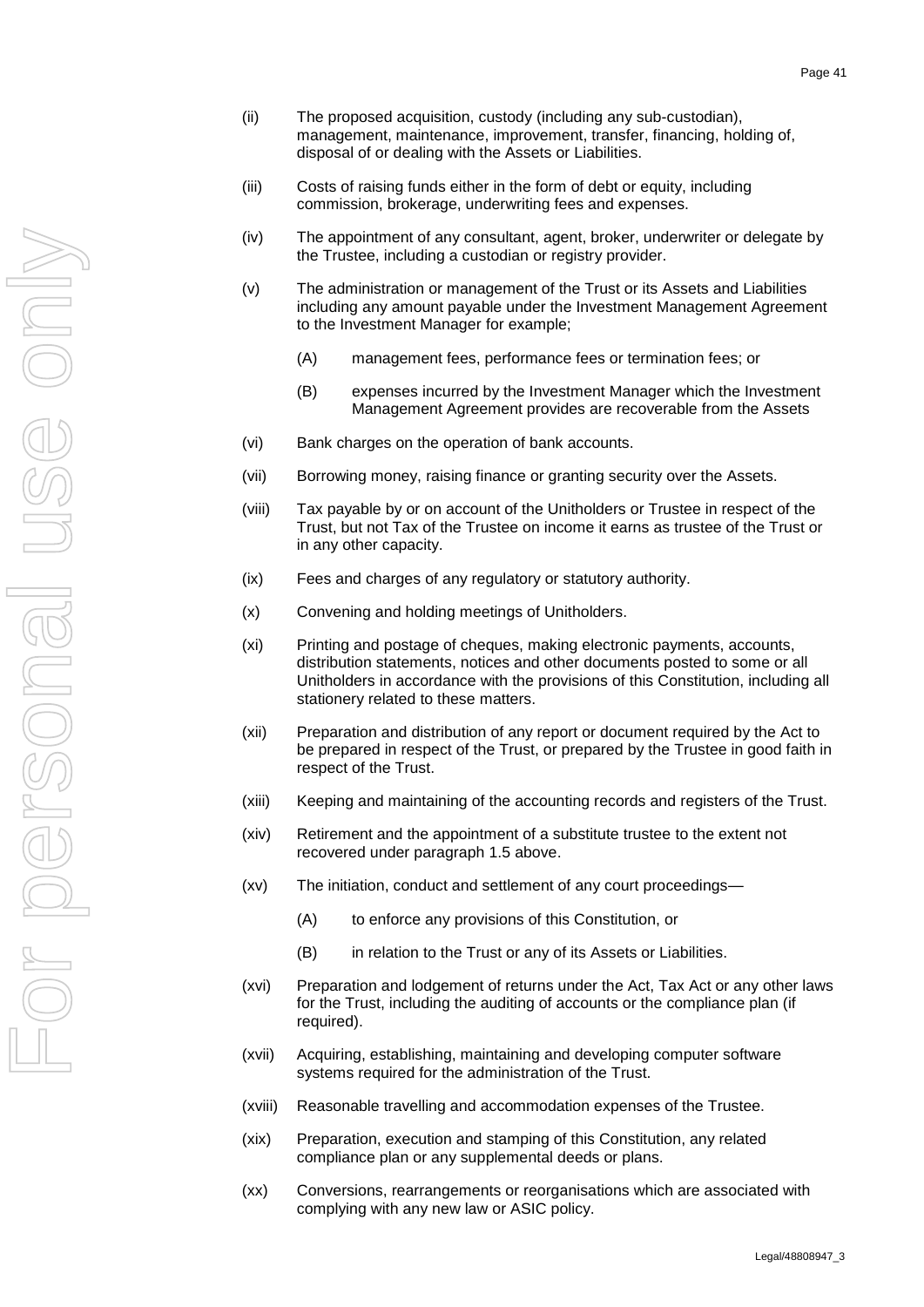- (xxi) The establishment, management and maintenance of any—
	- (A) listing on any exchange or secondary market of the Trust or any Units, and
	- (B) any rating of the Trust or any Units.
- (xxii) The performance of the functions and duties of the Trustee under the Constitution.
- (xxiii) Costs, charges and expenses related to—
	- (A) any compliance committee to the extent it reasonably relates to the Trust, Constitution or the compliance plan for the Trust, including the appropriate portion of the compliance committee's remuneration, independent legal, accounting or other professional advice required by that committee, and fees paid in respect of insurance premiums (and excess) for those members
	- (B) if there is no compliance committee and the Trust is a Registered Scheme, any costs and expenses of the board of the Trustee associated with carrying out the functions which would otherwise be carried out by a compliance committee, including (if relevant) any fees paid to, or insurance premiums in respect of, external directors appointed to satisfy the requirements of the Act, and
	- (C) any variation of the Trustee's Australian financial services licence to the extent it reasonably relates to the Trust.
- (xxiv) Establishing the Trust and including the preparation, due diligence, registration, promotion and distribution of Disclosure Documents and the preparation, registration, distribution, due diligence and promotion of the Trust to the extent not recovered under paragraph 1.5 above.
- (xxv) Complying with any laws or rules in relation to the prevention or detection of money laundering activities or terrorism financing activities.
- (c) No person will be ineligible or disqualified for payment under this clause because they are related to, or are Associates of, the Trustee or the directors of the Trustee.
- (d) The Trustee may pay its reimbursement out of the Assets in priority to any claim by Unitholders.

### <span id="page-45-1"></span><span id="page-45-0"></span>1.8 **Performance of duties**

- (a) Despite anything else in this Constitution, while the Trust is a Registered Scheme (and in accordance with subsection 601GA(2) of the Act), the rights of the Trustee to be paid fees out of the Assets or to be indemnified out of the Assets for liabilities or expenses incurred in relation to the performance of its duties under this Constitution or the Act are available only in relation to the proper performance of those duties.
- (b) The lack of entitlement to any payment pursuant to clause [1.8\(a\)](#page-45-1) only applies to that part of the payment which relates to the specific lack of proper performance on a given matter. Nothing in this clause [1.8](#page-45-0) means the Trustee is not entitled to be paid fees and costs for work performed properly and in accordance with its duties.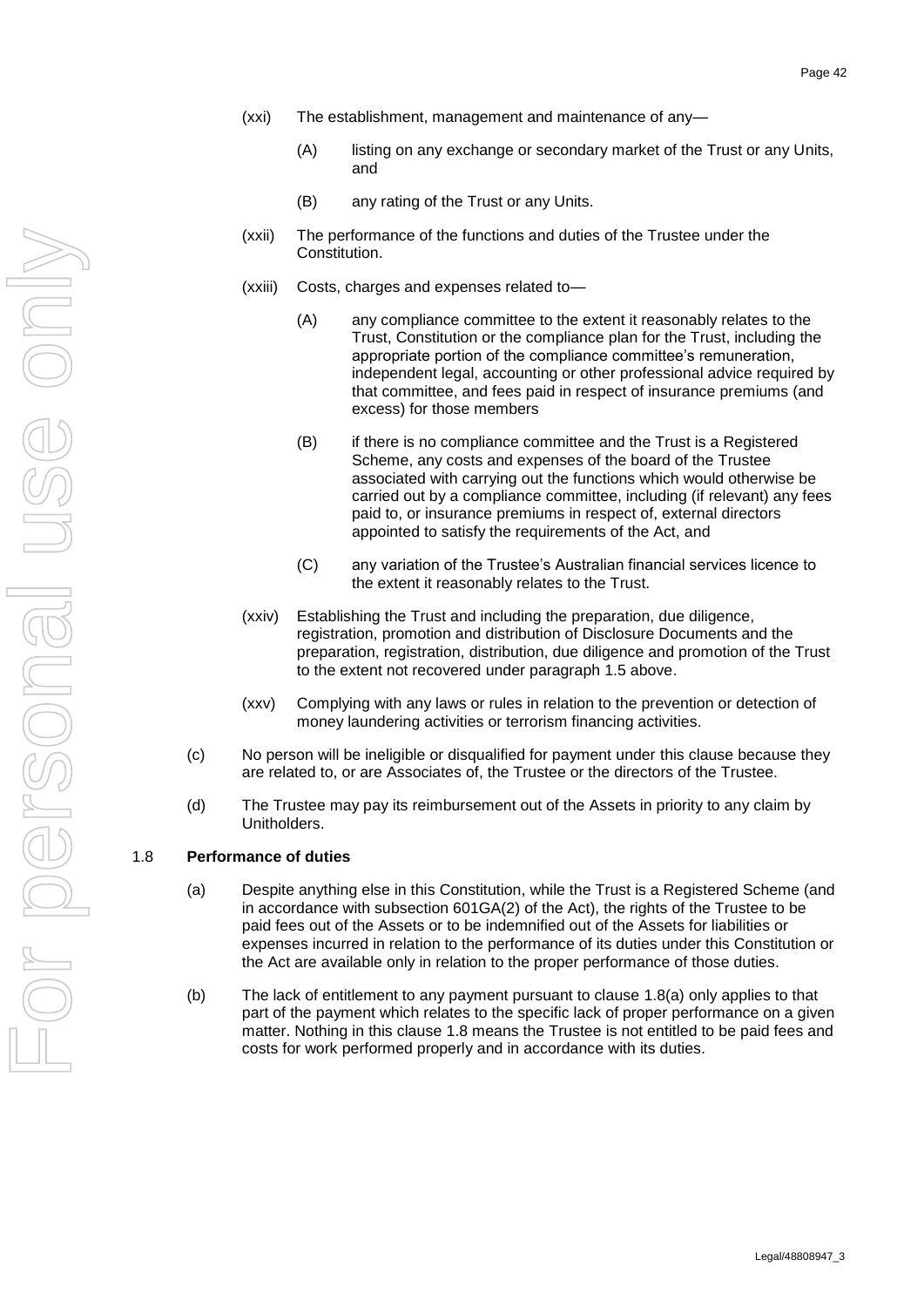# **Schedule 2**

# **Legal Compliance List – Corporations Act**

# <span id="page-46-0"></span>**1 Legal Compliance List – Corporations Act**

Part 5C.3 of the Corporations Act requires the constitution of a registered managed investment scheme to make adequate provision for certain matters listed in section 601GA and section 601GB,

This list is included to assist ASIC in identifying the provisions in this Constitution which satisfy the requirements of the Corporations Act for constitutions of registered managed investment schemes.

| <b>Section</b> | <b>Constitution to specify</b>                                                                                                      | <b>Clause</b>              |
|----------------|-------------------------------------------------------------------------------------------------------------------------------------|----------------------------|
| 601GA(1)(a)    | Consideration that is to be paid to acquire an interest in<br>the Constitution of the Fat Prophets Global Property<br>Fund.         | Clauses 8 and 9            |
| 601GA(1)(b)    | Powers of the Trustee in relation to making investments<br>of, or otherwise dealing with, the Fat Prophets Global<br>Property Fund. | Clause 16                  |
| 601GA(1)(c)    | The method by which complaints made by Members in<br>relation to the Fat Prophets Global Property Fund is to be<br>dealt with.      | Clause 28                  |
| 601GA(1)(d)    | Winding up the Fat Prophets Global Property Fund.                                                                                   | Clause 25                  |
| 601GA(2)       | (a)<br>the Trustee's rights to fees; and<br>(b)<br>the Trustee's right to indemnification for liabilities                           | Clause 24<br>Clause 24 and |
|                | and expenses.                                                                                                                       | schedule 1                 |
| 601GA(3)       | Powers to borrow or raise money for the purposes of the<br>Fat Prophets Global Property Fund.                                       | Clause 16.2(b)             |
| 601GA(4)       | The rights of Members to withdraw from the Trust.                                                                                   | Clauses 10 and 11          |
| 601GB          | Legally enforceable between Unitholders and the<br>Trustee.                                                                         | Clause 3                   |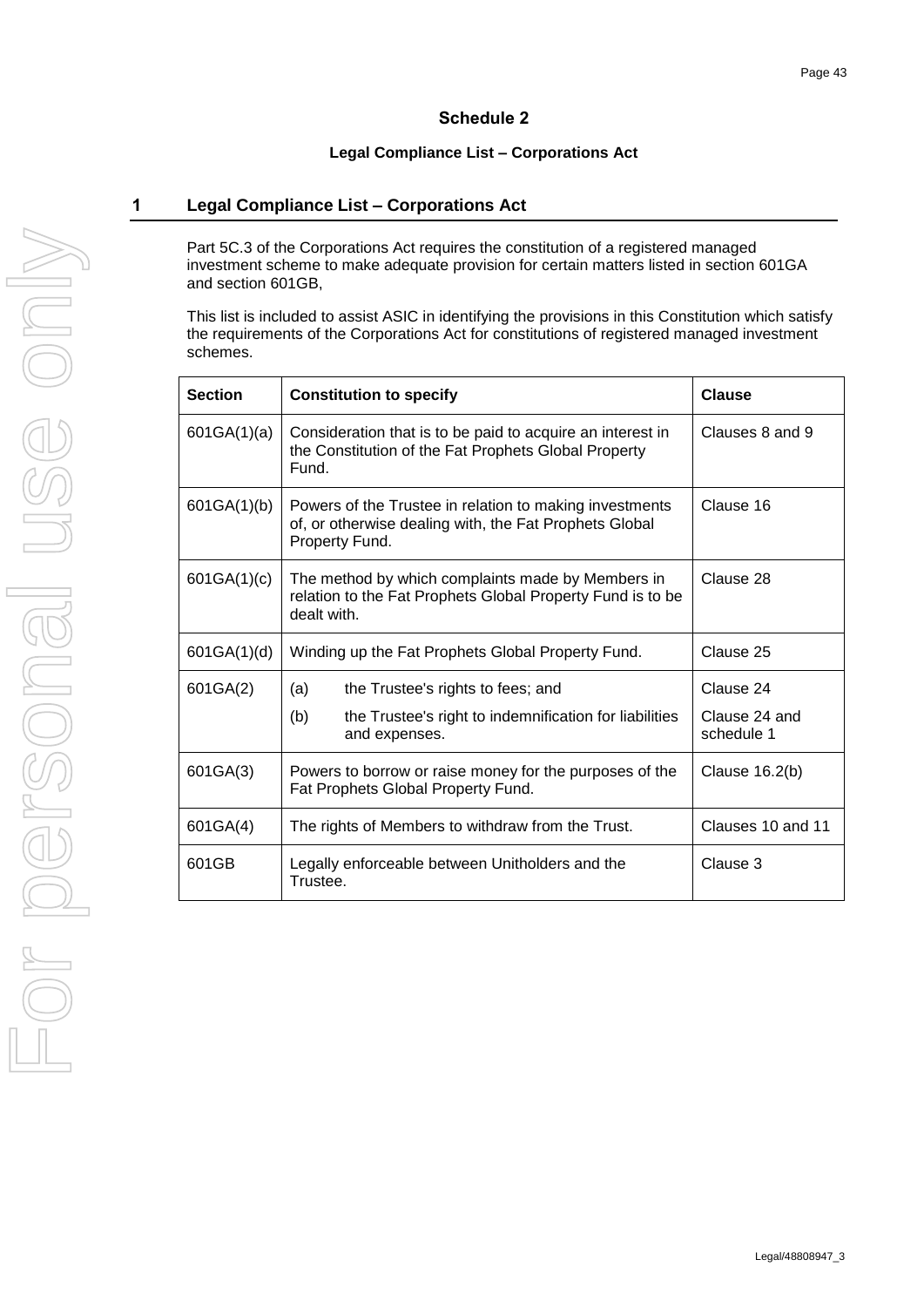# **Schedule 3**

# **Legal Compliance List – ASX Listing Rules**

# <span id="page-47-0"></span>**1 Legal Compliance List – ASX Listing Rules**

This list is included to assist ASX in identifying the provisions in this Constitution which satisfy the requirements of the Listing Rules for constitutions of registered managed investment schemes.

| Listing<br>Rule     | <b>Constitution to specify</b>                                                                                                                                                                                                                                                  | <b>Clause</b>                               |
|---------------------|---------------------------------------------------------------------------------------------------------------------------------------------------------------------------------------------------------------------------------------------------------------------------------|---------------------------------------------|
| 1.1,<br>Condition 2 | For the Trustee to be admitted to the official list as an ASX<br>listing, the Trustee must have a constitution which is<br>consistent with the Listing Rules or which includes the<br>provisions in Appendix 15A or Appendix 15B                                                | Clause 1.4                                  |
| 1.1,<br>Condition 5 | For the Trustee to be admitted to the official list as an ASX<br>listing, if the Trustee is the trustee of a managed investment<br>scheme, the scheme must be a registered managed<br>investment scheme unless exempted by ASIC.                                                | Clauses 1.2(I),<br>$10.1(b)$ and<br>11.1(a) |
| 15.12.1             | Restricted Securities cannot be disposed of during the Escrow<br>Period except as permitted by the Listing Rules or ASX.                                                                                                                                                        | Clause 6.8                                  |
| 15.12.2             | The Trustee will refuse to acknowledge a disposal (including<br>registering a transfer) of Restricted Securities during the<br>Escrow Period except as permitted by the Listing Rules or<br>ASX.                                                                                | Clause 6.8                                  |
| 15.12.3             | During a breach of the Listing Rules relating to Restricted<br>Securities, or a breach of a Restriction Agreement, the holder<br>of the Restricted Securities is not entitled to any dividend or<br>distribution, or voting rights, in respect of the Restricted<br>Securities. | Clause 6.8                                  |
| 15.13               | The Constitution of the Trustee must not permit it to sell<br>securities of a holder who has less than a marketable parcel<br>of those securities unless the Constitution provides for both of<br>the matters in rule 15.13 or 15.13A                                           | Clause 11.9                                 |
| 15.14               | If the Trust has provisions in the Constitution relating to the<br>acquisition of units above a limit or substantial holdings must<br>not have sanctions or penalties in the Constitution which<br>entitle the Trustee or any other party to enforce the<br>provisions.         | Not Applicable                              |